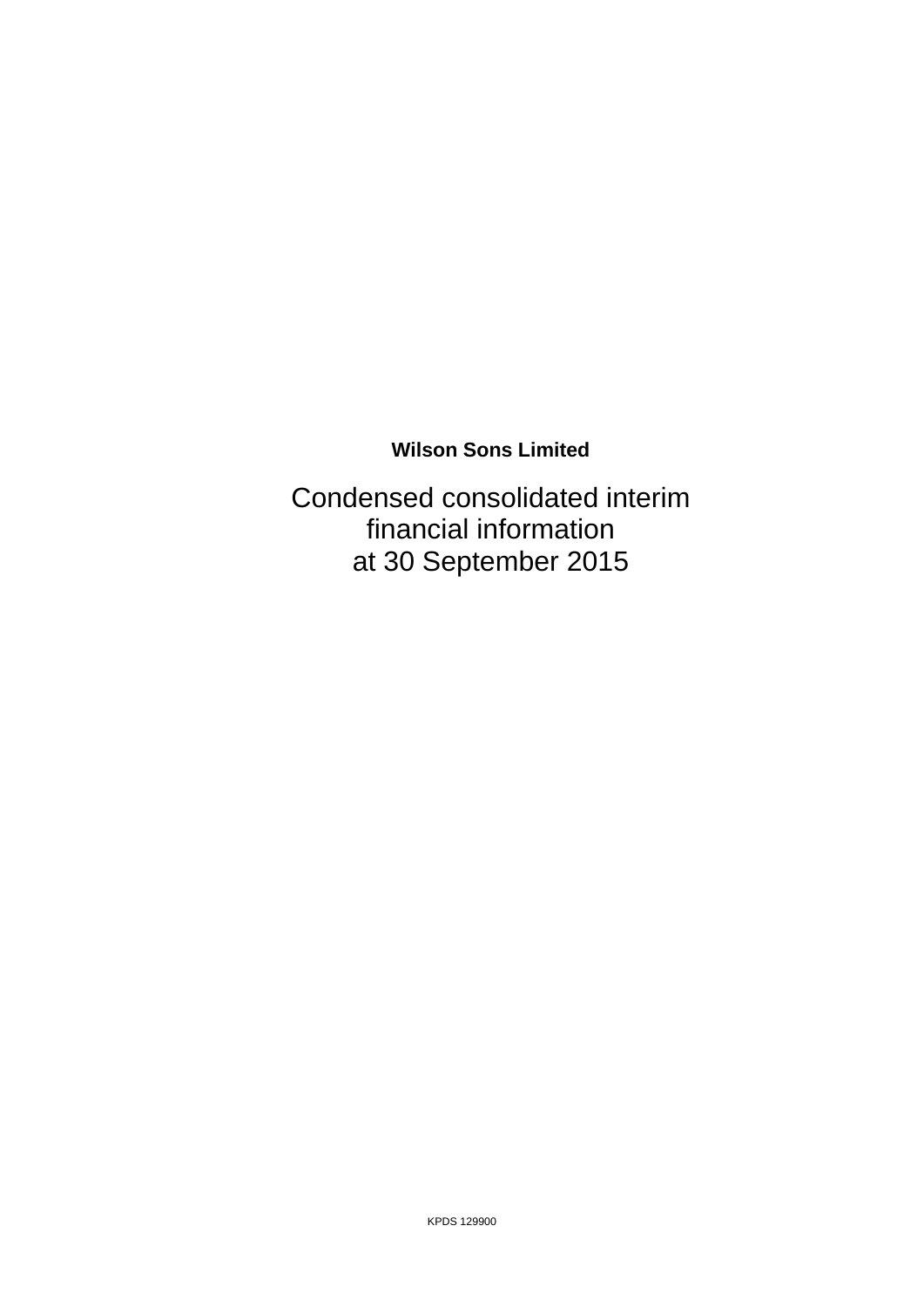### *Wilson Sons Limited Condensed consolidated interim financial information at 30 September 2015*

# **Contents**

| Independent accountant's review report on the condensed consolidated interim financial<br>information | $3 - 4$ |
|-------------------------------------------------------------------------------------------------------|---------|
| Condensed consolidated interim statements of profit or loss and other comprehensive<br>income         | 5       |
| Condensed consolidated interim statements of financial position                                       | 6.      |
| Condensed consolidated interim statements of changes in equity                                        | 7-8     |
| Condensed consolidated interim statements of cash flows                                               | 9       |
| Notes to the condensed consolidated interim financial information                                     | 10-62   |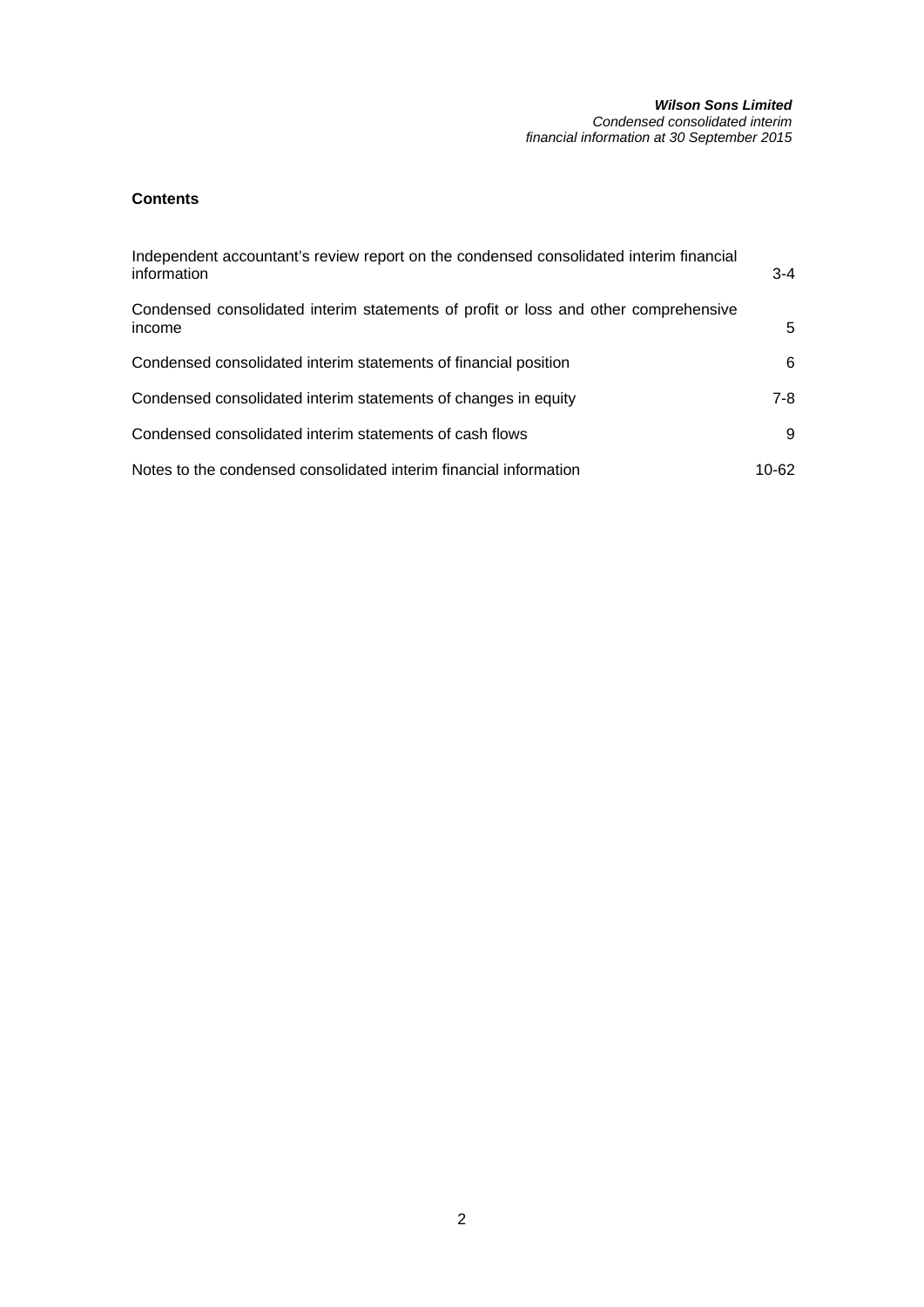

**KPMG Auditores Independentes**  Av. Almirante Barroso, 52 - 4º 20031-000 - Rio de Janeiro, RJ - Brasil Caixa Postal 2888 20001-970 - Rio de Janeiro, RJ - Brasil

Central Tel 55 (21) 3515-9400 Fax 55 (21) 3515-9000 Internet www.kpmg.com.br

# **Independent accountants' review report on the condensed consolidated interim financial information**

To

The Board of Directors and Shareholders of Wilson Sons Limited Hamilton - Bermuda

# **Introduction**

We have reviewed the condensed consolidated interim financial information of Wilson Sons Limited ("the Company"), contained in the quarterly information form for the quarter ended September 30, 2015, which comprises the condensed consolidated statement of financial position as of September 30, 2015 and the respective condensed consolidated statements of profit or loss and comprehensive income for the three and nine-month periods ended at that date and changes in shareholders' equity and cash flows for the nine-month period ended at that date, as well as the explanatory notes.

Management is responsible for the preparation of the interim financial information in accordance with IAS 34 - Interim Financial Reporting, as issued by the International Accounting Standards Board (IASB), applicable to the preparation of quarterly information. Our responsibility is to express our conclusion on this condensed consolidated interim financial information based on our review.

# **Scope of the review**

We have conducted our review in accordance with the international interim information review standards (ISRE 2410 - Review of Interim Financial Information Performed by the Independent Auditor of the Entity). A review of interim information consists of making inquiries primarily to persons responsible for financial and accounting matters and applying analytical and other review procedures. The scope of a review is significantly less than that of an audit conducted in accordance with International Standards on Auditing and, accordingly, we were unable to obtain reasonable assurance that we were aware of all the material issues that would have been identified in an audit. Therefore, we do not express an audit opinion.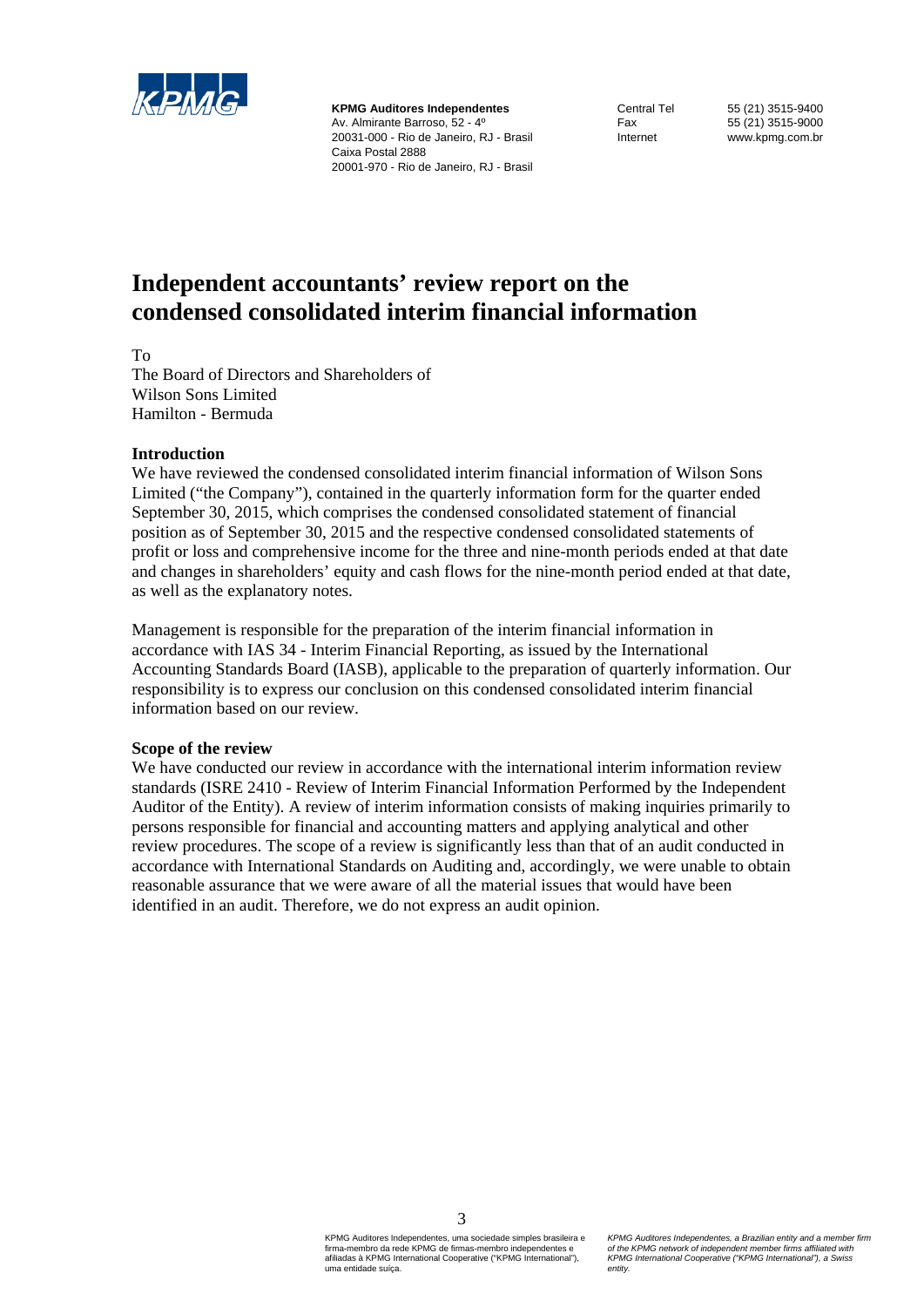

# **Conclusion on the condensed consolidated interim financial information**

Based on our review, we are not aware of any fact that might lead us to believe that the condensed consolidated interim financial information included in the aforementioned quarterly information was not prepared, in all material respects, in accordance with IAS 34 applicable to the preparation of the interim information.

Rio de Janeiro, November 9, 2015

KPMG Auditores Independentes CRC SP-014428/O-6 F-RJ

 $l_{0}\notin\gamma'$  $\lambda$ 

Marcelo Luiz Ferreira Accountant CRC RJ-087095/O-7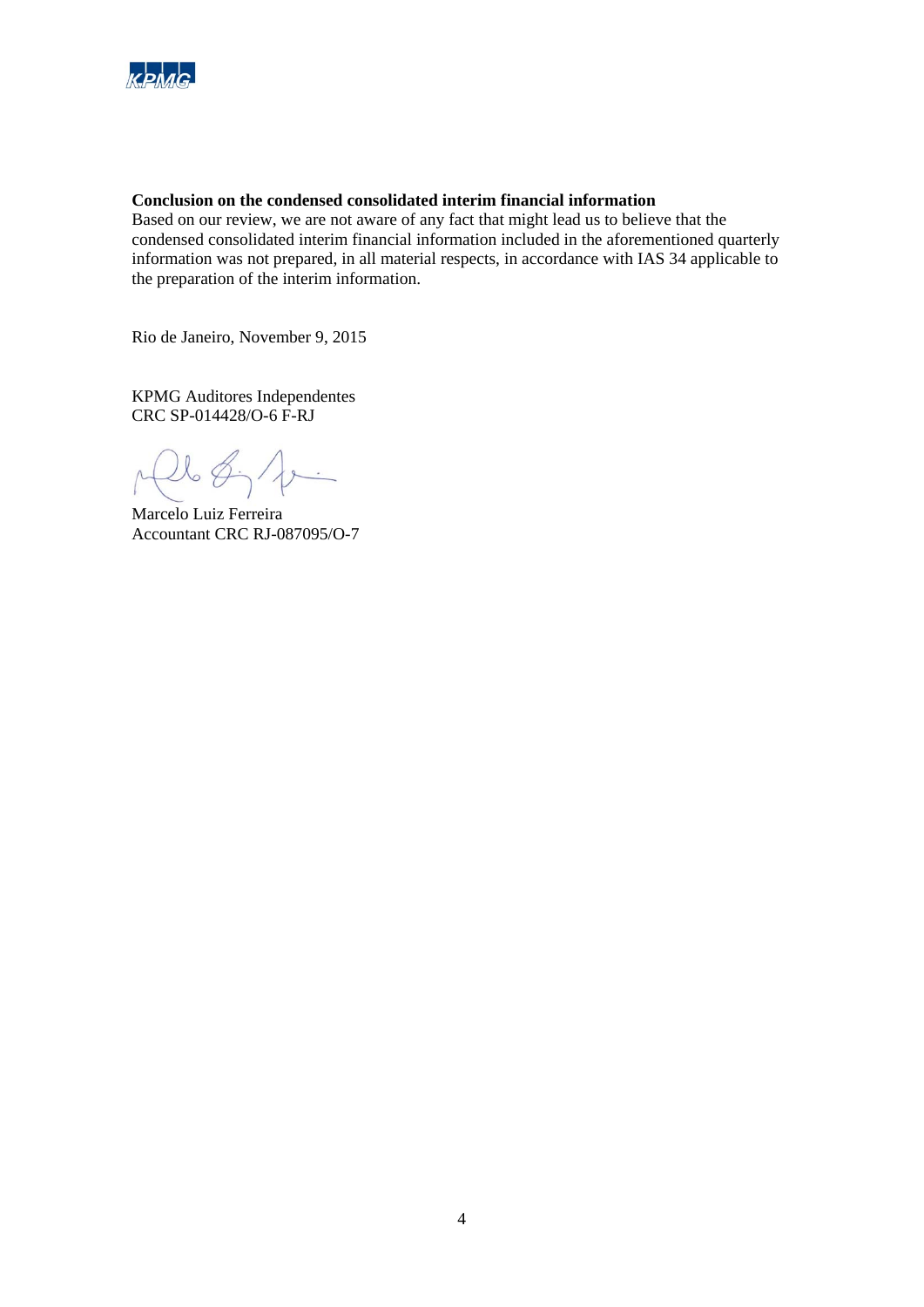# **Condensed consolidated interim statements of profit or loss and other comprehensive income**

# **For the period ended 30 September 2015 and 2014** *(Unaudited)*

# *(Amounts expressed in thousands of U.S. Dollars and Brazilian Reais, unless otherwise noted)*

|                                                                                                                                                                                                     |                                                    |                                                           | Three-month periods<br>ended                            |                                                             | Nine-month periods<br>ended                                |                                                             | Three-month periods<br>ended                             |                                                               | Nine-month periods<br>ended                                |
|-----------------------------------------------------------------------------------------------------------------------------------------------------------------------------------------------------|----------------------------------------------------|-----------------------------------------------------------|---------------------------------------------------------|-------------------------------------------------------------|------------------------------------------------------------|-------------------------------------------------------------|----------------------------------------------------------|---------------------------------------------------------------|------------------------------------------------------------|
|                                                                                                                                                                                                     | <b>Notes</b>                                       | 30<br>September<br>2015                                   | 30<br>September<br>2014                                 | 30<br>September<br>2015                                     | 30<br>September<br>2014                                    | 30<br>September<br>2015                                     | 30<br>September<br>2014                                  | 30<br>September<br>2015                                       | 30<br>September<br>2014                                    |
|                                                                                                                                                                                                     |                                                    | US\$                                                      | US\$                                                    | US\$                                                        | US\$                                                       | R\$                                                         | R\$                                                      | R\$                                                           | R\$                                                        |
| Revenue                                                                                                                                                                                             | 4                                                  | 122,459                                                   | 177,240                                                 | 391,867                                                     | 477,147                                                    | 433,374                                                     | 397,422                                                  | 1,232,180                                                     | 1,081,911                                                  |
| Raw materials and consumables used<br>Employee benefits expense<br>Depreciation and amortization expenses<br>Other operating expenses<br>Profit (loss) on disposal of property, plant and equipment | 5<br>6                                             | (10, 325)<br>(31, 513)<br>(11, 434)<br>(35, 682)<br>(252) | (34, 709)<br>(50, 364)<br>(16, 469)<br>(39, 925)<br>172 | (43, 611)<br>(112, 763)<br>(40, 337)<br>(106, 781)<br>(111) | (74, 533)<br>(151, 651)<br>(48, 144)<br>(130, 192)<br>(70) | (36, 975)<br>(111, 131)<br>(40, 028)<br>(126, 945)<br>(818) | (72, 641)<br>(113, 310)<br>(31, 882)<br>(92, 997)<br>685 | (135, 024)<br>(351, 486)<br>(125, 245)<br>(338, 548)<br>(384) | (165, 353)<br>(344, 679)<br>(93, 997)<br>(297, 595)<br>640 |
| Results from operating activities                                                                                                                                                                   |                                                    | 33,253                                                    | 35,945                                                  | 88,264                                                      | 72,557                                                     | 117,477                                                     | 87,277                                                   | 281,493                                                       | 180,927                                                    |
| Share of result of joint ventures                                                                                                                                                                   |                                                    | 500                                                       | 1,301                                                   | 2,593                                                       | 2,913                                                      | 1,846                                                       | 2,412                                                    | 8,546                                                         | 8,876                                                      |
| Finance income<br>Finance costs<br>Exchange gain (loss) on translation                                                                                                                              | $\overline{7}$<br>$\overline{7}$<br>$\overline{7}$ | 4,206<br>(23, 127)<br>(10, 313)                           | 2,602<br>(12, 691)<br>(17, 647)                         | 9,869<br>(43, 535)<br>(17, 075)                             | 6,562<br>(14, 386)<br>(7, 716)                             | 14,830<br>(81, 764)<br>(41, 973)                            | 5,965<br>(29, 654)<br>(39, 205)                          | 31,552<br>(142, 553)<br>(56, 405)                             | 14,953<br>(33, 919)<br>(15, 899)                           |
| Profit before tax                                                                                                                                                                                   |                                                    | 4,519                                                     | 9,510                                                   | 40,116                                                      | 59,930                                                     | 10,416                                                      | 26,795                                                   | 122,633                                                       | 154,938                                                    |
| Income tax expense                                                                                                                                                                                  | 8                                                  | (10, 823)                                                 | (17, 699)                                               | (30, 545)                                                   | (29, 109)                                                  | (38, 397)                                                   | (42, 218)                                                | (97, 464)                                                     | (68, 626)                                                  |
| Profit (loss) for the period                                                                                                                                                                        |                                                    | (6, 304)                                                  | (8, 189)                                                | 9,571                                                       | 30,821                                                     | (27, 981)                                                   | (15, 423)                                                | 25,169                                                        | 86,312                                                     |
| Profit for the period attributable to:<br>Owners of the Company<br>Non controlling interests                                                                                                        |                                                    | (6, 207)<br>(97)                                          | (8,220)<br>31                                           | 8,683<br>888                                                | 29,292<br>1,529                                            | (27, 643)<br>(338)                                          | (15, 570)<br>147                                         | 22,608<br>2,561                                               | 82,557<br>3,755                                            |
|                                                                                                                                                                                                     |                                                    | (6, 304)                                                  | (8, 189)                                                | 9,571                                                       | 30,821                                                     | (27, 981)                                                   | (15, 423)                                                | 25,169                                                        | 86,312                                                     |
| Other comprehensive income<br>Items that are or may be reclassified to profit or loss<br>Exchange differences on translating<br>Effective portion of changes in fair value of cash flow             |                                                    | (48, 227)                                                 | (5,042)                                                 | (83, 748)                                                   | 639                                                        | 216,635                                                     | 115,801                                                  | 330,842                                                       | 40,542                                                     |
| hedges                                                                                                                                                                                              |                                                    | (990)                                                     | 119                                                     | (1, 842)                                                    | (365)                                                      | (3,636)                                                     | 306                                                      | (6,089)                                                       | (843)                                                      |
| Total comprehensive income for the period                                                                                                                                                           |                                                    | (55, 521)                                                 | (13, 112)                                               | (76, 019)                                                   | 31,095                                                     | 185,018                                                     | 100,684                                                  | 349,922                                                       | 126,011                                                    |
| Total comprehensive income for the period attributable to:<br>Owners of the Company<br>Non controlling interests                                                                                    |                                                    | (54, 901)<br>(620)                                        | (12, 736)<br>(376)                                      | (75, 869)<br>(150)                                          | 29,635<br>1,460                                            | 185,627<br>(609)                                            | 100,513<br>171                                           | 347,816<br>2,106                                              | 122,319<br>3,692                                           |
|                                                                                                                                                                                                     |                                                    | (55, 521)                                                 | (13, 112)                                               | (76, 019)                                                   | 31,095                                                     | 185,018                                                     | 100,684                                                  | 349,922                                                       | 126,011                                                    |
| Earnings per share from continuing operations<br>Basic (cents per share)<br>Diluted (cents per share)                                                                                               | 21<br>21                                           | (0.09c)<br>(0.08c)                                        | (0.12c)<br>(0.11c)                                      | 0.12c<br>0.12c                                              | 0.41c<br>0.40c                                             | (0.39c)<br>(0.37c)                                          | (0.22c)<br>(0.21c)                                       | 0.32c<br>0.31c                                                | 1.16c<br>1.12c                                             |

The accompanying notes are an integral part of the condensed consolidated interim financial information.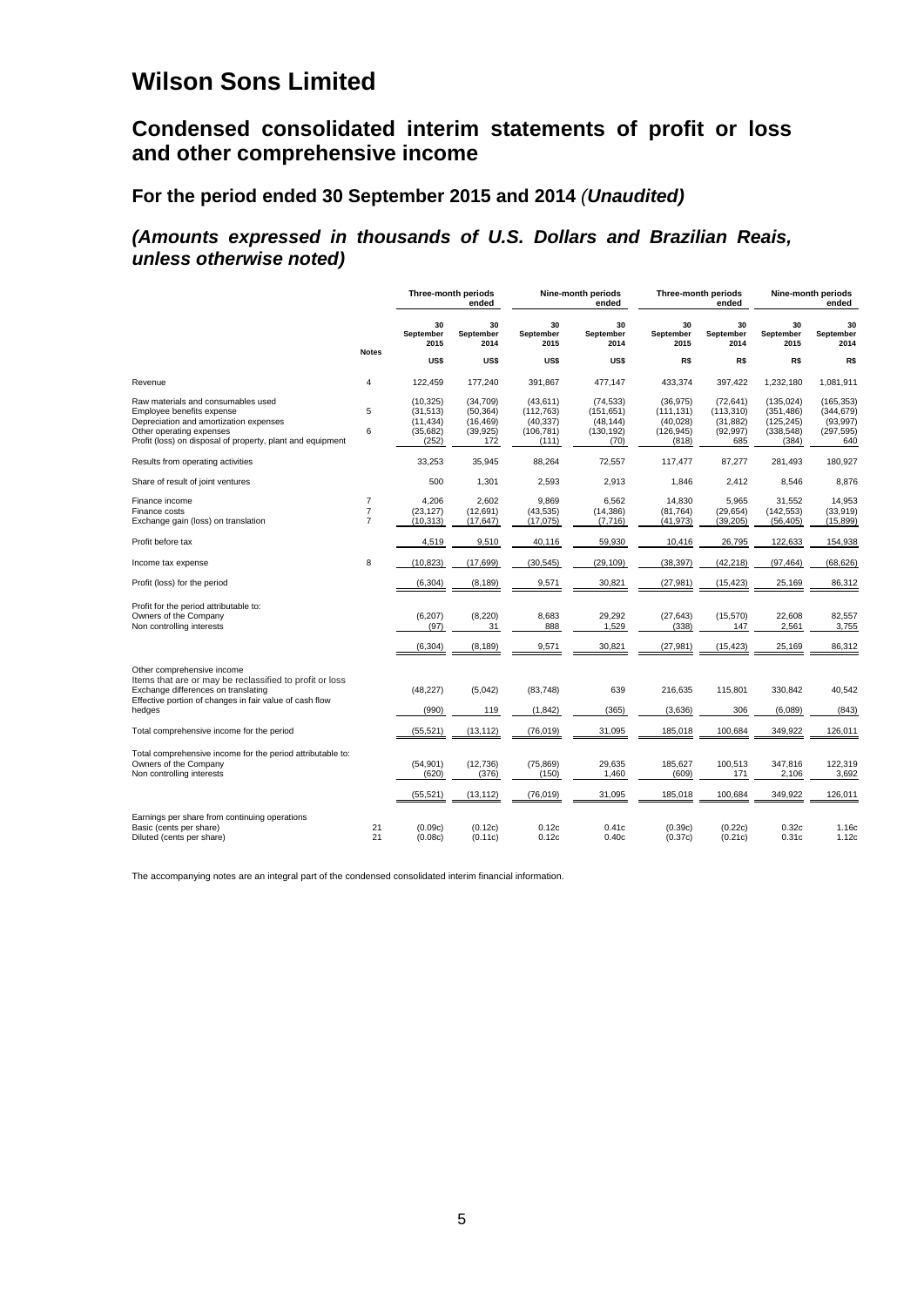**Condensed consolidated interim statements of financial position** 

**For the period ended 30 September 2015 and year ended 31 December 2014** 

*(Amounts expressed in thousands of U.S. Dollars and Brazilian Reais, unless otherwise noted)* 

|                                                                           |              | 30 September      | 31 December       | 30 September         | 31 December        |
|---------------------------------------------------------------------------|--------------|-------------------|-------------------|----------------------|--------------------|
|                                                                           | <b>Notes</b> | 2015<br>US\$      | 2014<br>US\$      | 2015                 | 2014               |
|                                                                           |              | (Unaudited)       |                   | R\$<br>(Unaudited)   | R\$                |
| Assets                                                                    |              |                   |                   |                      |                    |
|                                                                           |              |                   |                   |                      |                    |
| Non-current assets<br>Goodwill                                            | 9            | 27,111            | 35,024            | 107,709              | 93,031             |
| Other intangible assets                                                   | 10           | 25,527            | 38,565            | 101,416              | 102,436            |
| Property, plant and equipment                                             | 11           | 554,009           | 639,470           | 2,201,022            | 1,698,560          |
| Deferred tax assets                                                       | 16           | 34,214            | 31,665            | 135,929              | 84,109             |
| Investment in joint ventures                                              | 23           | 15,448            | 11,500            | 61,373               | 30,546             |
| Other receivables                                                         | 13           | 41,637            | 51,535            | 165,420              | 136,887            |
| Other non-current assets                                                  |              | 9,207             | 11,838            | 36,578               | 31.443             |
| Total non-current assets                                                  |              | 707,153           | 819,597           | 2,809,447            | 2,177,012          |
| <b>Current assets</b>                                                     |              |                   |                   |                      |                    |
| Inventories                                                               | 12           | 33,079            | 32,460            | 131,420              | 86,220             |
| Operational trade receivables                                             | 13           | 42,543            | 49,178            | 169,020              | 130,627            |
| Other receivables                                                         | 13           | 27,037            | 46,619            | 107,415              | 123,829            |
| Short-term investments                                                    | 14           | 15,620            | 24,000            | 62,058               | 63,749             |
| Cash and cash equivalents                                                 | 14           | 95,649            | 85,533            | 380,002              | 227,193            |
| Total current assets                                                      |              | 213,928           | 237,790           | 849,915              | 631,618            |
| Total assets                                                              |              | 921,081           | 1,057,387         | 3,659,362            | 2,808,630          |
| <b>Equity and liabilities</b>                                             |              |                   |                   |                      |                    |
|                                                                           |              |                   |                   |                      |                    |
| Capital and reserves                                                      |              |                   |                   |                      |                    |
| Share capital<br>Capital reserves                                         | 21           | 9,905<br>94,324   | 9,905<br>94,324   | 26,815<br>208,550    | 26,815<br>208,550  |
| Profit reserve and derivatives                                            |              | (1, 811)          | (593)             | (7,094)              | (2,652)            |
| <b>Share Options</b>                                                      |              | 5,550             | 3,066             | 13,368               | 7,453              |
| Retained earnings                                                         |              | 391,251           | 411,595           | 809,511              | 874,651            |
| <b>Translation reserve</b>                                                |              | (90, 693)         | (7, 845)          | 571,886              | 241,044            |
|                                                                           |              | 408,526           | 510,452           | 1,623,036            | 1,355,861          |
| Equity attributable to owners of the Company<br>Non-controlling interests |              | 1,512             | 2,880             | 6,006                | 7,650              |
| <b>Total equity</b>                                                       |              | 410,038           | 513,332           | 1,629,042            | 1,363,511          |
|                                                                           |              |                   |                   |                      |                    |
| Non-current liabilities<br>Bank loans                                     | 15           |                   |                   |                      |                    |
| Deferred tax liabilities                                                  | 16           | 315,790<br>54,359 | 343,990<br>45,197 | 1,254,602<br>215,963 | 913,706<br>120,052 |
| Derivatives                                                               | 25           | 1,794             | 1,843             | 7,128                | 4,895              |
| Post-employment benefits                                                  | 20.3         | 1,147             | 1,570             | 4,558                | 4,171              |
| Provisions for tax, labour and civil risks                                | 17           | 14,487            | 15,702            | 57,555               | 41,708             |
| Obligations under finance leases                                          | 18           | 1,707             | 3,253             | 6,782                | 8,641              |
| Total non-current liabilities                                             |              | 389,284           | 411,555           | 1,546,588            | 1,093,173          |
| <b>Current liabilities</b>                                                |              |                   |                   |                      |                    |
| Operational trade payables                                                | 19           | 56,499            | 51,573            | 224,463              | 136,988            |
| Other payables                                                            | 19           | 19,777            | 26,138            | 78,573               | 69,428             |
| <b>Derivatives</b>                                                        | 25           | 1,097             | 156               | 4,357                | 414                |
| <b>Current tax liabilities</b>                                            |              | 3,152             | 1,994             | 12,521               | 5,296              |
| Obligations under finance leases                                          | 18           | 1,212             | 1,444             | 4,815                | 3,836              |
| <b>Bank loans</b>                                                         | 15           | 40,022            | 51,195            | 159,003              | 135,984            |
| Total current liabilities                                                 |              | 121,759           | 132,500           | 483,732              | 351,946            |
| <b>Total liabilities</b>                                                  |              | 511,043           | 544,055           | 2,030,320            | 1,445,119          |
| Total equity and liabilities                                              |              | 921,081           | 1,057,387         | 3,659,362            | 2,808,630          |

The accompanying notes are an integral part of the condensed consolidated interim financial information.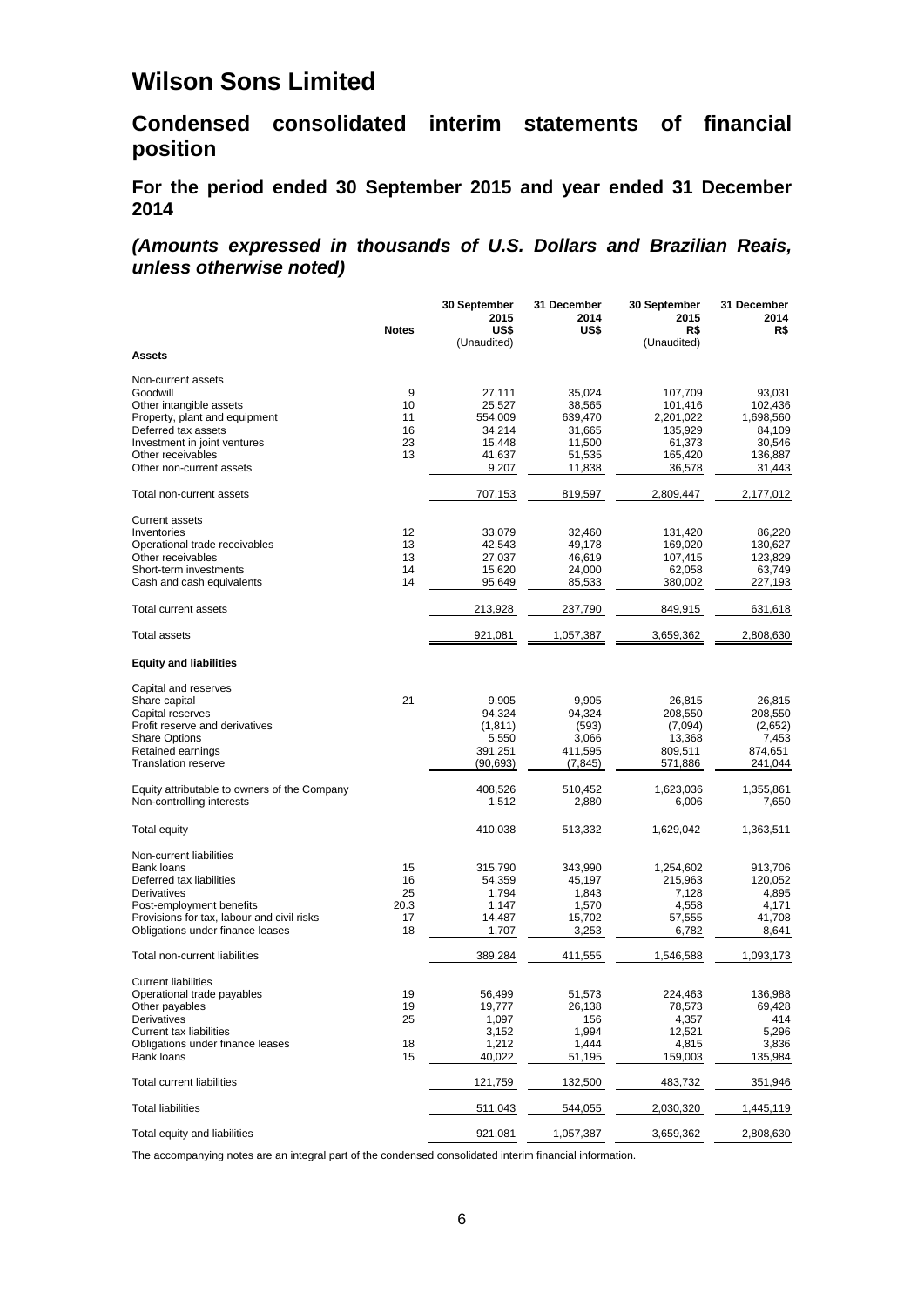# **Condensed consolidated interim statements of changes in equity**

# **For the period ended 30 September 2015 and 2014** *(Unaudited)*

# *(Amounts expressed in thousands of U.S. Dollars and Brazilian Reais, unless otherwise noted)*

|                                                                        |    |                                       |                                 | <b>Capital reserves</b> |                                               |                            |                           |                                        |                              |                                       | Attributable                        | Non-                             |                      |
|------------------------------------------------------------------------|----|---------------------------------------|---------------------------------|-------------------------|-----------------------------------------------|----------------------------|---------------------------|----------------------------------------|------------------------------|---------------------------------------|-------------------------------------|----------------------------------|----------------------|
|                                                                        |    | <b>Share</b><br>Notes capital<br>US\$ | <b>Share</b><br>premium<br>US\$ | <b>Others</b><br>US\$   | <b>Additional</b><br>paid- in capital<br>US\$ | <b>Derivatives</b><br>US\$ | Profit<br>reserve<br>US\$ | <b>Share</b><br><b>Options</b><br>US\$ | Retained<br>earnings<br>US\$ | <b>Translation</b><br>Reserve<br>US\$ | to owners of<br>the Company<br>US\$ | controlling<br>interests<br>US\$ | <b>Total</b><br>US\$ |
| Balance at 1 January 2014                                              | 21 | 9,905                                 | 67,951                          | 28,383                  | (2,010)                                       | (1, 174)                   | 1,981                     | $\sim$                                 | 409,315                      | (1,052)                               | 513,299                             | 3,699                            | 516,998              |
| Profit for the period<br>Effective portion of changes in fair value of |    |                                       |                                 |                         |                                               |                            |                           | $\blacksquare$                         | 29,292                       | $\overline{\phantom{a}}$              | 29,292                              | 1,529                            | 30,821               |
| cash flow hedges<br>Other comprehensive income                         |    |                                       |                                 |                         |                                               | (338)                      |                           |                                        |                              | 681                                   | (338)<br>681                        | (27)<br>(42)                     | (365)<br>639         |
| Total comprehensive income for the period                              |    |                                       |                                 |                         |                                               | (338)                      |                           |                                        | 29,292                       | 681                                   | 29,635                              | 1,460                            | 31,095               |
| <b>Share Options</b>                                                   |    |                                       |                                 |                         |                                               |                            |                           | 2,272                                  |                              |                                       | 2,272                               |                                  | 2,272                |
| <b>Dividends</b>                                                       |    |                                       |                                 |                         |                                               |                            |                           |                                        | (27, 035)                    |                                       | (27, 035)                           | (1,239)                          | (28, 274)            |
| Balance at 30 September 2014                                           |    | 21 9,905                              | 67,951                          | 28,383                  | (2,010)                                       | 1,512)                     | 1,981                     | 2,272                                  | 411,572                      | (371)                                 | 518,171                             | 3,920                            | 522,091              |
| Balance at 1 January 2015                                              | 21 | 9,905                                 | 67,951                          | 28,383                  | (2,010)                                       | (2,574)                    | 1,981                     | 3,066                                  | 411,595                      | (7, 845)                              | 510,452                             | 2,880                            | 513,332              |
| Profit for the period<br>Effective portion of changes in fair value of |    |                                       |                                 |                         |                                               |                            |                           |                                        | 8,683                        | ٠                                     | 8,683                               | 888                              | 9,571                |
| cash flow hedges                                                       |    |                                       |                                 |                         |                                               | (1,704)                    |                           |                                        |                              |                                       | (1,704)                             | (138)                            | (1, 842)             |
| Other comprehensive income (loss)                                      |    |                                       |                                 |                         |                                               |                            |                           |                                        |                              | (82, 848)                             | (82, 848)                           | (900)                            | (83, 748)            |
| Total comprehensive income (loss) for the                              |    |                                       |                                 |                         |                                               |                            |                           |                                        |                              |                                       |                                     |                                  |                      |
| period                                                                 |    |                                       |                                 |                         |                                               | (1,704)                    |                           |                                        | 8,683                        | (82, 848)                             | (75, 869)                           | (150)                            | (76, 019)            |
| <b>Derivatives</b>                                                     |    |                                       |                                 |                         |                                               | 486                        |                           |                                        |                              |                                       | 486                                 |                                  | 486                  |
| Share Options                                                          |    |                                       |                                 |                         |                                               |                            |                           | 2,484                                  |                              |                                       | 2,484                               |                                  | 2,484                |
| <b>Dividends</b>                                                       |    |                                       |                                 |                         |                                               |                            |                           |                                        | (29, 027)                    |                                       | (29, 027)                           | (1, 218)                         | (30, 245)            |
| Balance at 30 September 2015<br>(continues)                            |    | 21 9,905                              | 67,951                          | 28,383                  | (2,010)                                       | (3,792)                    | 1,98'                     | 5,550                                  | 391,251                      | (90, 693)                             | 408,526                             | 1,512                            | 410,038              |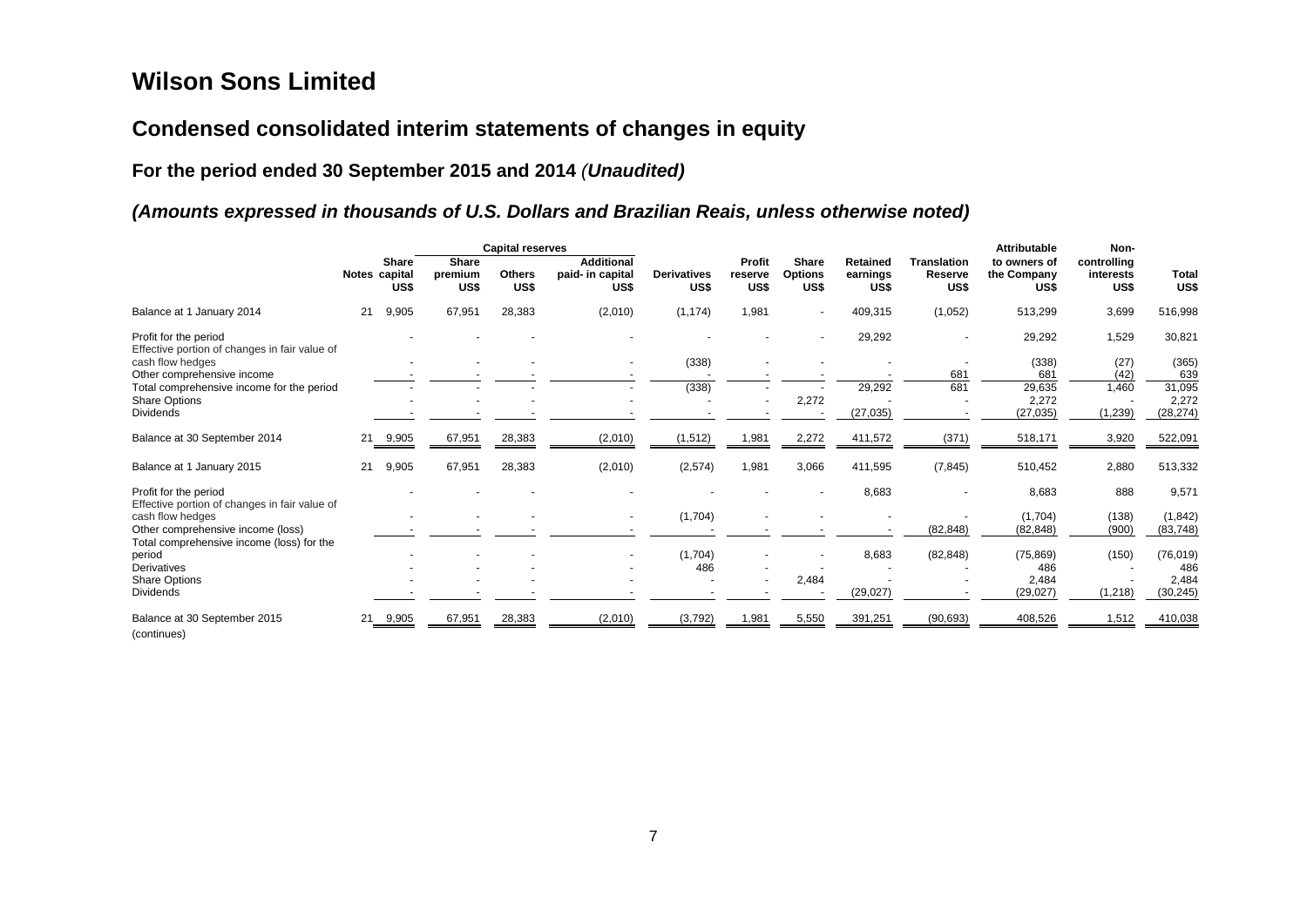# **Condensed consolidated interim statements of changes in equity**

**For the period ended 30 September 2015 and 2014** *(Unaudited)*

# *(Amounts expressed in thousands of U.S. Dollars and Brazilian Reais, unless otherwise noted)*

|                                                                        |              | <b>Capital reserves</b>        |                                |                      |                                              |                           | <b>Attributable</b>      |                                       |                             |                                      |                                    | Non-                            |              |
|------------------------------------------------------------------------|--------------|--------------------------------|--------------------------------|----------------------|----------------------------------------------|---------------------------|--------------------------|---------------------------------------|-----------------------------|--------------------------------------|------------------------------------|---------------------------------|--------------|
|                                                                        | <b>Notes</b> | <b>Share</b><br>capital<br>R\$ | <b>Share</b><br>premium<br>R\$ | <b>Others</b><br>R\$ | <b>Additional</b><br>paid- in capital<br>R\$ | <b>Derivatives</b><br>R\$ | Profit<br>reserve<br>R\$ | <b>Share</b><br><b>Options</b><br>R\$ | Retained<br>earnings<br>R\$ | <b>Translation</b><br>Reserve<br>R\$ | to owners of<br>the Company<br>R\$ | controlling<br>interests<br>R\$ | Total<br>R\$ |
| Balance at 1 January 2014                                              | 21           | 26,815                         | 136,396                        | 76,018               | (3,864)                                      | (2,606)                   | 3,342                    | $\sim$                                | 837,083                     | 129,266                              | 1,202,450                          | 8,670                           | 1,211,120    |
| Profit for the period<br>Effective portion of changes in fair value of |              |                                |                                |                      |                                              |                           |                          |                                       | 82,557                      |                                      | 82,557                             | 3,755                           | 86,312       |
| cash flow hedges                                                       |              |                                |                                |                      |                                              | (780)                     |                          |                                       |                             |                                      | (780)                              | (63)                            | (843)        |
| Other comprehensive income                                             |              |                                |                                |                      |                                              |                           |                          |                                       |                             | 40,542                               | 40,542                             |                                 | 40,542       |
| Total comprehensive income for the period                              |              |                                |                                |                      |                                              | (780)                     |                          |                                       | 82,557                      | 40,542                               | 122,319                            | 3,692                           | 126,011      |
| <b>Share Options</b>                                                   |              |                                |                                |                      |                                              |                           |                          | 5,342                                 |                             |                                      | 5,342                              |                                 | 5,342        |
| <b>Dividends</b>                                                       |              |                                |                                |                      |                                              |                           |                          |                                       | (60, 077)                   |                                      | (60, 077)                          | (2,750)                         | (62, 827)    |
| Balance at 30 September 2014                                           | 21           | 26,815                         | 136,396                        | 76,018               | (3,864)                                      | (3,386)                   | 3,342                    | 5,342                                 | 859,563                     | 169,808                              | 1,270,034                          | 9,612                           | 1,279,646    |
| Balance at 1 January 2015                                              | 21           | 26,815                         | 136,396                        | 76,018               | (3,864)                                      | (5,994)                   | 3,342                    | 7,453                                 | 874,651                     | 241,044                              | 1,355,861                          | 7,650                           | 1,363,511    |
| Profit for the period                                                  |              |                                |                                |                      |                                              |                           |                          | $\overline{\phantom{a}}$              | 22,608                      | ٠                                    | 22,608                             | 2,561                           | 25,169       |
| Effective portion of changes in fair value of<br>cash flow hedges      |              |                                |                                |                      |                                              | (5,634)                   |                          |                                       |                             |                                      | (5,634)                            | (455)                           | (6,089)      |
| Other comprehensive income                                             |              |                                |                                |                      |                                              |                           |                          |                                       |                             | 330,842                              | 330,842                            |                                 | 330,842      |
| Total comprehensive income for the period                              |              |                                |                                |                      |                                              | (5,634)                   |                          |                                       | 22,608                      | 330,842                              | 347,816                            | 2,106                           | 349,922      |
| <b>Derivatives</b>                                                     |              |                                |                                |                      |                                              | 1,192                     |                          |                                       |                             |                                      | 1,192                              |                                 | 1,192        |
| <b>Share Options</b>                                                   |              |                                |                                |                      |                                              |                           |                          | 5,915                                 |                             |                                      | 5,915                              |                                 | 5,915        |
| <b>Dividends</b>                                                       |              |                                |                                |                      |                                              |                           |                          |                                       | (87, 748)                   |                                      | (87, 748)                          | (3,750)                         | (91, 498)    |
| Balance at 30 September 2015                                           | 21           | 26,815                         | 136,396                        | 76,018               | (3,864)                                      | (10, 436)                 | 3,342                    | 13,368                                | 809,511                     | 571,886                              | 1,623,036                          | 6,006                           | 1,629,042    |

The accompanying notes are an integral part of the condensed consolidated interim financial information.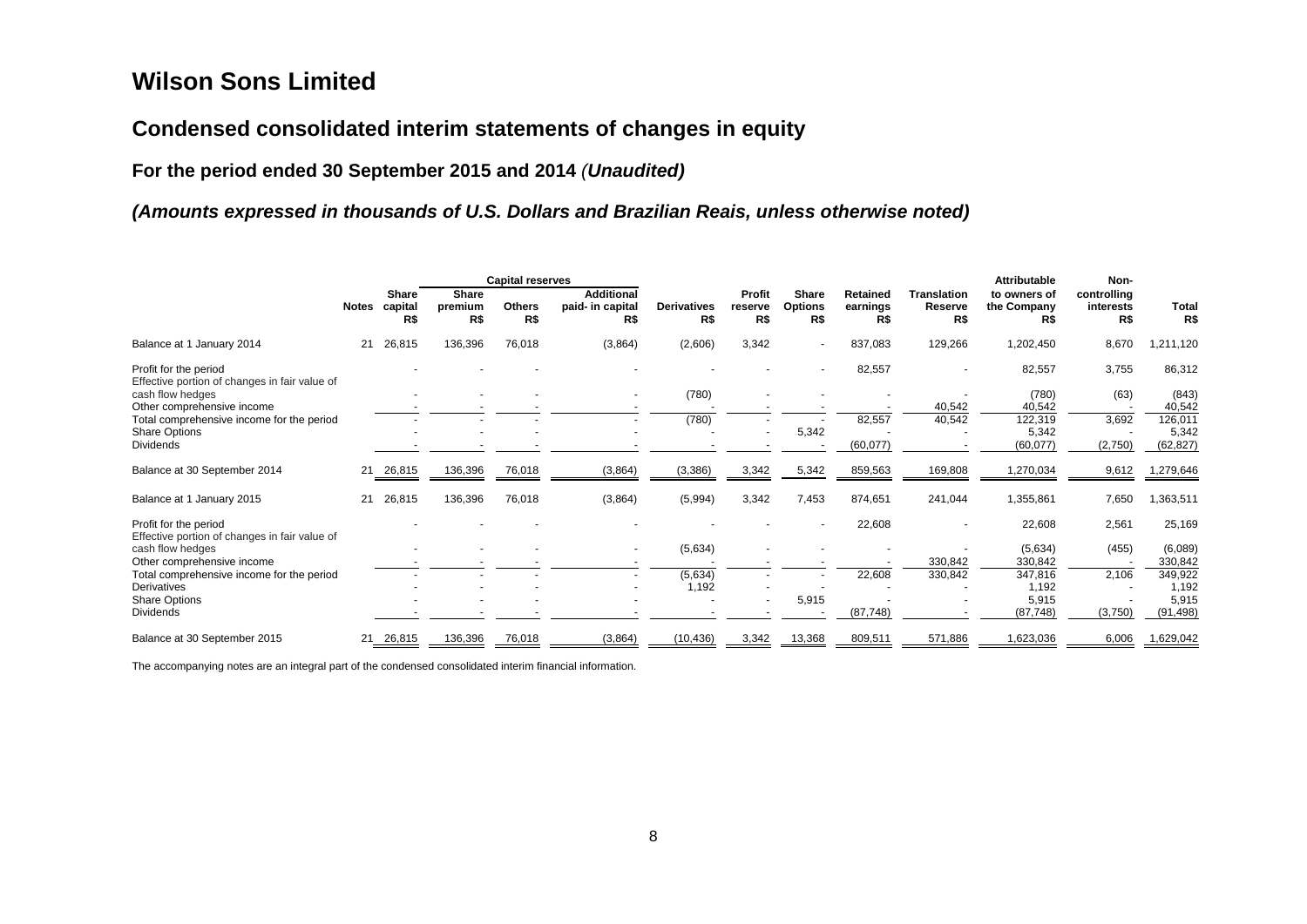# **Condensed consolidated interim statements of cash flows**

# **For the period ended 30 September 2015 and 2014** *(Unaudited)*

# *(Amounts expressed in thousands of U.S. Dollars and Brazilian Reais, unless otherwise noted)*

|                                                                  | <b>Note</b> | 2015<br>US\$ | 2014<br>US\$ | 2015<br>R\$ | 2014<br>R\$ |
|------------------------------------------------------------------|-------------|--------------|--------------|-------------|-------------|
| Net cash generated by operating activities                       | 27          | 131,035      | 60,258       | 415,293     | 135,288     |
| Cash flow from investing activities                              |             |              |              |             |             |
| Interest received<br>Proceeds on disposal of property, plant and |             | 8,457        | 5,139        | 27,383      | 11,801      |
| equipment                                                        |             | 702          | 1,937        | 2,297       | 2,691       |
| Purchases of property, plant and equipment                       |             | (53, 486)    | (85, 814)    | (165, 328)  | (195, 401)  |
| Other intangible assets                                          |             | (486)        | (1, 166)     | (1,583)     | (2,646)     |
| Short term investment                                            |             | 8,380        | 17,000       | 26,550      | 38,090      |
| Net cash used in investing activities                            |             | (36, 433)    | (62,904)     | (110,681)   | (145, 465)  |
| Cash flow from financing activities                              |             |              |              |             |             |
| Dividends paid                                                   |             | (29, 027)    | (27, 035)    | (87, 748)   | (60,077)    |
| Dividends paid-non controlling interest                          |             | (1,218)      | (1,239)      | (3,750)     | (2,750)     |
| Repayments of borrowings                                         |             | (44, 365)    | (32, 423)    | (142, 139)  | (74, 513)   |
| Repayments of obligation under finance leases                    |             | (801)        | (1, 555)     | (2,554)     | (3, 563)    |
| Derivative paid                                                  |             | (152)        | (114)        | (513)       | (261)       |
| New bank loans raised                                            |             | 19,698       | 44,822       | 64,618      | 103,913     |
| Net cash used in financing activities                            |             | (55,865)     | (17,544)     | (172,086)   | (37, 251)   |
| Net increase (decrease) in cash and cash<br>equivalents          |             | 38,737       | (20, 190)    | 132,526     | (47, 428)   |
| Cash and cash equivalents at beginning of the<br>period          |             | 85,533       | 97,946       | 227,193     | 229,448     |
| Effect of foreign exchange rate changes                          |             | (28,621)     | (1,408)      | 20,283      | 5,109       |
| Cash and cash equivalents at end of the period                   |             | 95,649       | 76,348       | 380,002     | 187,129     |

The accompanying notes are an integral part of the condensed consolidated interim financial information.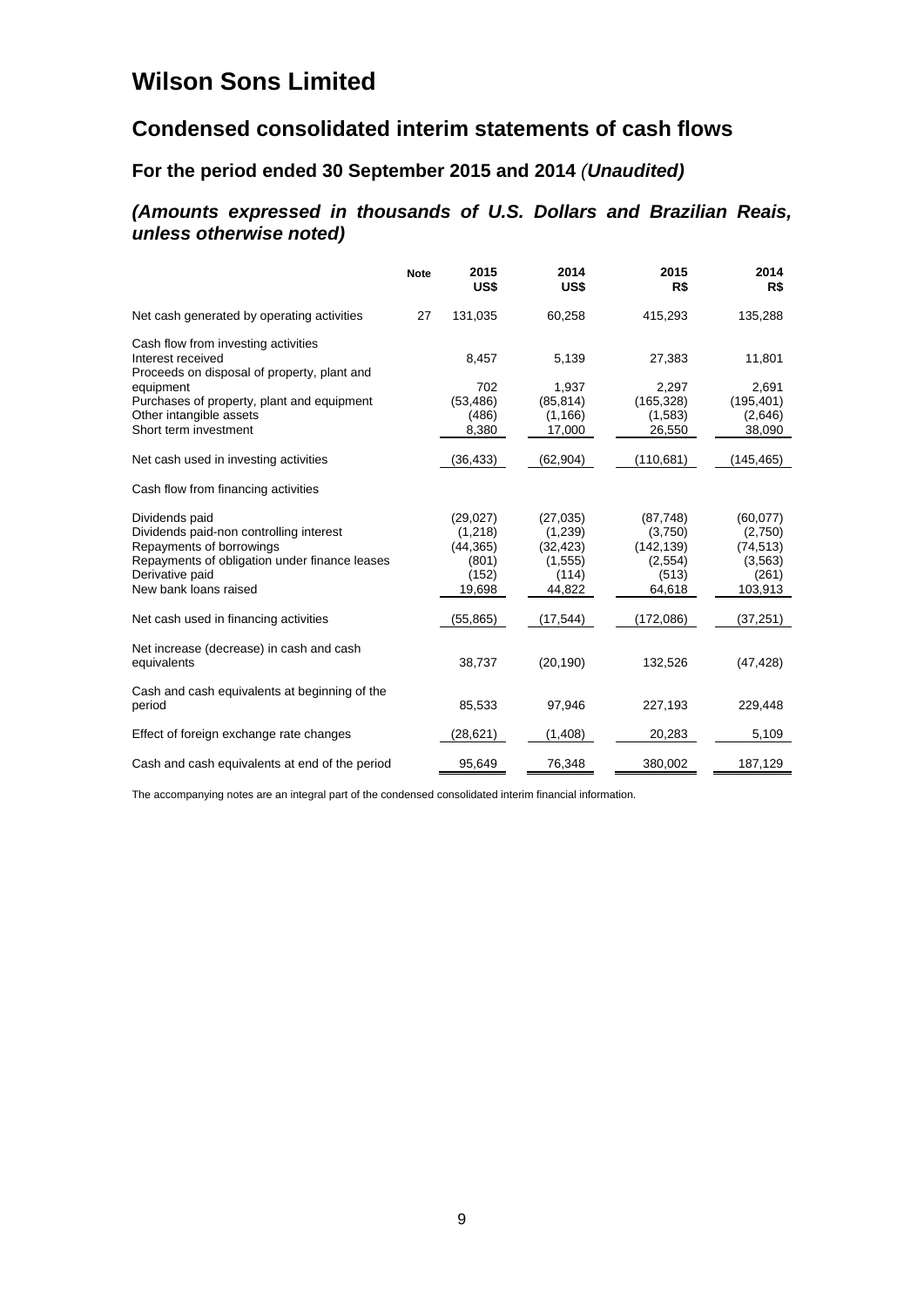# **Notes to the condensed consolidated interim financial information**

# *(Amounts expressed in thousands of U.S. Dollars and Brazilian Reais, unless otherwise noted) - Unaudited*

# **1 General information**

Wilson Sons Limited (the "Group" or "Company") is a limited company incorporated in Bermuda under the Companies Act 1981. The address of the registered office is Clarendon House, 2 Church Street, Hamilton, HM11, Bermuda. The Group is one of the largest providers of integrated port and maritime logistics and supply chain solutions in Brazil. Throughout over 178 years in the Brazilian market, the Company has developed a nation-wide network and provides a variety of services related to international trade and the oil and gas industry, particularly in the port and maritime sectors. The Company's principal activities are divided into the following segments: operation of port terminals, towage and agency services, logistics, support to offshore oil and natural gas platforms through bases and vessels, and shipyards.

# **2 Significant accounting policies and critical accounting judgments**

# **Statement of compliance**

The condensed consolidated interim financial information have been prepared in accordance with International Financial Reporting Standards ("IFRS"), as issued by the International Accounting Standards Board - IASB.

# **Basis of preparation**

The condensed consolidated interim financial information is presented in US Dollars, which is the Company's functional currency, because that is the currency of the primary economic environment in which the Group operates. Entities with a functional currency other than US Dollars are included in accordance with the accounting policies described below. All financial information presented in dollar has been rounded to the nearest thousands, except when otherwise indicated.

The condensed consolidated interim financial information has been prepared on the historical cost basis except for derivatives that are measured at fair values, as explained in the accounting policies.

The accounting policies and most significant judgements adopted by the Group's management were not modified in relation to those presented in the consolidated financial statements for the year ended 31 December 2014 approved on 23 March 2015.

As allowed by IAS 21 - The Effects of Changes in Foreign Exchange Rates, the Company also presents condensed consolidated interim financial information considering the Brazilian Real (R\$) as presentation currency. The following procedures have been applied:

- Assets and liabilities for each statement of financial position presented have been translated at the closing, exchange rate at the date of that statement of financial position;
- Income and expenses for each statement of comprehensive income or separate income statement presented have been translated at average rate for the period, and
- All resulting exchange differences have been recognized as foreign currency translation in other comprehensive income.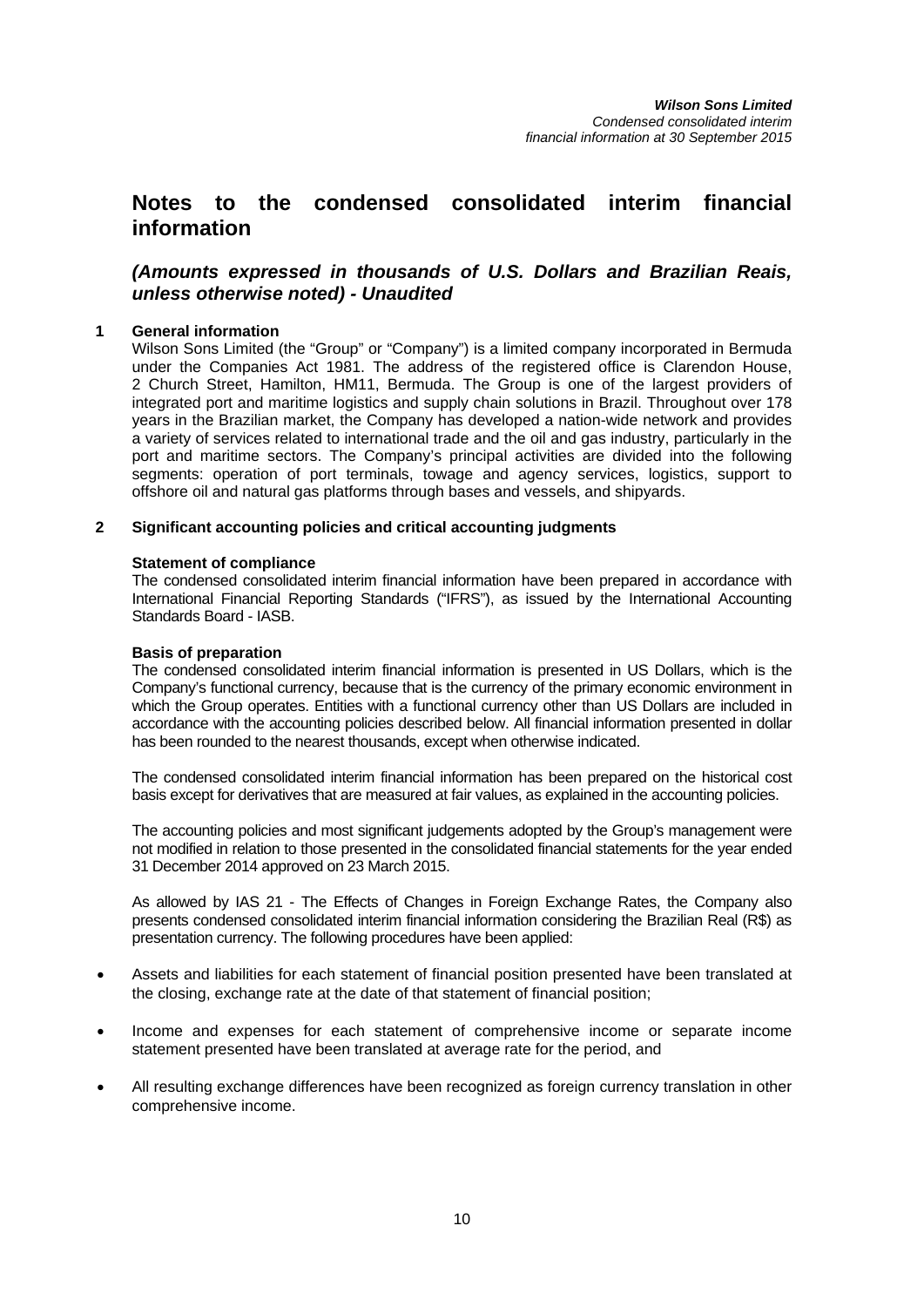## **Change in functional currency**

In accordance with as IAS 21, the functional currency of an entity reflects the underlying transactions, events and conditions that are relevant to the entity. Accordingly, once the functional currency is determined, it can be changed only if there is a change to those underlying transactions, events and conditions.

The Group considers the following factors in determining the functional currency of each entity:

- The currency that mainly influences sales prices for goods and services; and
- The currency that mainly influences costs of providing goods or services.

Following trends over the recent years, there have been significant changes in relation to underlying transactions, events and circumstances, mainly related to the flow of generation of revenues and expenses of some companies. The projections made by management corroborate these trends. As a result, was a change in functional currency of the following entities (from US Dollars to Brazilian Real) as from the first quarter of 2015: Tecon Rio Grande S.A, Wilson, Sons Operadores Portuários Ltda and Wilson Sons Comércio Indústria e Agência de Navegação Ltda.

As allowed by IAS 21, when there is a change in an entity's functional currency, the entity shall apply the translation procedures applicable to the new functional currency prospectively from the date of the change.

### **Estimates**

The preparation of interim financial information requires management to make judgments, estimates and assumptions that affect the applications of accounting policies and the reported amounts of assets, liabilities, income and expenses. Actual results may differ from these estimates.

In preparing these condensed consolidated interim financial information, significant judgments made by management in applying the Group's accounting policies and the key source of estimation uncertainty were the same as those applied to the consolidated financial statements as at and for the year ended 31 December 2014.

# **3 Segment information**

## **Reportable segments**

For management purposes, the Group is currently organized into five reportable segments: towage and agency services, port terminals, offshore, logistics and shipyards. These divisions are reported to the Group's chief operating decision makers for the purposes of resource allocation and assessment of segment performance.

Finance costs relating to liabilities were allocated to reporting segments based on the loans taken to finance the acquisition or the construction of fixed assets in that segment.

Finance income arising from bank balances held by Brazilian operating segments, including foreign exchange differences on such balances, were not allocated to the reporting segments as cash management is performed centrally by the corporate function. Administrative expenses are presented as non-segment activities.

Segment information relating to these businesses is presented below: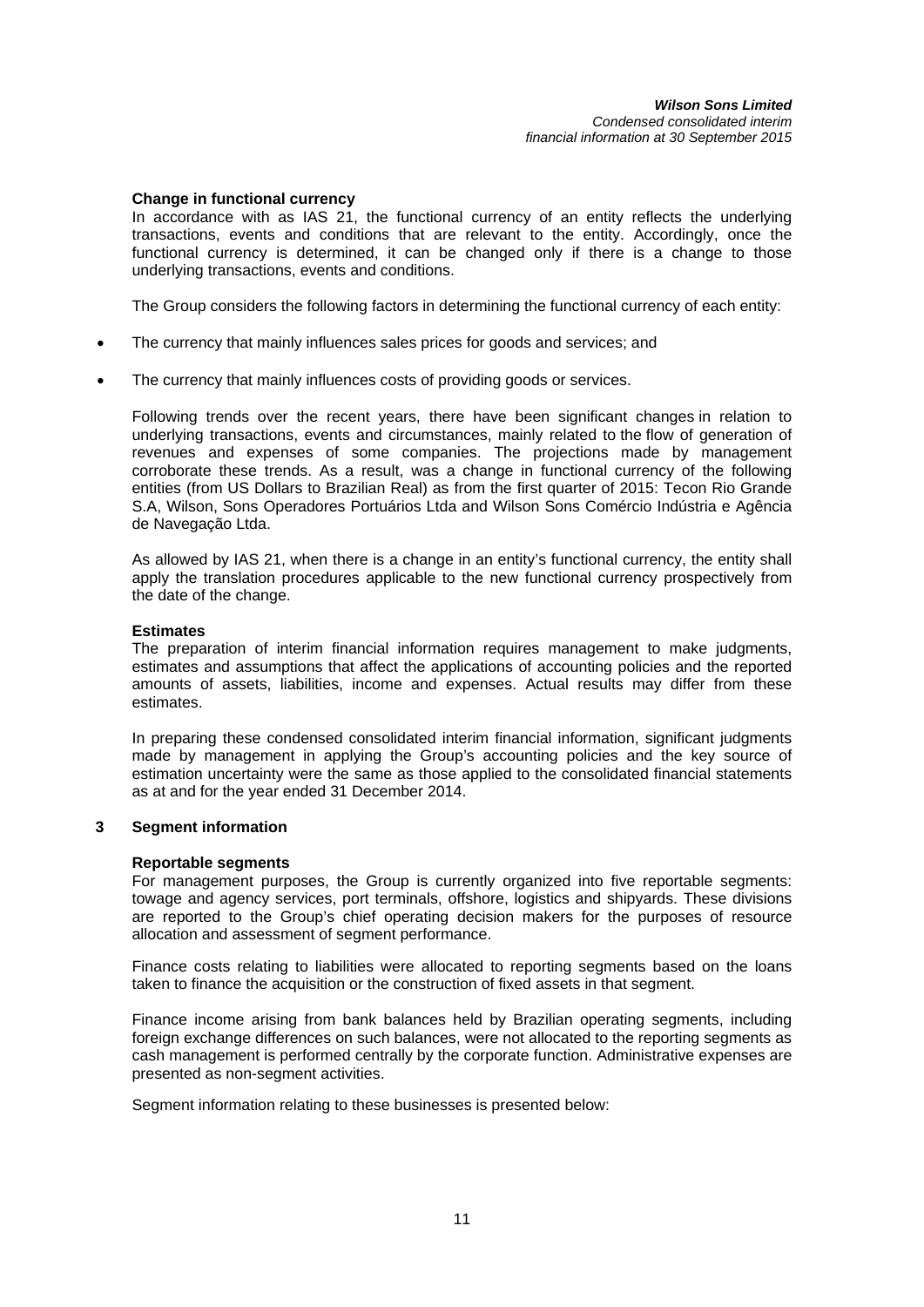*Condensed consolidated interim financial information at 30 September 2015* 

|                                                                             |                                          |                           |      |                                     | 2015           |                                               |                            |                        |
|-----------------------------------------------------------------------------|------------------------------------------|---------------------------|------|-------------------------------------|----------------|-----------------------------------------------|----------------------------|------------------------|
| 30 September 2015                                                           | Towage and<br>agency<br>services<br>US\$ | Port<br>terminals<br>US\$ | US\$ | Offshore Logistics Shipyard<br>US\$ | US\$           | <b>Non</b><br>segmented<br>activities<br>US\$ | <b>Elimination</b><br>US\$ | Consolidated<br>US\$   |
| (Three-month period ended)                                                  |                                          |                           |      |                                     |                |                                               |                            |                        |
| Revenue                                                                     | 58,108                                   | 43,469                    |      | 11,193                              | 23,724         |                                               | (14, 035)                  | 122,459                |
| Operating profit<br>Finance costs                                           | 21,997<br>(1, 542)                       | 15,298<br>(21, 864)       |      | 109<br>(154)                        | 432<br>(242)   | (6, 116)<br>675                               | 1,533                      | 33,253<br>(23, 127)    |
| Operating profit adjusted by<br>finance cost                                | 20,455                                   | (6, 566)                  |      | (45)                                | 190            | (5, 441)                                      | 1,533                      | 10,126                 |
| Share of result of joint ventures                                           |                                          |                           | 500  |                                     |                |                                               |                            | 500                    |
| Finance income<br>Exchange gain / loss on                                   |                                          |                           |      |                                     |                |                                               |                            | 4,206                  |
| translation<br>Profit before tax                                            |                                          |                           |      |                                     |                |                                               |                            | (10, 313)<br>4,519     |
| Other information:<br>Capital expenditures<br>Depreciation and amortisation | (14, 217)<br>(4,397)                     | (6, 441)<br>(4,791)       |      | (206)<br>(571)                      | (556)<br>(163) | (46)<br>(1,512)                               |                            | (21, 466)<br>(11, 434) |

| 30 September 2014                                                           | Towage and<br>agency<br>services<br>US\$ | Port<br>terminals<br>US\$ | US\$                     | Offshore Logistics Shipyard<br>US\$ | US\$           | Non<br>segmented<br>activities<br>US\$ | <b>Elimination</b><br>US\$ | Consolidated<br>US\$   |
|-----------------------------------------------------------------------------|------------------------------------------|---------------------------|--------------------------|-------------------------------------|----------------|----------------------------------------|----------------------------|------------------------|
| (Three-month period ended)                                                  |                                          |                           |                          |                                     |                |                                        |                            |                        |
| Revenue                                                                     | 58,391                                   | 63,255                    |                          | 17,414                              | 47,643         |                                        | (9, 463)                   | 177,240                |
| Operating profit<br>Finance costs                                           | 20,870<br>(3,693)                        | 19,236<br>(9,498)         |                          | (1,532)<br>(263)                    | 4,664<br>(260) | (7, 824)<br>1,023                      | 531                        | 35,945<br>(12,691)     |
| Operating profit adjusted by<br>finance cost                                | 17,177                                   | 9,738                     |                          | (1,795)                             | 4,404          | (6, 801)                               | 531                        | 23,254                 |
| Share of result of joint ventures                                           |                                          |                           | 1,301                    |                                     |                |                                        |                            | 1,301                  |
| Finance income                                                              |                                          |                           |                          |                                     |                |                                        |                            | 2,602                  |
| Exchange gain / loss on<br>translation<br>Profit before tax                 |                                          |                           |                          |                                     |                |                                        |                            | (17, 647)<br>9,510     |
| Other information:<br>Capital expenditures<br>Depreciation and amortisation | (12, 826)<br>(4,885)                     | (12, 871)<br>(8,905)      | $\overline{\phantom{a}}$ | (3,405)<br>(1,325)                  | (134)<br>(310) | (416)<br>(1,044)                       |                            | (29, 652)<br>(16, 469) |

 **2014**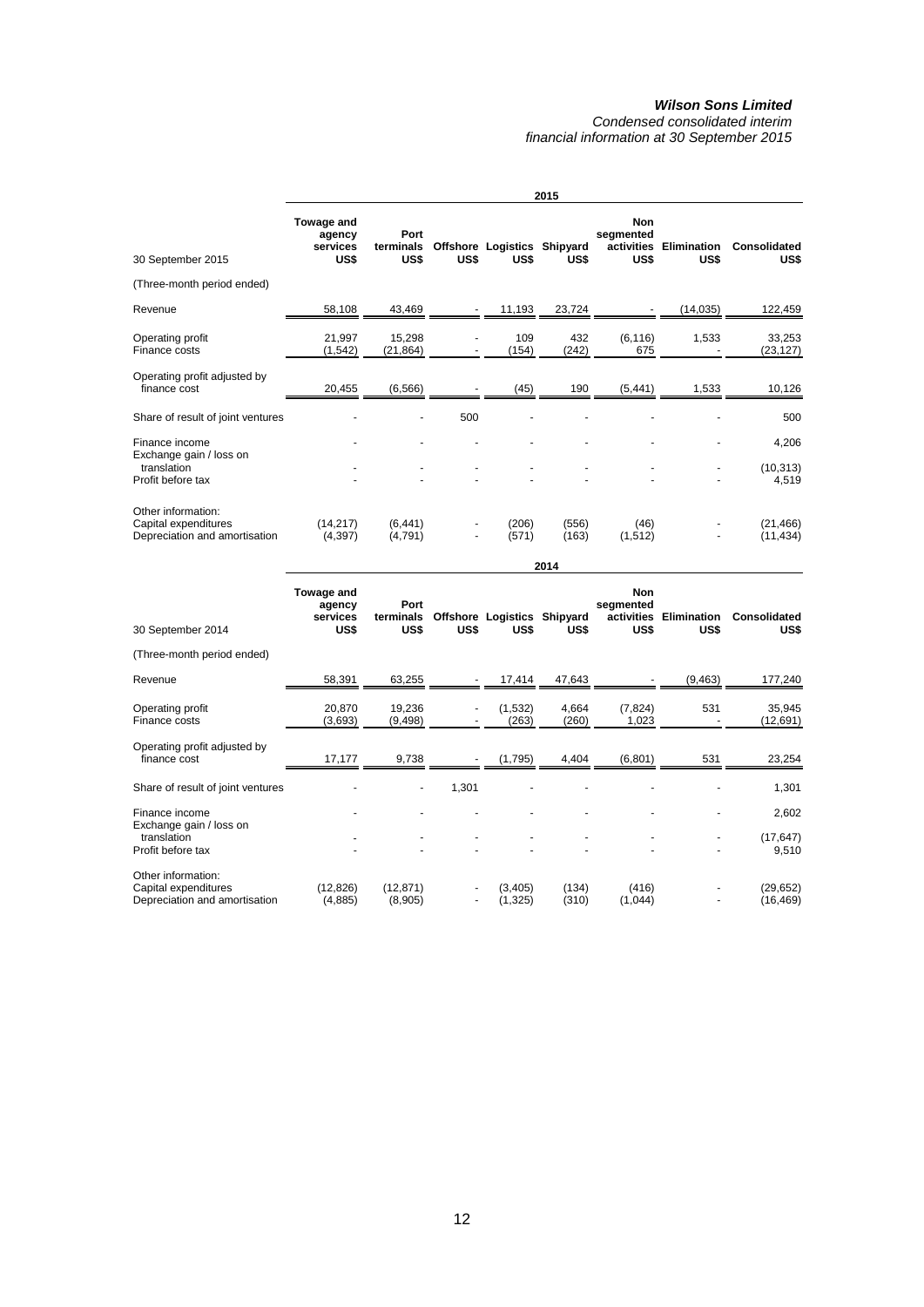*Condensed consolidated interim financial information at 30 September 2015* 

|                                                                             |                                          |                           |       |                                     | 2015              |                                 |                                |                        |
|-----------------------------------------------------------------------------|------------------------------------------|---------------------------|-------|-------------------------------------|-------------------|---------------------------------|--------------------------------|------------------------|
| 30 September 2015                                                           | Towage and<br>agency<br>services<br>US\$ | Port<br>terminals<br>US\$ | US\$  | Offshore Logistics Shipyard<br>US\$ | US\$              | <b>Non</b><br>segmented<br>US\$ | activities Elimination<br>US\$ | Consolidated<br>US\$   |
| (Nine-month period ended)                                                   |                                          |                           |       |                                     |                   |                                 |                                |                        |
| Revenue                                                                     | 173,375                                  | 136,144                   |       | 39,470                              | 76,581            |                                 | (33, 703)                      | 391,867                |
| Operating profit<br>Finance costs                                           | 62,213<br>(4,668)                        | 38,733<br>(39,896)        |       | 2,085<br>(653)                      | 3,328<br>(726)    | (21,087)<br>2,408               | 2,992                          | 88,264<br>(43, 535)    |
| Operating profit adjusted by<br>finance cost                                | 57,545                                   | (1, 163)                  |       | 1,432                               | 2,602             | (18, 679)                       | 2,992                          | 44,729                 |
| Share of result of joint ventures                                           |                                          |                           | 2,593 |                                     |                   |                                 |                                | 2,593                  |
| Finance income<br>Exchange gain / loss on                                   |                                          |                           |       |                                     |                   |                                 |                                | 9,869                  |
| translation<br>Profit before tax                                            |                                          |                           |       |                                     |                   |                                 |                                | (17, 075)<br>40,116    |
| Other information:<br>Capital expenditures<br>Depreciation and amortisation | (38, 740)<br>(15, 296)                   | (14, 324)<br>(17, 803)    | ۰     | (771)<br>(2,089)                    | (1, 177)<br>(399) | (176)<br>(4,750)                |                                | (55, 188)<br>(40, 337) |

| 30 September 2014                                                           | Towage and<br>agency<br>services<br>US\$ | Port<br>terminals<br>US\$ | US\$  | Offshore Logistics Shipyard<br>US\$ | US\$             | <b>Non</b><br>segmented<br>activities<br>US\$ | <b>Elimination</b><br>US\$ | Consolidated<br>US\$   |
|-----------------------------------------------------------------------------|------------------------------------------|---------------------------|-------|-------------------------------------|------------------|-----------------------------------------------|----------------------------|------------------------|
| (Nine-month period ended)                                                   |                                          |                           |       |                                     |                  |                                               |                            |                        |
| Revenue                                                                     | 168,851                                  | 176,563                   |       | 56,921                              | 113,210          |                                               | (38, 398)                  | 477,147                |
| Operating profit<br>Finance costs                                           | 49,688<br>(6,664)                        | 41,439<br>(8,993)         |       | (2, 426)<br>(687)                   | 6,851<br>(974)   | (24, 789)<br>2,763                            | 1,794<br>169               | 72,557<br>(14,386)     |
| Operating profit adjusted by<br>finance cost                                | 43,024                                   | 32,446                    |       | (3, 113)                            | 5,877            | (22,026)                                      | 1,963                      | 58,171                 |
| Share of result of joint ventures                                           |                                          |                           | 2,913 |                                     |                  |                                               |                            | 2,913                  |
| Finance income<br>Exchange gain / loss on                                   |                                          |                           |       |                                     |                  |                                               |                            | 6,562                  |
| translation<br>Profit before tax                                            |                                          |                           |       |                                     |                  |                                               |                            | (7, 716)<br>59,930     |
| Other information:<br>Capital expenditures<br>Depreciation and amortisation | (42, 228)<br>(13, 584)                   | (39, 136)<br>(26, 498)    | ۰     | (4,923)<br>(4,295)                  | (1,303)<br>(582) | (776)<br>(3, 185)                             |                            | (88, 366)<br>(48, 144) |

 **2014**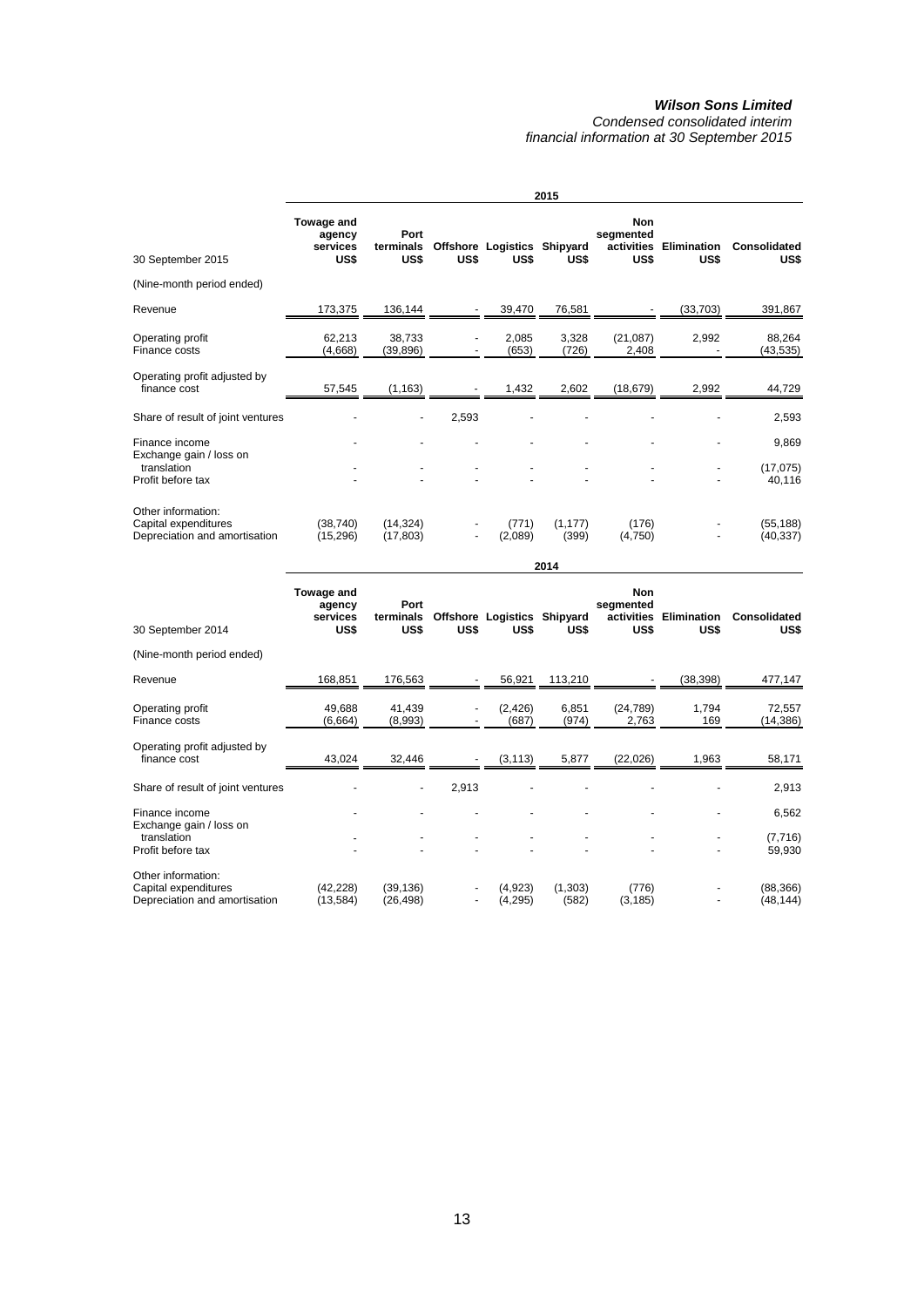*Condensed consolidated interim financial information at 30 September 2015* 

|                                                                             |                                         |                          |       |                                    | 2015             |                                              |                           |                        |
|-----------------------------------------------------------------------------|-----------------------------------------|--------------------------|-------|------------------------------------|------------------|----------------------------------------------|---------------------------|------------------------|
| 30 September 2015                                                           | Towage and<br>agency<br>services<br>R\$ | Port<br>terminals<br>R\$ | R\$   | Offshore Logistics Shipyard<br>R\$ | R\$              | <b>Non</b><br>segmented<br>activities<br>R\$ | <b>Elimination</b><br>R\$ | Consolidated<br>R\$    |
| (Three-month period ended)                                                  |                                         |                          |       |                                    |                  |                                              |                           |                        |
| Revenue                                                                     | 205,339                                 | 153,696                  |       | 39,433                             | 85,012           |                                              | (50,106)                  | 433,374                |
| Operating profit<br>Finance costs                                           | 78,124<br>(5, 459)                      | 54,156<br>(77, 312)      |       | (63)<br>(524)                      | 1,541<br>(857)   | (21, 647)<br>2,388                           | 5,366                     | 117,477<br>(81, 764)   |
| Operating profit adjusted by<br>finance cost                                | 72,665                                  | (23, 156)                |       | (587)                              | 684              | (19, 259)                                    | 5,366                     | 35,713                 |
| Share of result of joint ventures                                           |                                         |                          | 1,846 |                                    |                  |                                              |                           | 1,846                  |
| Finance income<br>Exchange gain / loss on                                   |                                         |                          |       |                                    |                  |                                              |                           | 14,830                 |
| translation<br>Profit before tax                                            |                                         |                          |       |                                    |                  |                                              |                           | (41, 973)<br>10,416    |
| Other information:<br>Capital expenditures<br>Depreciation and amortisation | (49, 042)<br>(15,063)                   | (21, 413)<br>(16, 898)   |       | (726)<br>(2,018)                   | (1,825)<br>(685) | (161)<br>(5, 364)                            |                           | (73, 167)<br>(40, 028) |

| 30 September 2014                                                           | Towage and<br>agency<br>services<br>R\$ | Port<br>terminals<br>R\$ | R\$   | Offshore Logistics Shipyard<br>R\$ | R\$            | <b>Non</b><br>segmented<br>activities<br>R\$ | Elimination<br>R\$ | Consolidated<br>R\$    |
|-----------------------------------------------------------------------------|-----------------------------------------|--------------------------|-------|------------------------------------|----------------|----------------------------------------------|--------------------|------------------------|
| (Three-month period ended)                                                  |                                         |                          |       |                                    |                |                                              |                    |                        |
| Revenue                                                                     | 133,739                                 | 145,988                  |       | 40,551                             | 107,065        | 465                                          | (30, 386)          | 397,422                |
| Operating profit<br>Finance costs                                           | 49,457<br>(8,430)                       | 46,572<br>(22, 421)      |       | (2,826)<br>(604)                   | 9,724<br>(597) | (17,266)<br>2,355                            | 1,616<br>43        | 87,277<br>(29,654)     |
| Operating profit adjusted by<br>finance cost                                | 41,027                                  | 24,151                   |       | (3,430)                            | 9,127          | (14,911)                                     | 1,659              | 57,623                 |
| Share of result of joint ventures                                           |                                         |                          | 2,412 |                                    |                |                                              |                    | 2,412                  |
| Finance income                                                              |                                         |                          |       |                                    |                |                                              |                    | 5,965                  |
| Exchange gain / loss on<br>translation<br>Profit before tax                 |                                         |                          |       |                                    |                |                                              |                    | (39,205)<br>26,795     |
| Other information:<br>Capital expenditures<br>Depreciation and amortisation | (30, 230)<br>(9, 248)                   | (28, 939)<br>(17, 835)   |       | (7,688)<br>(2, 545)                | (299)<br>(628) | (950)<br>(1,626)                             |                    | (68, 106)<br>(31, 882) |

 **2014**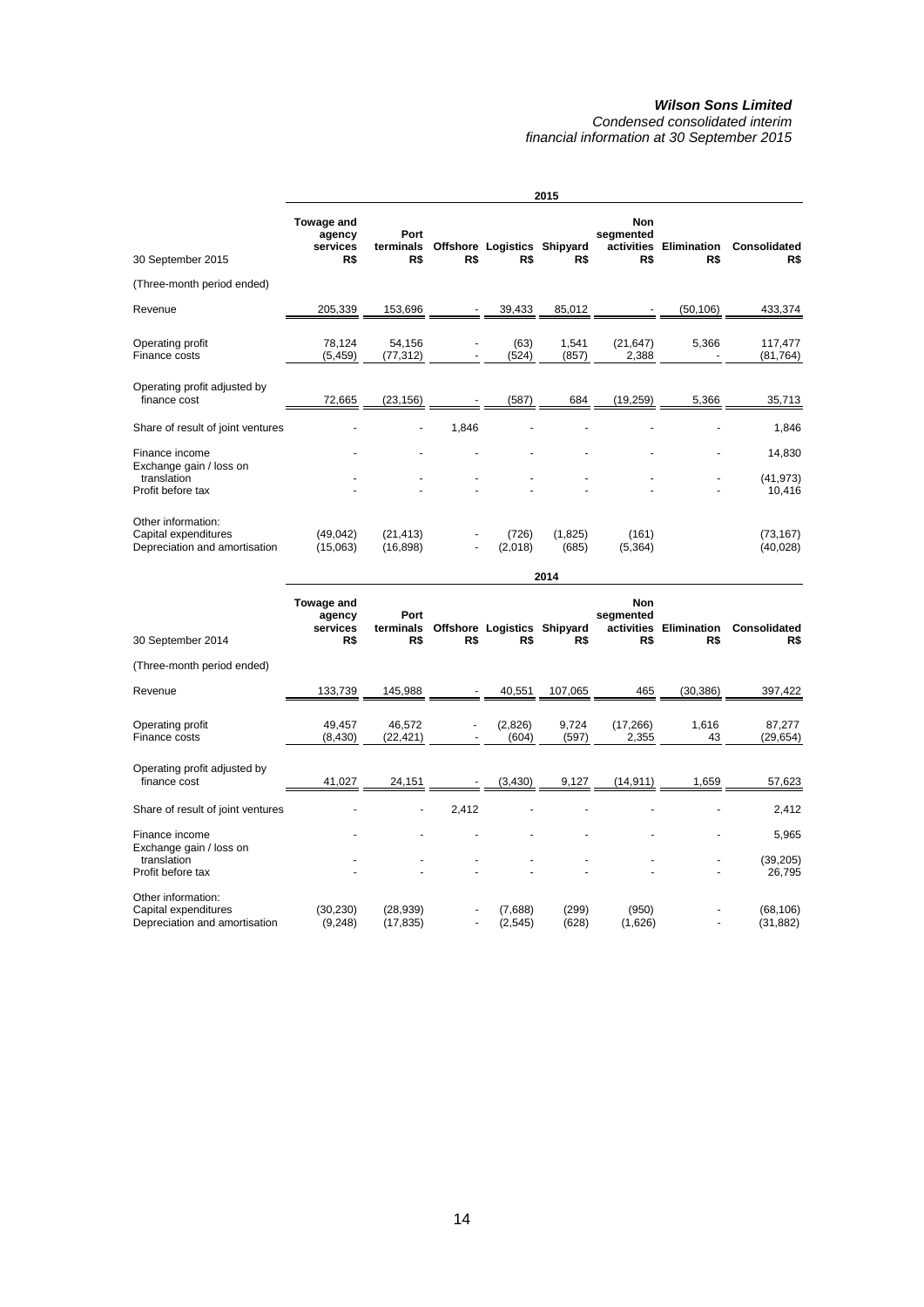*Condensed consolidated interim financial information at 30 September 2015* 

|                                                                             | 2015                                    |                              |       |                                    |                    |                                              |                           |                          |
|-----------------------------------------------------------------------------|-----------------------------------------|------------------------------|-------|------------------------------------|--------------------|----------------------------------------------|---------------------------|--------------------------|
| 30 September 2015                                                           | Towage and<br>agency<br>services<br>R\$ | Port<br>terminals<br>R\$     | R\$   | Offshore Logistics Shipyard<br>R\$ | R\$                | <b>Non</b><br>segmented<br>activities<br>R\$ | <b>Elimination</b><br>R\$ | Consolidated<br>R\$      |
| (Nine-month period ended)                                                   |                                         |                              |       |                                    |                    |                                              |                           |                          |
| Revenue                                                                     | 548,358                                 | 428,353                      |       | 122,616                            | 241,555            |                                              | (108, 702)                | 1,232,180                |
| Operating profit<br>Finance costs                                           | 198,114<br>(14, 731)                    | 124,161<br>(131, 047)        |       | 5,674<br>(2,000)                   | 10,382<br>(2,292)  | (66, 508)<br>7,517                           | 9,670                     | 281,493<br>(142, 553)    |
| Operating profit adjusted by<br>finance cost                                | 183,383                                 | (6,886)                      |       | 3,674                              | 8,090              | (58, 991)                                    | 9,670                     | 138,940                  |
| Share of result of joint ventures                                           |                                         | $\qquad \qquad \blacksquare$ | 8,546 |                                    |                    |                                              |                           | 8,546                    |
| Finance income                                                              |                                         |                              |       |                                    |                    |                                              |                           | 31,552                   |
| Exchange gain / loss on<br>translation<br>Profit before tax                 |                                         |                              |       |                                    |                    |                                              |                           | (56, 405)<br>122,633     |
| Other information:<br>Capital expenditures<br>Depreciation and amortisation | (119, 464)<br>(47, 538)                 | (44, 805)<br>(54, 880)       |       | (2,326)<br>(6, 481)                | (3,604)<br>(1,285) | (558)<br>(15,061)                            |                           | (170, 757)<br>(125, 245) |
|                                                                             |                                         |                              |       |                                    | 2014               |                                              |                           |                          |

|                                                                             | Towage and<br>agency<br>services | Port<br>terminals    |                          | Offshore Logistics Shipyard |                      | Non<br>segmented<br>activities | <b>Elimination</b> | <b>Consolidated</b>     |
|-----------------------------------------------------------------------------|----------------------------------|----------------------|--------------------------|-----------------------------|----------------------|--------------------------------|--------------------|-------------------------|
| 30 September 2014                                                           | R\$                              | R\$                  | R\$                      | R\$                         | R\$                  | R\$                            | R\$                | R\$                     |
| (Nine-month period ended)                                                   |                                  |                      |                          |                             |                      |                                |                    |                         |
| Revenue                                                                     | 386,390                          | 404,897              |                          | 130,634                     | 253,640              | 465                            | (94,115)           | 1,081,911               |
| Operating profit<br>Finance costs                                           | 118,710<br>(15,213)              | 103,292<br>(21, 651) |                          | (2,997)<br>(1, 575)         | 11,799<br>(2,220)    | (54, 275)<br>6,324             | 4,398<br>416       | 180,927<br>(33, 919)    |
| Operating profit adjusted by<br>finance cost                                | 103,497                          | 81,641               |                          | (4,572)                     | 9,579                | (47, 951)                      | 4,814              | 147,008                 |
| Share of result of joint ventures                                           |                                  |                      | 8,876                    |                             |                      |                                |                    | 8,876                   |
| Finance income<br>Exchange gain / loss on                                   |                                  |                      |                          |                             |                      |                                |                    | 14,953                  |
| translation<br>Profit before tax                                            |                                  |                      |                          |                             |                      |                                |                    | (15, 899)<br>154,938    |
| Other information:<br>Capital expenditures<br>Depreciation and amortisation | (96,070)<br>(26, 669)            | (89,019)<br>(53,060) | $\overline{\phantom{a}}$ | (11,094)<br>(8, 194)        | (3, 129)<br>(1, 179) | (1,883)<br>(4,895)             |                    | (201, 195)<br>(93, 997) |

# **Geographical information**

The Group's operations are mainly located in Brazil. The Group earns income on cash and cash equivalents and short-term investments in Bermuda and in Brazil and incurs expenses on its activities in the latter country. The Group, through its participation in an Offshore Vessel Joint Venture in Panama, earns income in that country and in Uruguay.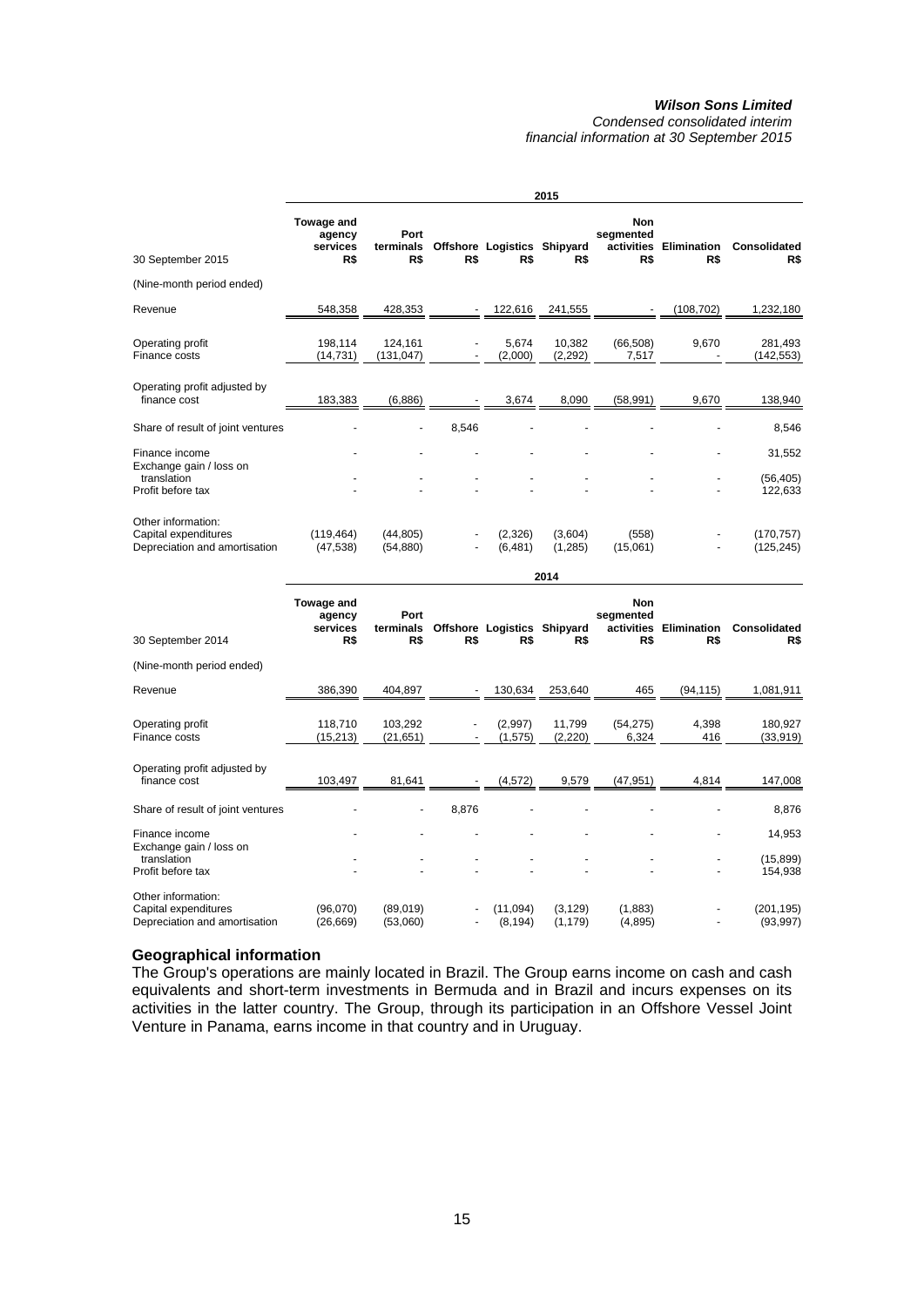*Condensed consolidated interim financial information at 30 September 2015* 

# **4 Revenue**

The following is an analysis of the Group's revenue from continuing operations for the period (excluding Finance income - Note 7).

|              |              | Nine-month periods ended                               |              |  |
|--------------|--------------|--------------------------------------------------------|--------------|--|
| 30 September | 30 September | 30 September                                           | 30 September |  |
| 2015         | 2014         | 2015                                                   | 2014         |  |
| US\$         | US\$         | US\$                                                   | US\$         |  |
| 112,770      | 139,061      | 348,989                                                | 402,335      |  |
| 9,689        | 38,179       | 42,878                                                 | 74,812       |  |
| 122,459      | 177,240      | 391.867                                                | 477,147      |  |
|              |              | Nine-month periods ended                               |              |  |
| 30 September | 30 September | 30 September                                           | 30 September |  |
| 2015         | 2014         | 2015                                                   | 2014         |  |
| R\$          | R\$          | R\$                                                    | R\$          |  |
| 398,468      | 320,744      | 1,099,327                                              | 922,412      |  |
| 34,906       | 76,678       | 132,853                                                | 159,499      |  |
|              |              | Three-month periods ended<br>Three-month periods ended |              |  |

Total Total 433,374 397,422 1,232,180 1,081,911

Total

# **5 Employee benefits expense**

|                          |              | Three-month periods ended | Nine-month periods ended |                          |  |
|--------------------------|--------------|---------------------------|--------------------------|--------------------------|--|
|                          | 30 September | 30 September              | 30 September             | 30 September             |  |
|                          | 2015         | 2014                      | 2015                     | 2014                     |  |
|                          | US\$         | US\$                      | US\$                     | US\$                     |  |
| Salaries and benefits    | 26,388       | 43,302                    | 94,868                   | 133,705                  |  |
| Payroll taxes            | 4,062        | 6,122                     | 14,665                   | 18,669                   |  |
| Pension costs            | 232          | 146                       | 746                      | 785                      |  |
| Long-term incentive plan | 831          | 794                       | 2,484                    | (1,508)                  |  |
| Total                    | 31,513       | 50,364                    | 112,763                  | 151,651                  |  |
|                          |              | Three-month periods ended |                          | Nine-month periods ended |  |
|                          | 30 September | 30 September              | 30 September             | 30 September             |  |
|                          | 2015         | 2014                      | 2015                     | 2014                     |  |
|                          | R\$          | R\$                       | R\$                      | R\$                      |  |
| Salaries and benefits    | 93,000       | 97,151                    | 295,637                  | 303,927                  |  |
| Payroll taxes            | 14,369       | 13,965                    | 45,645                   | 42,533                   |  |
| Pension costs            | 817          | 340                       | 2,339                    | 1,808                    |  |
| Long-term incentive plan | 2,945        | 1,854                     | 7,865                    | (3,589)                  |  |

111,131 113,310 351,486 344,679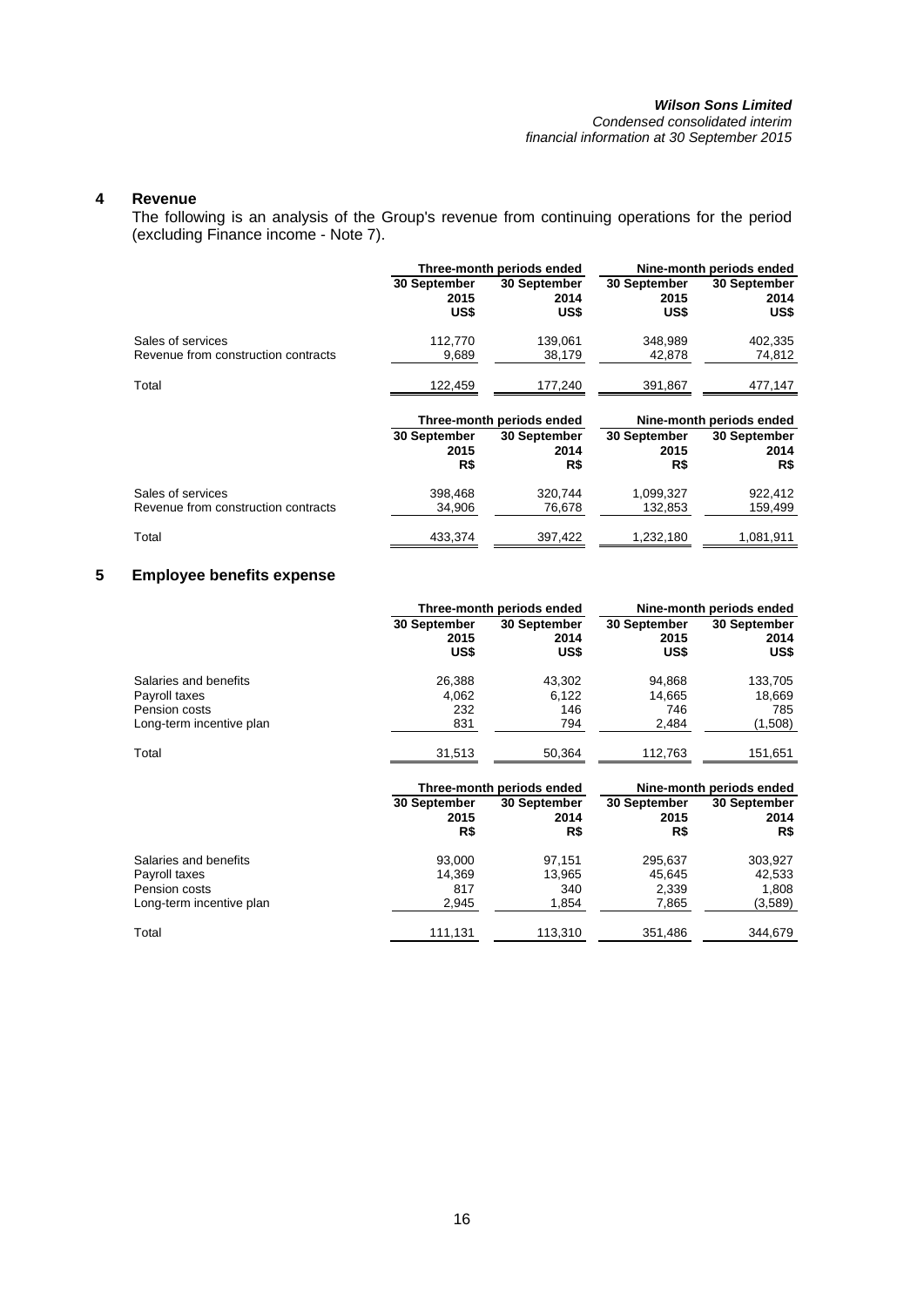*Condensed consolidated interim financial information at 30 September 2015* 

# **6 Other operating expenses**

|                                 |                              | Three-month periods ended    | Nine-month periods ended     |                              |  |
|---------------------------------|------------------------------|------------------------------|------------------------------|------------------------------|--|
|                                 | 30 September<br>2015<br>US\$ | 30 September<br>2014<br>US\$ | 30 September<br>2015<br>US\$ | 30 September<br>2014<br>US\$ |  |
| Service cost                    | 7,868                        | 14.135                       | 26,762                       | 41,955                       |  |
| Rent of tugs                    | 8,441                        | 7,138                        | 22,703                       | 20,482                       |  |
| Freight                         | 1,858                        | 2,122                        | 5,064                        | 7,001                        |  |
| Other rentals                   | 3.769                        | 5,885                        | 13.017                       | 16,902                       |  |
| Energy, water and communication | 3.794                        | 4,862                        | 12,302                       | 15,797                       |  |
| Container handling              | 2,526                        | 3,883                        | 7,522                        | 9,930                        |  |
| Insurance                       | 1.463                        | 1.394                        | 3.912                        | 4.158                        |  |
| Other taxes                     | 1,693                        | 2,224                        | 6,646                        | 7,707                        |  |
| Other expenses                  | 4,270                        | (1,718)                      | 8,853                        | 6,260                        |  |
| Total                           | 35.682                       | 39.925                       | 106.781                      | 130.192                      |  |

|                                 |                             | Three-month periods ended   | Nine-month periods ended    |                             |  |
|---------------------------------|-----------------------------|-----------------------------|-----------------------------|-----------------------------|--|
|                                 | 30 September<br>2015<br>R\$ | 30 September<br>2014<br>R\$ | 30 September<br>2015<br>R\$ | 30 September<br>2014<br>R\$ |  |
| Service cost                    | 27,715                      | 32,115                      | 83,833                      | 95,616                      |  |
| Rent of tugs                    | 30,009                      | 16.259                      | 72,441                      | 46,895                      |  |
| Freight                         | 6,512                       | 4,825                       | 16,039                      | 16,081                      |  |
| Other rentals                   | 13,321                      | 13,487                      | 40,787                      | 38,602                      |  |
| Energy, water and communication | 13.383                      | 11,198                      | 38,583                      | 36,261                      |  |
| Container handling              | 8,956                       | 8.897                       | 23,912                      | 22,888                      |  |
| Insurance                       | 5,158                       | 3.106                       | 12.410                      | 9,252                       |  |
| Other taxes                     | 5.951                       | 5.091                       | 20.473                      | 17,680                      |  |
| Other expenses                  | 15.940                      | (1,981)                     | 30,070                      | 14,320                      |  |
| Total                           | 126,945                     | 92,997                      | 338,548                     | 297,595                     |  |

# **7 Finance income and finance costs**

|                                                                                                  |                              | Three-month periods ended    | Nine-month periods ended     |                              |  |
|--------------------------------------------------------------------------------------------------|------------------------------|------------------------------|------------------------------|------------------------------|--|
|                                                                                                  | 30 September<br>2015<br>US\$ | 30 September<br>2014<br>US\$ | 30 September<br>2015<br>US\$ | 30 September<br>2014<br>US\$ |  |
| Interest on investments<br>Exchange gain (loss) on investments<br>Other interest income          | 3,737<br>218<br>251          | 1,598<br>(41)<br>1,045       | 7,887<br>308<br>1,674        | 5,139<br>(816)<br>2,239      |  |
| Total finance income                                                                             | 4,206                        | 2,602                        | 9,869                        | 6,562                        |  |
| Interest on bank loans<br>Exchange loss on loans<br>Interest on obligations under finance leases | (2,845)<br>(20,150)<br>(134) | (3,259)<br>(7,195)<br>(217)  | (9,324)<br>(33,961)<br>(448) | (9, 198)<br>(2,700)<br>(723) |  |
| Total borrowing costs                                                                            | (23,129)                     | (10,671)                     | (43,733)                     | (12,621)                     |  |
| Other interest                                                                                   | 2                            | (2,020)                      | 198                          | (1,765)                      |  |
| Total finance costs                                                                              | (23, 127)                    | (12, 691)                    | (43, 535)                    | (14, 386)                    |  |
| Exchange loss on translation                                                                     | (10, 313)                    | (17,647)                     | (17.075)                     | (7, 716)                     |  |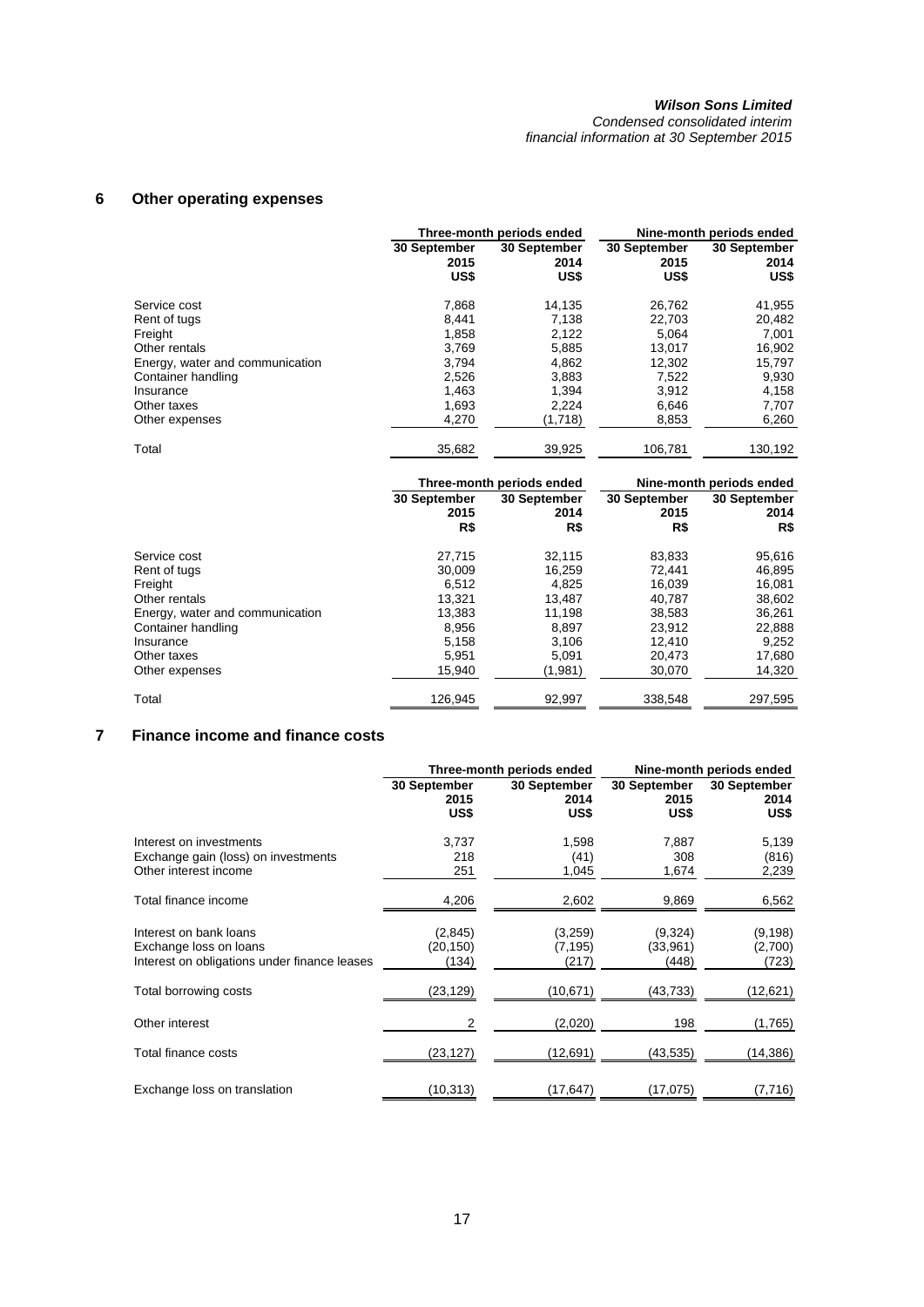*Condensed consolidated interim financial information at 30 September 2015* 

|                                                                                                  |                                 | Three-month periods ended     | Nine-month periods ended           |                                  |  |
|--------------------------------------------------------------------------------------------------|---------------------------------|-------------------------------|------------------------------------|----------------------------------|--|
|                                                                                                  | 30 September<br>2015<br>R\$     | 30 September<br>2014<br>R\$   | 30 September<br>2015<br>R\$        | 30 September<br>2014<br>R\$      |  |
| Interest on investments<br>Exchange gain (loss) on investments<br>Other interest income          | 13,132<br>825<br>873            | 3,674<br>(84)<br>2,375        | 25,516<br>857<br>5,179             | 11,803<br>(1,889)<br>5,039       |  |
| Total finance income                                                                             | 14,830                          | 5,965                         | 31,552                             | 14,953                           |  |
| Interest on bank loans<br>Exchange loss on loans<br>Interest on obligations under finance leases | (10, 025)<br>(71, 280)<br>(472) | (7,509)<br>(17, 115)<br>(497) | (29, 226)<br>(112, 519)<br>(1,405) | (21, 073)<br>(7, 247)<br>(1,652) |  |
| Total borrowing costs                                                                            | (81, 777)                       | (25,121)                      | (143,150)                          | (29,972)                         |  |
| Other interest                                                                                   | 13                              | (4,533)                       | 597                                | (3, 947)                         |  |
| Total finance costs                                                                              | (81, 764)                       | (29,654)                      | (142,553)                          | (33, 919)                        |  |
| Exchange loss on translation                                                                     | (41, 973)                       | (39,205)                      | (56,405)                           | (15, 899)                        |  |

# **8 Income tax expense**

Income tax recognized in profit or loss:

|                                      |                              | Three-month periods ended    | Nine-month periods ended     |                              |  |
|--------------------------------------|------------------------------|------------------------------|------------------------------|------------------------------|--|
| Current<br><b>Brazilian taxation</b> | 30 September<br>2015<br>US\$ | 30 September<br>2014<br>US\$ | 30 September<br>2015<br>US\$ | 30 September<br>2014<br>US\$ |  |
| Income tax                           | 7.340                        | 6,888                        | 20.906                       | 16,967                       |  |
| Social contribution                  | 2,549                        | 2,911                        | 8,446                        | 7,370                        |  |
| <b>Total Brazilian current tax</b>   | 9,889                        | 9,799                        | 29,352                       | 24,337                       |  |
| Deferred tax<br>Total deferred tax   | 934                          | 7,900                        | 1,193                        | 4,772                        |  |
| Total income tax expense             | 10,823                       | 17,699                       | 30.545                       | 29,109                       |  |

|                                    |                      | Three-month periods ended | Nine-month periods ended |                      |  |
|------------------------------------|----------------------|---------------------------|--------------------------|----------------------|--|
|                                    | 30 September<br>2015 | 30 September<br>2014      | 30 September<br>2015     | 30 September<br>2014 |  |
|                                    | R\$                  | R\$                       | R\$                      | R\$                  |  |
| <b>Current</b>                     |                      |                           |                          |                      |  |
| Brazilian taxation                 |                      |                           |                          |                      |  |
| Income tax                         | 26,529               | 16,223                    | 67,232                   | 39,332               |  |
| Social contribution                | 9,228                | 6,885                     | 26,948                   | 17,071               |  |
| <b>Total Brazilian current tax</b> | 35,757               | 23,108                    | 94,180                   | 56,403               |  |
| Deferred tax                       |                      |                           |                          |                      |  |
| Total deferred tax                 | 2,640                | 19,110                    | 3,284                    | 12,223               |  |
| Total income tax expense           | 38,397               | 42,218                    | 97,464                   | 68,626               |  |
|                                    |                      |                           |                          |                      |  |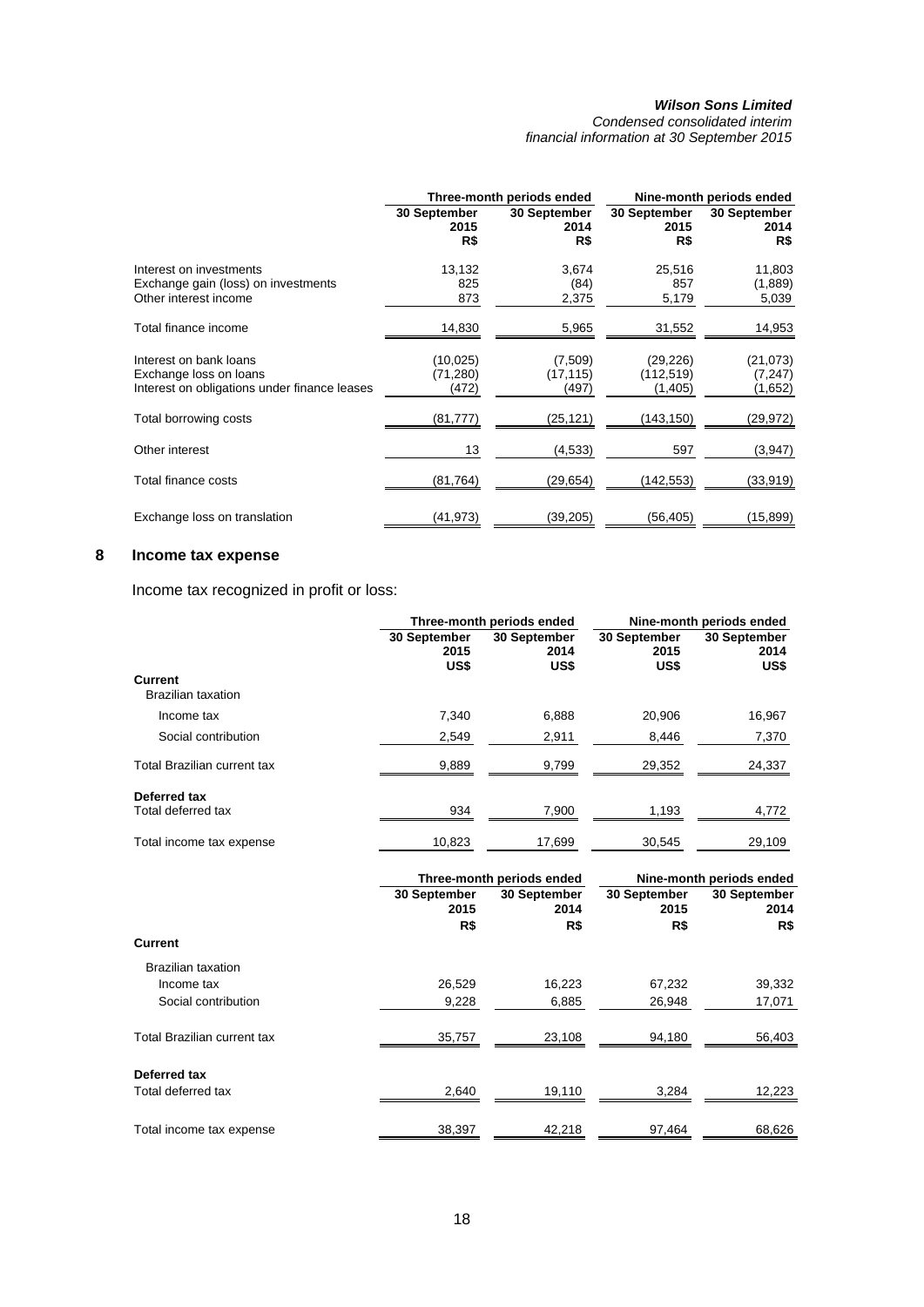Brazilian income tax is calculated at 25% of the taxable profit for the period. Brazilian social contribution tax is calculated at 9% of the taxable profit for the period.

The income tax expense for the period can be reconciled to the accounting profit as follows:

|                                               | 30 September | Three-month period ended<br>30 September | Nine-month period ended<br>30 September<br>30 September |              |  |
|-----------------------------------------------|--------------|------------------------------------------|---------------------------------------------------------|--------------|--|
|                                               | 2015<br>US\$ | 2014<br>US\$                             | 2015<br>US\$                                            | 2014<br>US\$ |  |
| Profit before tax                             | 4,521        | 9,510                                    | 40,117                                                  | 59,930       |  |
| Tax at statutory Brazilian tax rate (34%)     | 1,537        | 3,233                                    | 13.640                                                  | 20,376       |  |
| Effect of exchange differences arising on     |              |                                          |                                                         |              |  |
| translation - IAS 21                          | 18,752       | 16.394                                   | 31,204                                                  | 5,557        |  |
| Reversal of exchange variation in loans on US |              |                                          |                                                         |              |  |
| Dollar                                        | (12, 659)    | (388)                                    | (21, 516)                                               | 160          |  |
| Long-term incentive plan                      | 234          | 270                                      | 844                                                     | (513)        |  |
| Effect of tax losses unrecognized in deferred |              |                                          |                                                         |              |  |
| tax assets                                    | (166)        | 259                                      | 1,879                                                   | 2,532        |  |
| Equity in subsidiaries                        | (169)        | (442)                                    | (881)                                                   | (990)        |  |
| <b>Others</b>                                 | 3,294        | (1,627)                                  | 5,375                                                   | 1,987        |  |
| Income tax expense                            | 10,823       | 17,699                                   | 30,545                                                  | 29,109       |  |

|                                                                   | 30 September<br>2015 | Three-month period ended<br>30 September<br>2014 | Nine-month period ended<br>30 September<br>30 September<br>2015<br>2014 |          |
|-------------------------------------------------------------------|----------------------|--------------------------------------------------|-------------------------------------------------------------------------|----------|
|                                                                   | R\$                  | R\$                                              | R\$                                                                     | R\$      |
| Profit before tax                                                 | 10.416               | 26.795                                           | 122,633                                                                 | 154,938  |
| Tax at statutory Brazilian tax rate (34%)                         | 3.541                | 9.109                                            | 41.695                                                                  | 52,679   |
| Effect of exchange differences arising on<br>translation - IAS 21 | 66,114               | 39.751                                           | 103.204                                                                 | 15,797   |
| Reversal of exchange variation in loans on US                     |                      |                                                  |                                                                         |          |
| Dollar                                                            | (42, 995)            | (1,438)                                          | (71, 651)                                                               | 422      |
| Long-term incentive plan                                          | 853                  | 631                                              | 2.674                                                                   | (1,220)  |
| Effect of tax losses unrecognized in deferred                     |                      |                                                  |                                                                         |          |
| tax assets                                                        | 1.122                | 1,198                                            | 7,467                                                                   | 6,205    |
| Equity in subsidiaries                                            | (628)                |                                                  | (2,906)                                                                 | (2, 198) |
| <b>Others</b>                                                     | 10,390               | (7,033)                                          | 16,981                                                                  | (3,059)  |
| Income tax expense                                                | 38.397               | 42.218                                           | 97,464                                                                  | 68.626   |

The tax rate used for the 2015 and 2014 reconciliations above is the corporate tax rate of 34% payable by entities in Brazil under the tax law in that jurisdiction.

# **9 Goodwill**

|                                            | 30 September<br>2015<br>US\$ | 31 December<br>2014<br>US\$ |
|--------------------------------------------|------------------------------|-----------------------------|
| Cost and carrying amount attributed to:    |                              |                             |
| <b>Tecon Rio Grande</b>                    | 11,653                       | 13,132                      |
| <b>Tecon Salvador</b>                      | 2,480                        | 2,480                       |
| Brazilian Intermodal Complex (Brasco Caju) | 12,978                       | 19,412                      |
| Total                                      | 27,111                       | 35,024                      |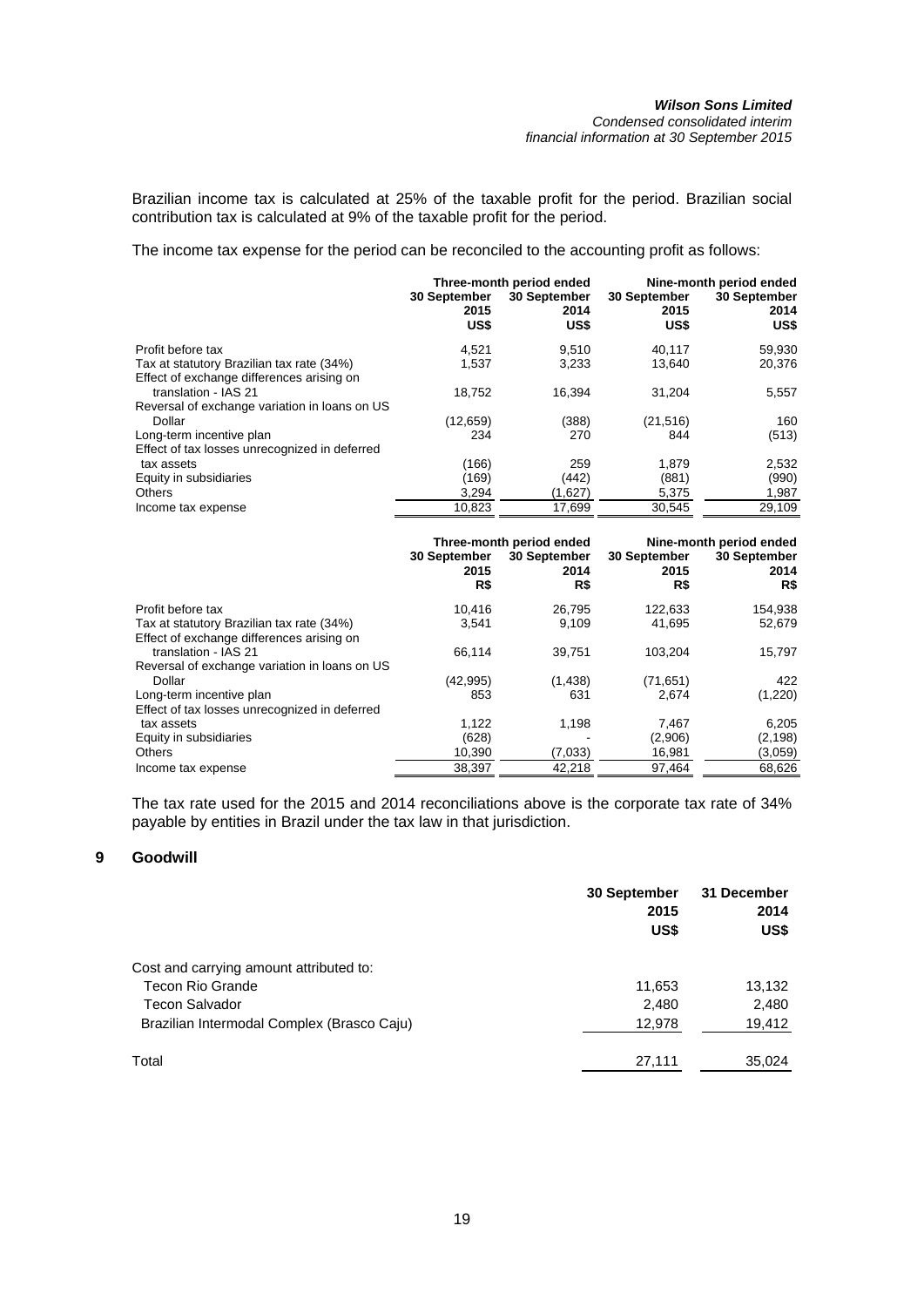## *Wilson Sons Limited Condensed consolidated interim*

*financial information at 30 September 2015* 

|                                            | 30 September<br>2015 | 31 December<br>2014 |
|--------------------------------------------|----------------------|---------------------|
|                                            | R\$                  | R\$                 |
| Cost and carrying amount attributed to:    |                      |                     |
| Tecon Rio Grande                           | 46.295               | 34,882              |
| <b>Tecon Salvador</b>                      | 9,853                | 6,588               |
| Brazilian Intermodal Complex (Brasco Caju) | 51,561               | 51,561              |
| Total                                      | 107,709              | 93,031              |

The goodwill associated with each cash-generating unit (Brasco Caju, Tecon Salvador and Tecon Rio Grande) is attributed to the Terminals segment.

As part of the annual impairment test review the carrying value of goodwill has been assessed with reference to its value in use reflecting the projected discounted cash flows of each cashgenerating unit to which goodwill has been allocated. The cash-flows are based on the remaining life of the concession. Future cash flows are derived from the most recent financial budget and for the period of concession remaining.

The key assumptions used in determining value in use relate to growth rate, discount rate, inflation and interest rate. Further projections include sales and operating margins, which are based on past experience, taking into account the effect of known or likely changes in market or operating conditions.

Each cash-generating unit is assessed for impairment annually and whenever there is an indication of impairment.

An estimated average growth rate used does not exceed the historical average for Tecon Rio Grande and Tecon Salvador. Growth rate of 7% has been estimated for Brasco Caju, and a discount rate of 8.2% for all business units has been used. These growth rates reflect the products, industries and countries in which the operating segments operate. These medium- to long-term growth rates have been reviewed by management during the annual impairment test for 2014 and are considered to be appropriate for the period.

The goodwill of Tecon Rio Grande is separated into the goodwill on the acquisition of Tecon and the goodwill incorporated upon acquisition. With the change in the functional currency of Tecon Rio Grande, the incorporated goodwill suffers exchange rate effect.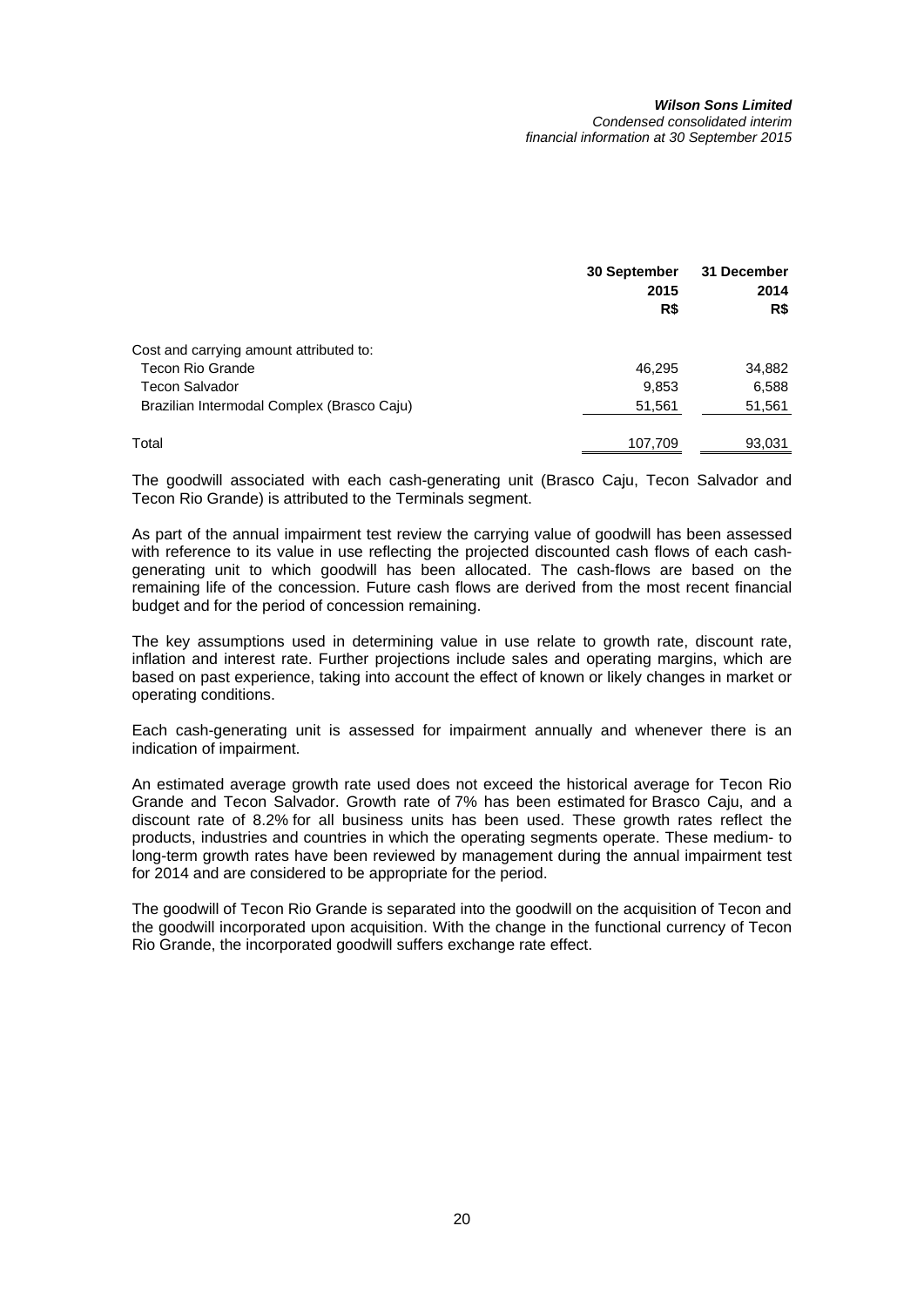#### *Wilson Sons Limited Condensed consolidated interim*

*financial information at 30 September 2015* 

# **10 Other intangible assets**

|                                                                     | US\$         | R\$         |
|---------------------------------------------------------------------|--------------|-------------|
| Cost<br>At 1 January 2014                                           | 66,851       | 156,605     |
| Additions                                                           | 2,136        | 5,130       |
| <b>Disposals</b>                                                    | (90)         | (173)       |
| Exchange differences                                                | (4, 549)     |             |
| Foreign currency gain in respect of translation into Brazilian Real |              | 9,359       |
| At 31 December 2014                                                 | 64,348       | 170,921     |
| Additions                                                           | 486          | 1,583       |
| Disposals                                                           | (24)         | (82)        |
| Exchange differences                                                | (13,020)     |             |
| Foreign currency gain in respect of translation into Brazilian Real |              | 33,334      |
| At 30 September 2015                                                | 51,790       | 205,756     |
| <b>Accumulated amortisation</b>                                     |              |             |
| At 1 January 2014                                                   | 20,201       | 47,325      |
| Charge for the year                                                 | 6,941        | 13,096      |
| Disposals                                                           | (89)         | (170)       |
| Exchange differences                                                | (1,270)      |             |
| Foreign currency gain in respect of translation into Brazilian Real |              | 8,234       |
| At 31 December 2014                                                 | 25,783       | 68,485      |
| Charge for the period                                               | 4,347        | 13,657      |
| Disposals                                                           | (21)         | (75)        |
| Exchange differences                                                | (3,846)      |             |
| Foreign currency gain in respect of translation into Brazilian Real |              | 22,273      |
| At 30 September 2015                                                | 26,263       | 104,340     |
| <b>Carrying amount</b>                                              |              |             |
| 30 September 2015                                                   | 25,527       | 101,416     |
| 31 December 2014                                                    | 38,565       | 102,436     |
| The breakdown of intangibles by type is as follows:                 |              |             |
|                                                                     | 30 September | 31 December |
|                                                                     | 2015         | 2014        |
|                                                                     | US\$         | US\$        |
| Lease right - Brasco Caju                                           | 11,900       | 18,280      |
| Lease right - Tecon Salvador                                        | 4,660        | 7,483       |
| Computer software - SAP                                             | 3,492        | 5,630       |
| Other                                                               | 5,475        | 7,172       |
| Total                                                               | 25,527       | 38,565      |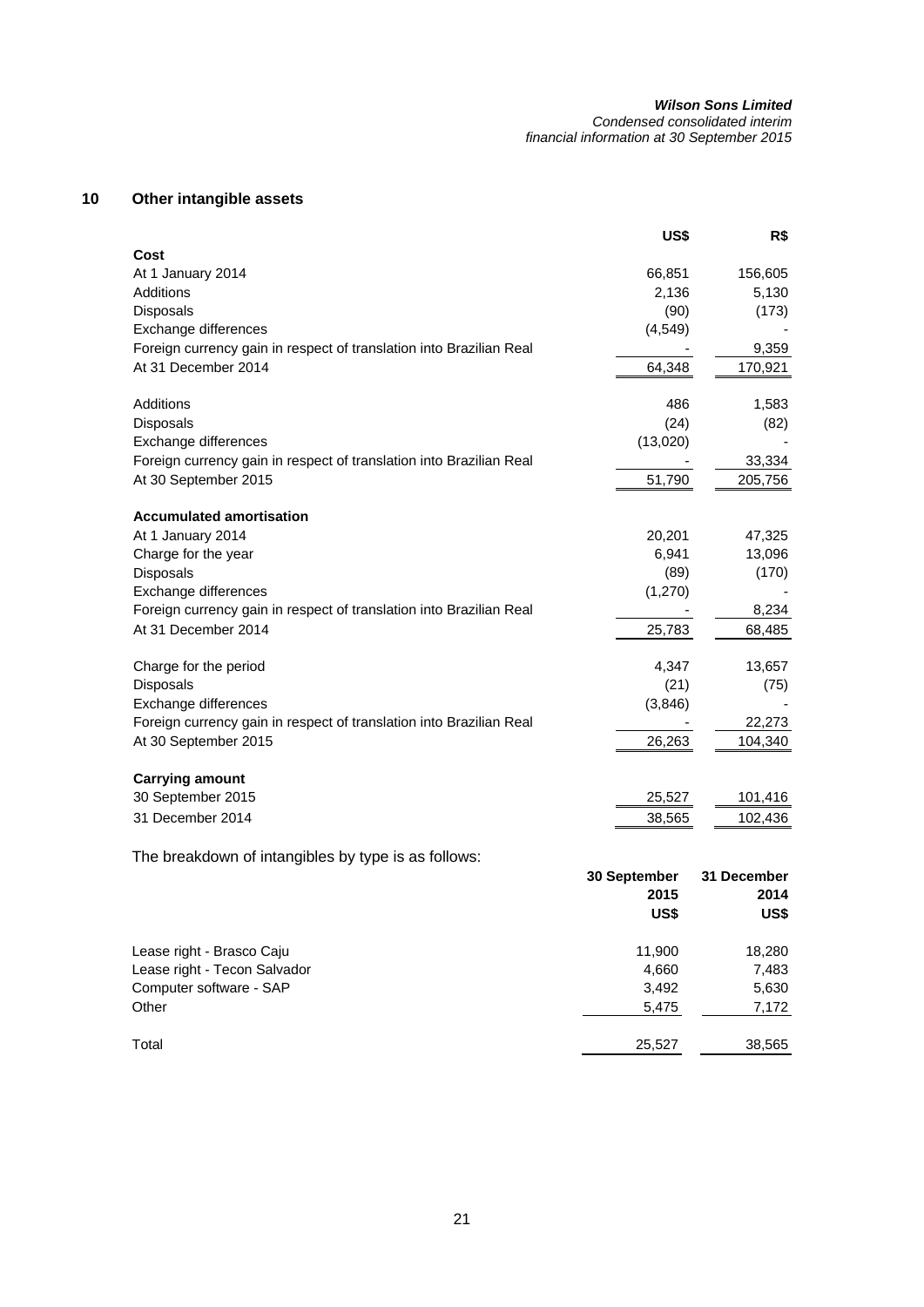*Condensed consolidated interim financial information at 30 September 2015* 

|                              | 30 September<br>2015<br>R\$ | 31 December<br>2014<br>R\$ |
|------------------------------|-----------------------------|----------------------------|
| Lease right - Brasco Caju    | 47,278                      | 48,555                     |
| Lease right - Tecon Salvador | 18.514                      | 19,876                     |
| Computer software - SAP      | 13,873                      | 14,954                     |
| Other                        | 21,751                      | 19,051                     |
| Total                        | 101,416                     | 102,436                    |

# **11 Property, plant and equipment**

|                                       | <b>Land and</b><br>buildings<br>US\$ | <b>Vessels</b><br>US\$ | Vehicles, plant<br>and equipment<br>US\$ | Assets under<br>construction<br>US\$ | Total<br>US\$ |
|---------------------------------------|--------------------------------------|------------------------|------------------------------------------|--------------------------------------|---------------|
| <b>Cost or valuation</b>              |                                      |                        |                                          |                                      |               |
| At 1 January 2014                     | 299,497                              | 321,162                | 251,619                                  | 23,054                               | 895,332       |
| Additions                             | 46,907                               | 14,085                 | 13,843                                   | 34,215                               | 109,050       |
| <b>Transfers</b>                      | 1,032                                | 45,799                 | (1,032)                                  | (45, 799)                            |               |
| Exchange differences                  | (20, 353)                            |                        | (10, 451)                                |                                      | (30, 804)     |
| <b>Disposals</b>                      | (420)                                | (11, 459)              | (12,018)                                 |                                      | (23, 897)     |
| At 31 December 2014                   | 326,663                              | 369,587                | 241,961                                  | 11,470                               | 949,681       |
| <b>Additions</b>                      | 10,537                               | 11,257                 | 6,161                                    | 26,747                               | 54,702        |
| <b>Transfers</b>                      | 68                                   | 67                     | (68)                                     | (67)                                 |               |
| Exchange differences                  | (89, 915)                            |                        | (71, 189)                                |                                      | (161, 104)    |
| <b>Disposals</b>                      | (7)                                  | (1,831)                | (1, 835)                                 |                                      | (3,673)       |
| At 30 September 2015                  | 247,346                              | 379,080                | 175,030                                  | 38,150                               | 839,606       |
| <b>Accumulated depreciation</b>       |                                      |                        |                                          |                                      |               |
| At 1 January 2014                     | 60,195                               | 119,684                | 98,541                                   |                                      | 278,420       |
| Charge for the year                   | 19,897                               | 13,908                 | 24,373                                   |                                      | 58,178        |
| <b>Transfers</b>                      | (65)                                 |                        | 65                                       |                                      |               |
| Elimination on construction contracts |                                      | 1,977                  |                                          |                                      | 1,977         |
| Exchange differences                  | (4, 394)                             |                        | (6,318)                                  |                                      | (10, 712)     |
| <b>Disposals</b>                      | (289)                                | (11,070)               | (6, 293)                                 |                                      | (17, 652)     |
| At 31 December 2014                   | 75,344                               | 124,499                | 110,368                                  |                                      | 310,211       |
| Charge for the period                 | 9,759                                | 11,973                 | 14,258                                   |                                      | 35,990        |
| Elimination on construction contracts |                                      | 1,875                  |                                          |                                      | 1,875         |
| Exchange differences                  | (24, 637)                            |                        | (34, 982)                                |                                      | (59, 619)     |
| <b>Disposals</b>                      | (4)                                  | (1,222)                | (1,634)                                  |                                      | (2,860)       |
| At 30 September 2015                  | 60,462                               | 137.125                | 88,010                                   |                                      | 285,597       |
| <b>Carrying amount</b>                |                                      |                        |                                          |                                      |               |
| 30 September 2015                     | 186,884                              | 241,955                | 87,020                                   | 38,150                               | 554,009       |
| 31 December 2014                      | 251,319                              | 245,088                | 131,593                                  | 11,470                               | 639,470       |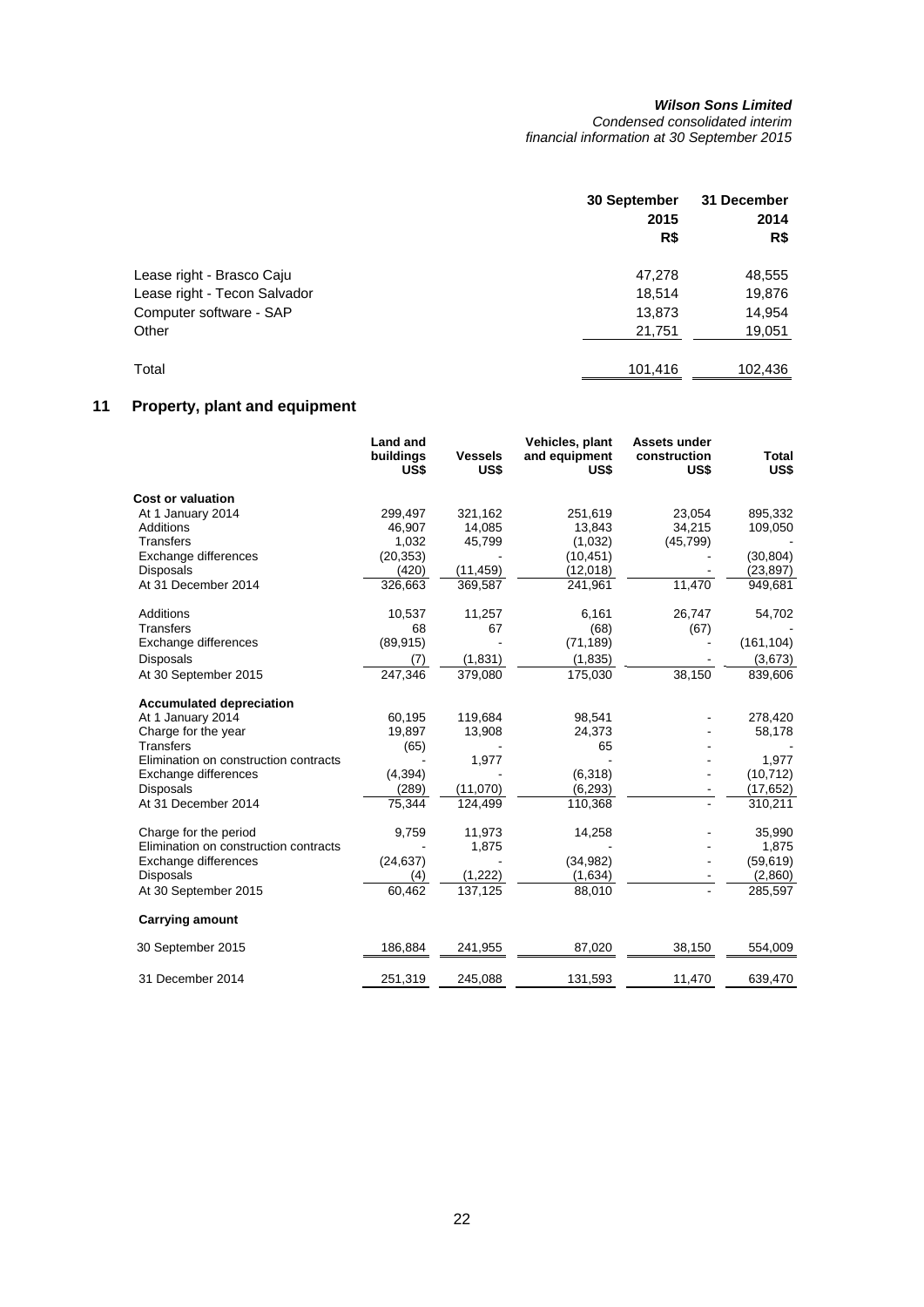*Condensed consolidated interim financial information at 30 September 2015* 

|                                       | <b>Land and</b><br>buildings<br>R\$ | <b>Vessels</b><br>R\$ | Vehicles, plant<br>and equipment<br>R\$ | Assets under<br>construction<br>R\$ | Total<br>R\$ |
|---------------------------------------|-------------------------------------|-----------------------|-----------------------------------------|-------------------------------------|--------------|
| <b>Cost or valuation</b>              |                                     |                       |                                         |                                     |              |
| At 1 January 2014                     | 701,601                             | 752,354               | 589,443                                 | 54,006                              | 2,097,404    |
| <b>Additions</b>                      | 110,769                             | 32,493                | 32,722                                  | 82,545                              | 258,529      |
| <b>Transfers</b>                      | 1,215                               | 107,569               | (1,215)                                 | (107, 569)                          |              |
| <b>Disposals</b>                      | (778)                               | (28, 886)             | (22, 322)                               |                                     | (51, 986)    |
| Foreign currency gain in respect of   |                                     |                       |                                         |                                     |              |
| translation into Brazilian Real       | 54,876                              | 118,167               | 44,069                                  | 1,485                               | 218,597      |
| At 31 December 2014                   | 867,683                             | 981,697               | 642,697                                 | 30,467                              | 2,522,544    |
| <b>Additions</b>                      | 32,733                              | 34,067                | 19,401                                  | 82,973                              | 169,174      |
| <b>Transfers</b>                      | 179                                 | 263                   | (179)                                   | (263)                               |              |
| <b>Disposals</b>                      | (21)                                | (5,820)               | (6, 296)                                |                                     | (12, 137)    |
| Foreign currency gain in respect of   |                                     |                       |                                         |                                     |              |
| translation into Brazilian Real       | 82,110                              | 495,840               | 39,754                                  | 38,389                              | 656,093      |
| At 30 September 2015                  | 982,684                             | 1,506,047             | 695,377                                 | 151,566                             | 3,335,674    |
| <b>Accumulated depreciation</b>       |                                     |                       |                                         |                                     |              |
| At 1 January 2014                     | 141,012                             | 280,372               | 230,841                                 |                                     | 652,225      |
| Charge for the year                   | 39,694                              | 27,182                | 48,116                                  |                                     | 114,992      |
| <b>Transfers</b>                      | (118)                               |                       | 118                                     |                                     |              |
| Elimination on construction contracts |                                     | 4,688                 |                                         |                                     | 4,688        |
| <b>Disposals</b>                      | (531)                               | (27, 877)             | (11, 828)                               |                                     | (40, 236)    |
| Foreign currency gain in respect of   |                                     |                       |                                         |                                     |              |
| translation into Brazilian Real       | 20,073                              | 46,329                | 25,913                                  |                                     | 92,315       |
| At 31 December 2014                   | 200,130                             | 330,694               | 293,160                                 |                                     | 823,984      |
| Charge for the period                 | 30,079                              | 37,109                | 44,400                                  |                                     | 111,588      |
| Elimination on construction contracts |                                     | 5,993                 |                                         |                                     | 5,993        |
| <b>Disposals</b>                      | (14)                                | (3,841)               | (5,606)                                 |                                     | (9,461)      |
| Foreign currency gain in respect of   |                                     |                       |                                         |                                     |              |
| translation into Brazilian Real       | 10,017                              | 174,823               | 17,708                                  |                                     | 202,548      |
| At 30 September 2015                  | 240,212                             | 544,778               | 349,662                                 |                                     | 1,134,652    |
| <b>Carrying amount</b>                |                                     |                       |                                         |                                     |              |
| 30 September 2015                     | 742,472                             | 961,269               | 345,715                                 | 151,566                             | 2,201,022    |
| 31 December 2014                      | 667,553                             | 651,003               | 349,537                                 | 30,467                              | 1,698,560    |

The cost balance of the Group's vehicles, plant and equipment includes an amount of US13.2 million (R\$52.4 million) (2014: US\$19.7 million (R\$52.3 million)) in respect of assets held under finance leases.

Land and buildings with a net carrying amount of US\$0.2 million (R\$0.8 million) (2014: US\$0.2 million (R\$0.5 million)) and tugboats with a net carrying amount of US\$1.7 million (R\$6.8 million) (2014: US\$1.8 million (R\$4.8 million) have been pledged as guarantee of various lawsuits (tax cases).

The Group has pledged assets with a carrying amount of approximately US\$204.6 million (R\$812.9 million) (2014: US\$214.7 million (R\$570.3 million)) to secure loans granted to the Group (please refer to note 15).

The amount of borrowing costs capitalized in 2015 is US\$0.8 million (R\$3.2 million) (2014: US\$1.0 million (R\$3.0 million), at an average interest rate of 3.12% (2014: 2.97%).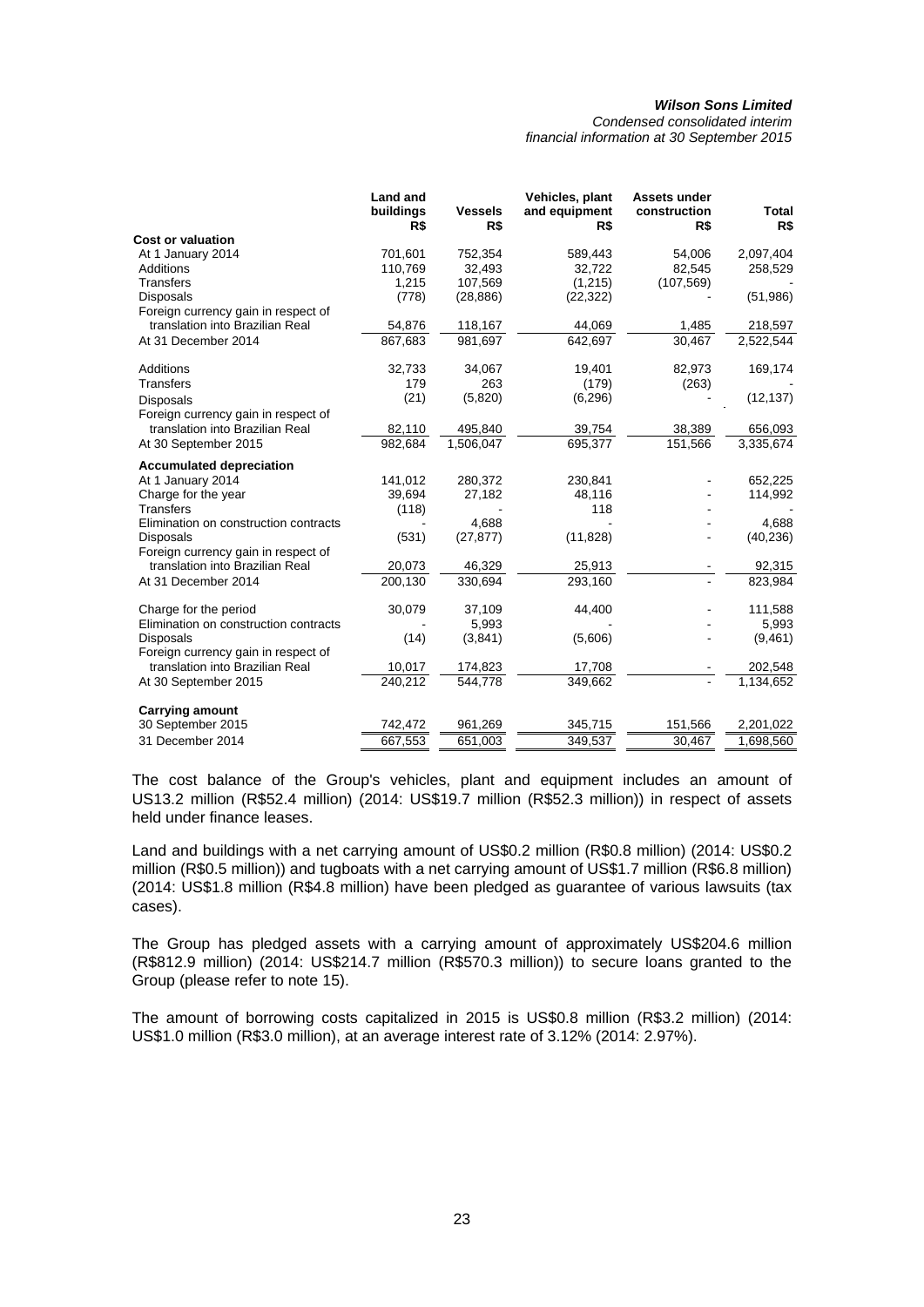#### *Wilson Sons Limited Condensed consolidated interim financial information at 30 September 2015*

As part of the continuing review of the economic useful life of its assets, the Group concluded the research of the economic useful life of the quayside and the improvements of the buildings of the subsidiary Tecon Rio Grande. Based on the management experience and supported by technical evidence presented in a report prepared by a specialized engineer, the useful life of the quayside was adjusted from 8 years to 30 years (berth 1), 35 years (berth 2) and 40 years (berth 3), and the improvements of the buildings was adjusted to 25 years. As a result of this change in estimated useful lives, the depreciation expense of Tecon Rio Grande was US\$ 4.4 million (R\$14.3 million) (against US\$ 7.2 million (R\$23.5 million) that would have been recorded if the change had not occurred).

The Group also reviewed the economic useful life of the drydocking of tugboats in accordance to the frequency conducted by the Company, and supported by the rules issued by the Brazilian Navy. On 1st July 2015 the management adjusted the useful life of the docking costs of its tugboats (from 2.5 years to 5 years), and as result of this change the depreciation expense was US\$0.7 million (R\$1.7 million) (against US\$1.9 million (R\$4.3 million) that would be recorded if there were no change).

On 30 September 2015, the Group had contractual commitments to suppliers for the acquisition and construction of property, plant and equipment amounting to US\$3.1 million (R\$12.3 million) (2014: US\$13.5 million (R\$35.9 million)). The amount mainly refers to the expansion of Brasco Caju and investments in Tecon Salvador and Tecon Rio Grande.

# **12 Inventories**

|                                                               | 30 September<br>2015<br>US\$ | 31 December<br>2014<br>US\$ |
|---------------------------------------------------------------|------------------------------|-----------------------------|
| Operating materials                                           | 2,925                        | 11,498                      |
| Raw materials for construction contracts (external customers) | 30,154                       | 20,962                      |
| Total                                                         | 33,079                       | 32,460                      |
|                                                               |                              |                             |
|                                                               | 30 September                 | 31 December                 |
|                                                               | 2015                         | 2014                        |
|                                                               | R\$                          | R\$                         |
| Operating materials                                           | 11,621                       | 30,541                      |
| Raw materials for construction contracts (external customers) | 119,799                      | 55,679                      |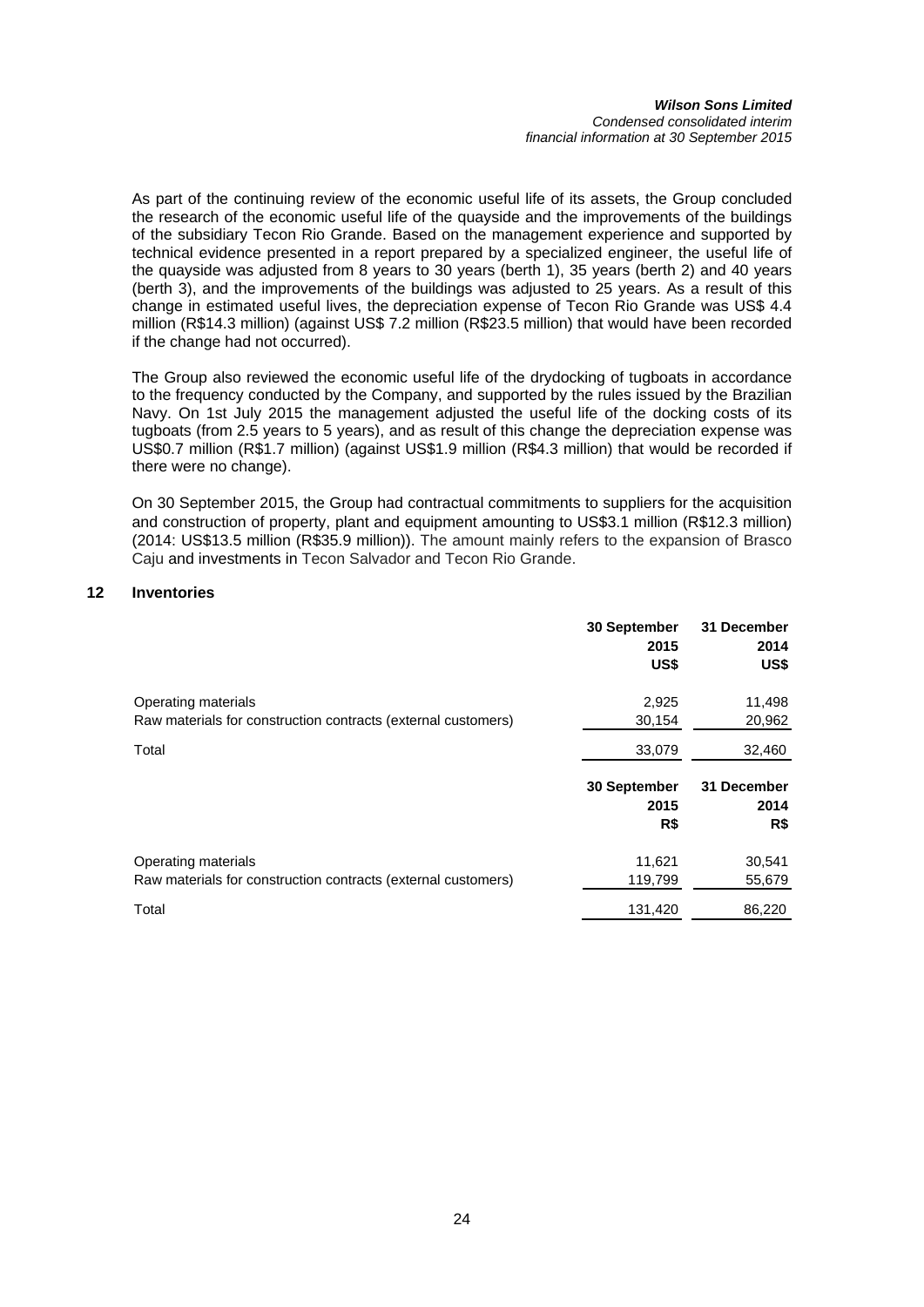*Condensed consolidated interim financial information at 30 September 2015* 

# **13 Trade and other receivables**

|                                               | 30 September<br>2015<br>US\$ | 31 December<br>2014<br>US\$ |
|-----------------------------------------------|------------------------------|-----------------------------|
| Operational trade receivables                 |                              |                             |
| Receivable for services rendered              | 43,383                       | 50,332                      |
| Allowance for doubtful debts                  | (840)                        | (1, 154)                    |
| Total operational trade and other receivables | 42,543                       | 49,178                      |
| Other receivables                             |                              |                             |
| Income tax recoverable                        | 3,754                        | 9,240                       |
| Recoverable taxes and levies                  | 23,058                       | 34,000                      |
| Intergroup loans                              | 26,733                       | 31,314                      |
| Prepayment                                    | 3,459                        | 12,426                      |
| Other receivables                             | 11,670                       | 11,174                      |
| Total other receivables                       | 68,674                       | 98,154                      |
| Total                                         | 111,217                      | 147,332                     |
| Total Operational trade receivables current   | 42,543                       | 49,178                      |
| <b>Total Other receivables current</b>        | 27,037                       | 46,619                      |
| Total Other receivables non-current           | 41,637                       | 51,535                      |
|                                               | 30 September<br>2015<br>R\$  | 31 December<br>2014<br>R\$  |
| Operational trade receivables                 |                              |                             |
| Receivable for services rendered              | 172,357                      | 133,692                     |
| Allowance for doubtful debts                  | (3, 337)                     | (3,065)                     |
| Total operational other receivables           | 169,020                      | 130,627                     |
| Other receivables                             |                              |                             |
| Income tax recoverable                        | 14,914                       | 24,543                      |
| Recoverable taxes and levies                  | 91,607                       | 90,311                      |
| Intergroup loans                              | 106,209                      | 83,176                      |
| Prepayment                                    | 13,742                       | 33,006                      |
| Other receivables                             | 46,363                       | 29,680                      |
| Total other receivables                       | 272,835                      | 260,716                     |
| Total                                         | 441,855                      | 391,343                     |
| Total Operational trade receivables current   | 169,020                      | 130,627                     |
| Total Other receivables current               | 107,415                      | 123,829                     |
| Total Other receivables non-current           | 165,420                      | 136,887                     |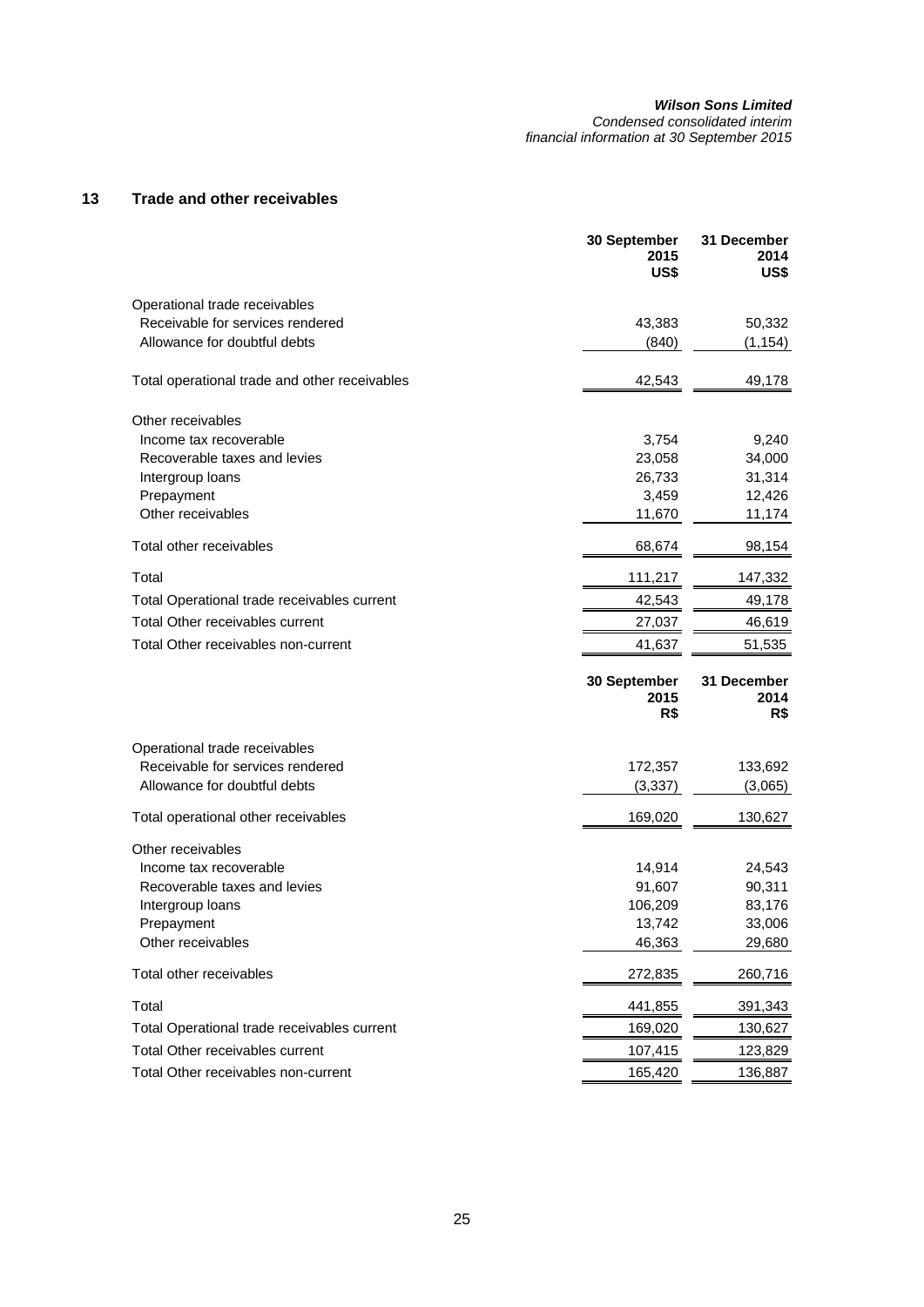Trade receivables disclosed are classified as financial assets measured at amortised cost.

Non-current trade receivables with maturities over 365 days refer principally to: (i) recoverable taxes related to PIS, COFINS, ISS ICMS and INSS; (ii) receivables from Intermarítima; and (iii) Intergroup loans. There is no impairment evidence related to these receivables.

As a matter of routine, the Group reviews taxes and levies impacting its business to ensure that payments of such amounts are correctly made and that no amounts are paid unnecessarily. The Group is developing a plan to use its tax credits, respecting the legal term for use of tax credits from prior years and, if the inability to recover by compensation is evidenced, requesting reimbursement of these values from the *Receita Federal do Brasil* (Brazilian Revenue Service).

The aging list of receivables for services rendered is as follows:

|                           | 30 September<br>2015<br><b>US\$</b> | 31 December<br>2014<br>US\$ |
|---------------------------|-------------------------------------|-----------------------------|
| Current                   | 35,034                              | 40,359                      |
| Overdue but not impaired: |                                     |                             |
| 01 to 30 days             | 4,200                               | 6,942                       |
| 31 to 90 days             | 1,315                               | 1,086                       |
| 91 to 180 days            | 1,994                               | 791                         |
| Impaired:                 |                                     |                             |
| More than 180 days        | 840                                 | 1,154                       |
| Total                     | 43,383                              | 50,332                      |
|                           | 30 September                        | 31 December                 |
|                           | 2015                                | 2014                        |
|                           | R\$                                 | R\$                         |
| Current                   | 139,187                             | 107,200                     |
| Overdue but not impaired: |                                     |                             |
| 01 to 30 days             | 16,687                              | 18,440                      |
| 31 to 90 days             | 5,223                               | 2,886                       |
| 91 to 180 days            | 7,923                               | 2,101                       |
| Impaired:                 |                                     |                             |
| More than 180 days        | 3,337                               | 3,065                       |
|                           |                                     |                             |

Generally, interest of one percent per month plus a two-percent penalty is charged on overdue balances. The Group has recognized an allowance for doubtful debts of 100% against all receivables over 180 days because historical experience shows that receivables that are past due beyond 180 days are not recoverable. Allowances for doubtful debts are recognized as a reduction of receivables, and are recognized whenever a loss is identified, based on estimated unrecoverable amounts determined by reference to past default experience of the counterparty and based on an analysis of the counterparty's current financial position.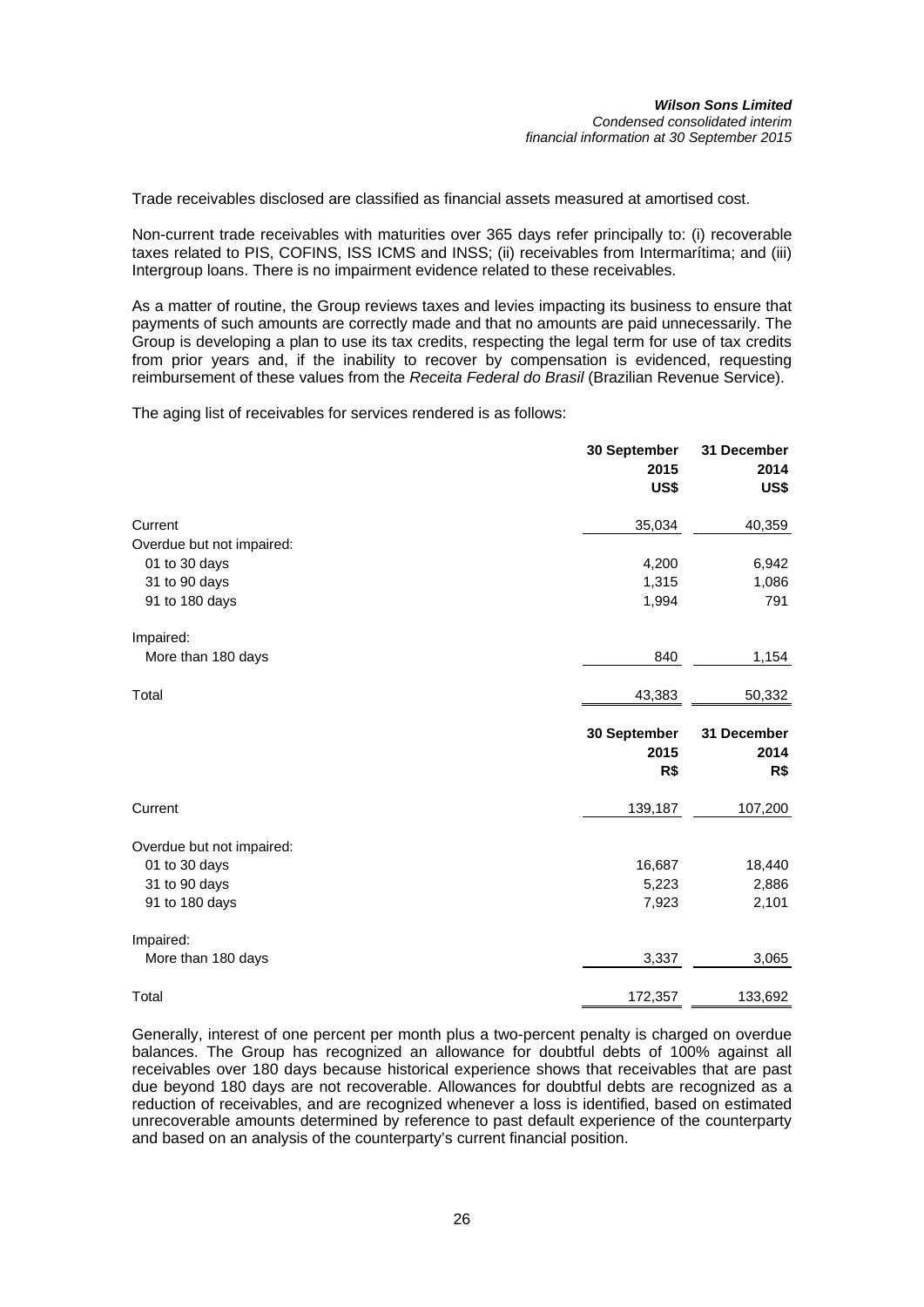Changes in allowance for doubtful debts are as follows:

|                                              | US\$           | R\$   |
|----------------------------------------------|----------------|-------|
| At 1 January 2014                            | 1,718          | 4,025 |
| Decrease in allowance<br>Exchange difference | (363)<br>(201) | (960) |
| At 31 December 2014                          | 1,154          | 3,065 |
| Increase in allowance<br>Exchange difference | 83<br>(397)    | 272   |
| At 30 September 2015                         | 840            | 3,337 |

Management believes that no additional accrual is required for the allowance for doubtful debts.

# **14 Cash and cash equivalents and short-term investments**

### **Cash and cash equivalents**

Cash and cash equivalents comprise cash on hand, bank accounts and short-term investments that are highly liquid and readily convertible to known amounts of cash, and which are subject to an immaterial risk of changes in value.

US dollar-denominated cash and cash equivalents refer principally to investments in deposit certificates placed with major financial institutions, Real-denominated cash and cash equivalents refer principally to investments in deposit certificates and Brazilian treasury bonds.

## **Short-term investments**

Short-term investments comprise investments with maturity dates of more than 90 days but less than 365 days.

The breakdown of cash and cash equivalents and short-term investments is as follows:

|                                 | 30 September<br>2015<br>US\$ | 31 December<br>2014<br>US\$ |
|---------------------------------|------------------------------|-----------------------------|
| Denominated in US dollar:       |                              |                             |
| Cash and cash equivalents       | 17,712                       | 15,206                      |
| Short-term investments          | 15,620                       | 24,000                      |
| Total                           | 33,332                       | 39,206                      |
| Denominated in Brazilian Real:  |                              |                             |
| Cash and cash equivalents       | 77,937                       | 70,327                      |
| Total                           | 111,269                      | 109,533                     |
| Total cash and cash equivalents | 95,649                       | 85,533                      |
| Total short-term investments    | 15,620                       | 24,000                      |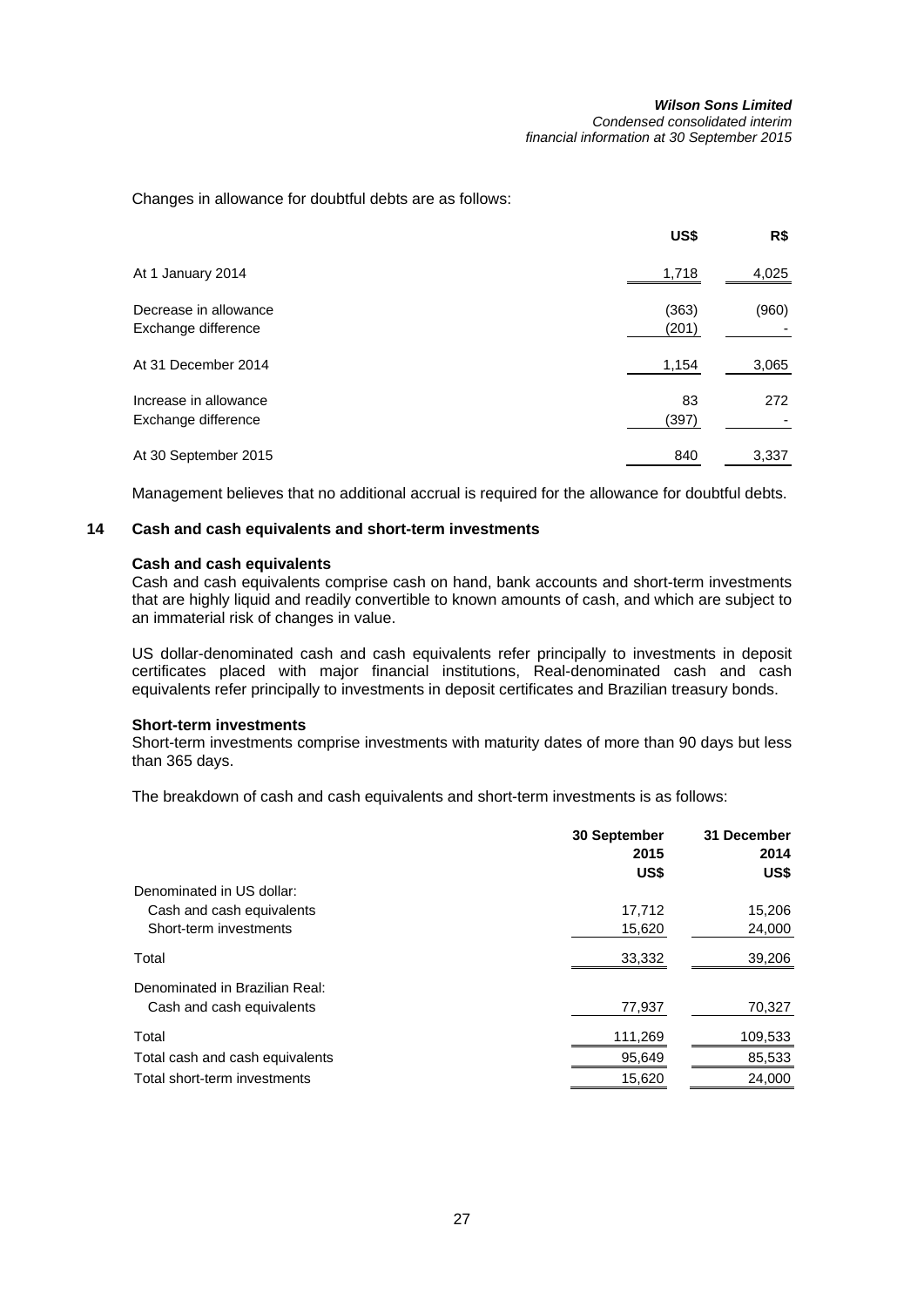|                                 | <b>30 September</b> | 31 December |
|---------------------------------|---------------------|-------------|
|                                 | 2015                | 2014        |
|                                 | R\$                 | R\$         |
| Denominated in US dollar:       |                     |             |
| Cash and cash equivalents       | 70,368              | 40,390      |
| Short-term investments          | 62,058              | 63,749      |
| Total                           | 132,426             | 104,139     |
| Denominated in Brazilian Real:  |                     |             |
| Cash and cash equivalents       | 309.634             | 186,803     |
| Total                           | 442,060             | 290,942     |
| Total cash and cash equivalents | 380,002             | 227,193     |
| Total short-term investments    | 62.058              | 63.749      |

# **Private investment fund**

The Group has investments in a private investment fund called Hydrus Fixed Income Private Credit Investment Fund that is consolidated in this financial information. This private investment fund comprises deposit certificates, financial notes and debentures, with final maturities ranging from September 2015 to September 2021. The Private Investment Fund portifolio is marked to fair value on a daily basis against current earnings. This private investment fund does not have significant financial obligations. Any financial obligations are limited to service fees to the asset management company employed to execute investment transactions, audit fees and other similar expenses.

Hydrus Fund comprehend a highly liquid investment that is readily convertible to know amounts of cash and which is subjected to as insignificant risk of changes in value.

Additionally, US Dollar linked investments are made through Itaú Exchange FICFI, whose purpose is to monitor the behavior of the dollar of the United States of America as a benchmark.

# **15 Bank loans**

|                                              | Interest rate - %p.a. | 30 September<br>2015<br>US\$ | 31 December<br>2014<br>US\$ |
|----------------------------------------------|-----------------------|------------------------------|-----------------------------|
| <b>Secured borrowings</b>                    |                       |                              |                             |
| BNDES - FMM linked to US Dollar <sup>1</sup> | $2.07\% - 6.00\%$     | 188,029                      | 200,022                     |
| <b>BNDES</b> - Real                          | $8.26\% - 8.69\%$     | 21,968                       | 26,796                      |
| <b>BNDES</b> - linked to US Dollar           | $5.07\% - 5.36\%$     | 7,775                        | 9,410                       |
| <b>BNDES - FINAME Real</b>                   | $3.50\% - 12.50\%$    | 2,078                        | 4,461                       |
| BNDES - FMM Real <sup>1</sup>                | 7.40% - 10.21%        | 1,691                        | 2,692                       |
| <b>Total BNDES</b>                           |                       | 221,541                      | 243,381                     |
| <b>IFC - US Dollar</b>                       | 3.29%                 | 58,480                       | 67,815                      |
| BB - FMM linked to US Dollar <sup>1</sup>    | $2.00\% - 3.00\%$     | 64,678                       | 54,985                      |
| Itaú - US Dollar linked to Real              | 13.68%                |                              | 12,233                      |
| Eximbank - US Dollar                         | 2.05%                 | 7,318                        | 9,462                       |
| Finimp - US Dollar                           | 4.26%                 | 3,465                        | 6,287                       |
| <b>IFC - Real</b>                            | 14.09%                | 330                          | 1,022                       |
| <b>Total others</b>                          |                       | 134,271                      | 151,804                     |
| Total                                        |                       | 355,812                      | 395,185                     |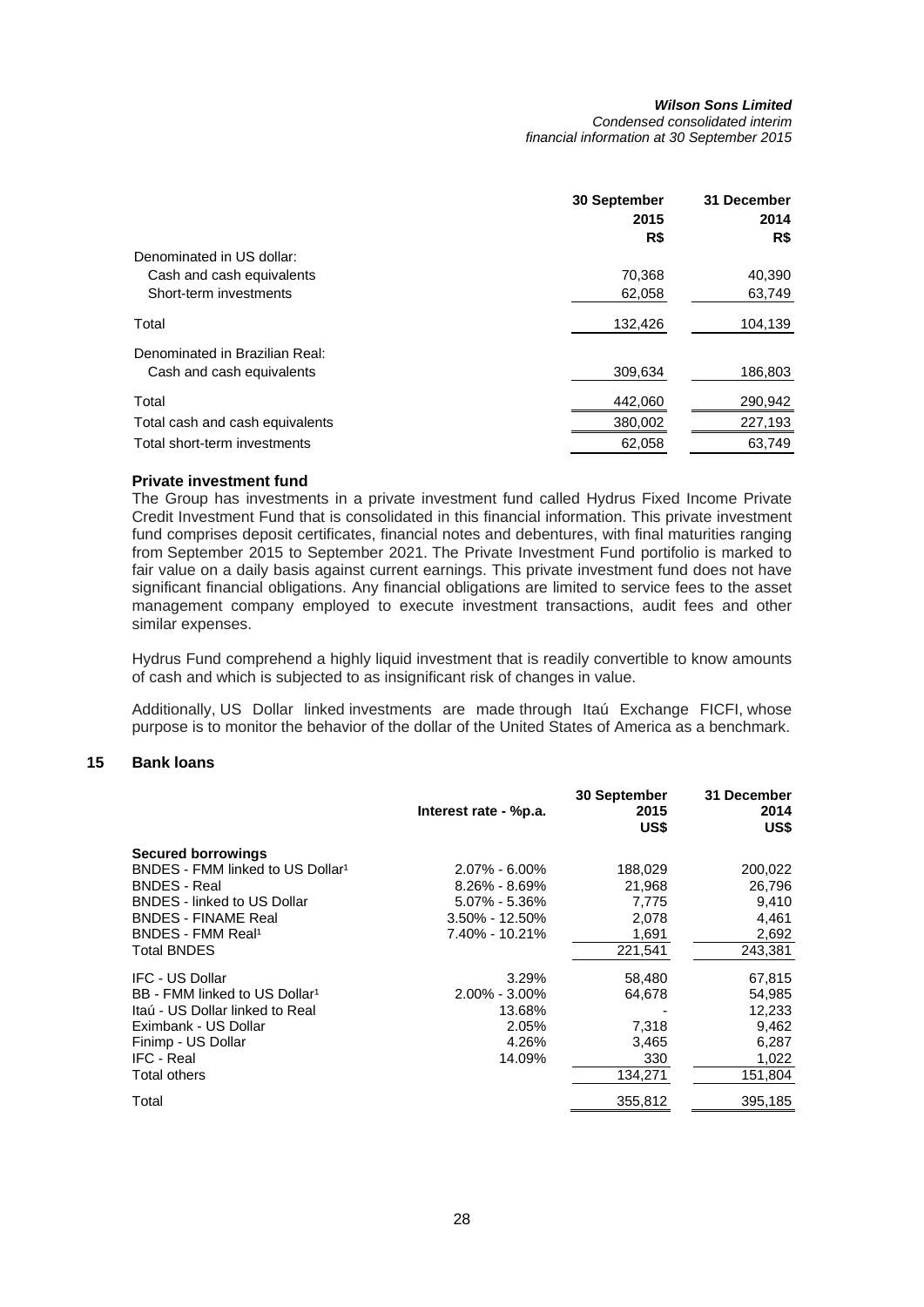*Condensed consolidated interim financial information at 30 September 2015* 

|                                              | Interest rate - %p.a. | 30 September<br>2015<br>R\$ | 31 December<br>2014<br>R\$ |
|----------------------------------------------|-----------------------|-----------------------------|----------------------------|
| <b>Secured borrowings</b>                    |                       |                             |                            |
| BNDES - FMM linked to US Dollar <sup>1</sup> | $2.07\% - 6.00\%$     | 747,017                     | 531,298                    |
| <b>BNDES</b> - Real                          | $8.26\% - 8.69\%$     | 87,278                      | 71,176                     |
| <b>BNDES</b> - linked to US Dollar           | $5.07\% - 5.36\%$     | 30,887                      | 24,995                     |
| <b>BNDES - FINAME Real</b>                   | $3.50\% - 12.50\%$    | 8,257                       | 11,849                     |
| BNDES - FMM Real <sup>1</sup>                | 7.40% - 10.21%        | 6,718                       | 7,150                      |
| <b>Total BNDES</b>                           |                       | 880,157                     | 646,468                    |
| <b>IFC - US Dollar</b>                       | 3.29%                 | 232,336                     | 180,130                    |
| BB - FMM linked to US Dollar <sup>1</sup>    | $2.00\% - 3.00\%$     | 256,959                     | 146,051                    |
| Itaú - US Dollar linked to Real              | 13.68%                |                             | 32,493                     |
| Eximbank - US Dollar                         | 2.05%                 | 29,074                      | 25,133                     |
| Finimp - US Dollar                           | 4.26%                 | 13,768                      | 16,700                     |
| IFC - Real                                   | 14.09%                | 1,311                       | 2,715                      |
| <b>Total others</b>                          |                       | 533,448                     | 403,222                    |
| Total                                        |                       | 1,413,605                   | 1.049.690                  |

1. As an agent of Fundo da Marinha Mercante's (FMM), BNDES finances the construction of tugboats and shipyard facilities.

The breakdown of bank overdrafts and loans by maturity is as follows:

|                                         | 30 September<br>2015<br>US\$ | 31 December<br>2014<br>US\$ |
|-----------------------------------------|------------------------------|-----------------------------|
| Within one year                         | 40,022                       | 51,195                      |
| In the second year                      | 39,003                       | 39,926                      |
| In the third to fifth years (including) | 112,995                      | 120,389                     |
| After five years                        | 163,792                      | 183,675                     |
| Total                                   | 355,812                      | 395,185                     |
| <b>Total current</b>                    | 40,022                       | 51,195                      |
| Total non-current                       | 315,790                      | 343,990                     |
|                                         |                              |                             |
|                                         | 30 September<br>2015<br>R\$  | 31 December<br>2014<br>R\$  |
| Within one year                         | 159,003                      | 135,984                     |
| In the second year                      | 154,955                      | 106,051                     |
| In the third to fifth years (including) | 448,919                      | 319,777                     |
| After five years                        | 650,728                      | 487,878                     |
| Total                                   | 1,413,605                    | 1,049,690                   |
| <b>Total current</b>                    | 159,003                      | 135,984                     |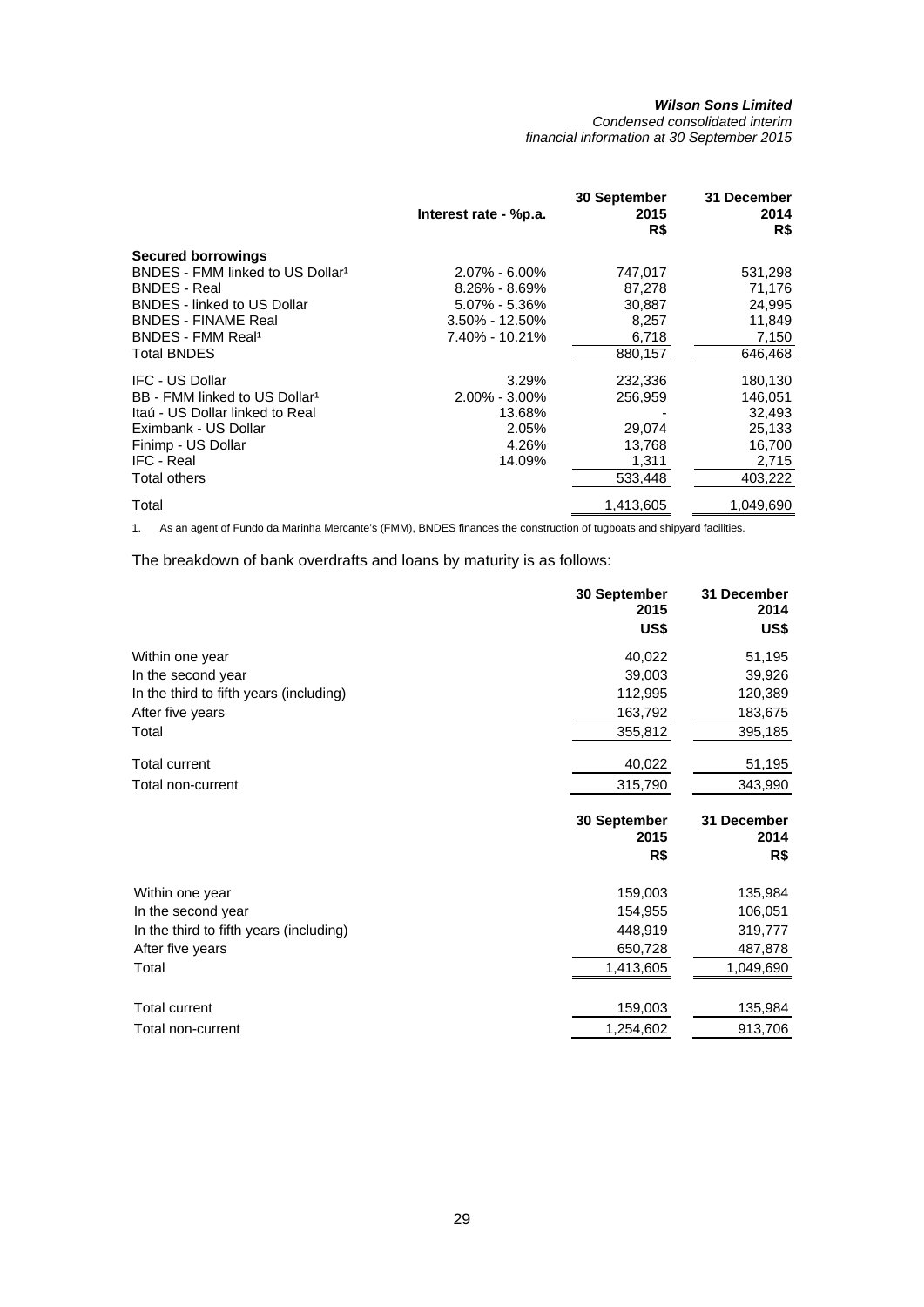*Condensed consolidated interim financial information at 30 September 2015* 

The analysis of borrowings by currency is as follows:

|                   |         | <b>US Dollar</b> | <b>Real linked</b> | US             |              |
|-------------------|---------|------------------|--------------------|----------------|--------------|
|                   | Real    | linked to Real   | to US Dollars      | <b>Dollars</b> | Total        |
|                   | US\$    | US\$             | US\$               | US\$           | US\$         |
| 30 September 2015 |         |                  |                    |                |              |
| <b>Bank loans</b> | 33,842  |                  | 252,707            | 69,263         | 355,812      |
| Total             | 33,842  |                  | 252,707            | 69,263         | 355,812      |
| 31 December 2014  |         |                  |                    |                |              |
| <b>Bank loans</b> | 34,971  | 12,233           | 264,417            | 83,564         | 395,185      |
| Total             | 34,971  | 12,233           | 264,417            | 83,564         | 395,185      |
|                   |         | <b>US Dollar</b> | <b>Real linked</b> | <b>US</b>      |              |
|                   | Real    | linked to Real   | to US Dollars      | <b>Dollars</b> | <b>Total</b> |
|                   | R\$     | R\$              | R\$                | R\$            | R\$          |
| 30 September 2015 |         |                  |                    |                |              |
| <b>Bank loans</b> | 134,451 |                  | 1,003,976          | 275,178        | 1,413,605    |
| Total             | 134,451 |                  | 1,003,976          | 275,178        | 1,413,605    |
| 31 December 2014  |         |                  |                    |                |              |
| Bank loans        | 92,890  | 32,493           | 702,344            | 221,963        | 1,049,690    |
| Total             |         |                  |                    |                |              |

# *Guarantees*

Loans with BNDES rely on a corporate guarantee from Wilson Sons de Administração e Comércio Ltda. For some contracts, the corporate guarantee is additional to: (i) pledge of the respective financed tug boat, (ii) pledge of logistics and port operations equipment financed.

Loans with Banco do Brasil rely on a corporate guarantee from Wilson, Sons de Administração e Comércio Ltda. and pledge of the respective financed tug boat.

Loan agreements Tecon Salvador has with IFC are guaranteed by the totality of its shares, along with receivables, plant and equipment.

The loan agreement Tecon Rio Grande has with The Export-Import Bank of China for equipment acquisition is guaranteed by a standby letter of credit issued by Itaú BBA S.A, which in turn has the pledge on the financed equipment.

#### *Undrawn credit facilities*

At 30 September 2015, the Group had available US64.1 million (R\$254.6 million) of undrawn borrowing facilities. For each disbursement, there is a set of conditions precedent that must be satisfied.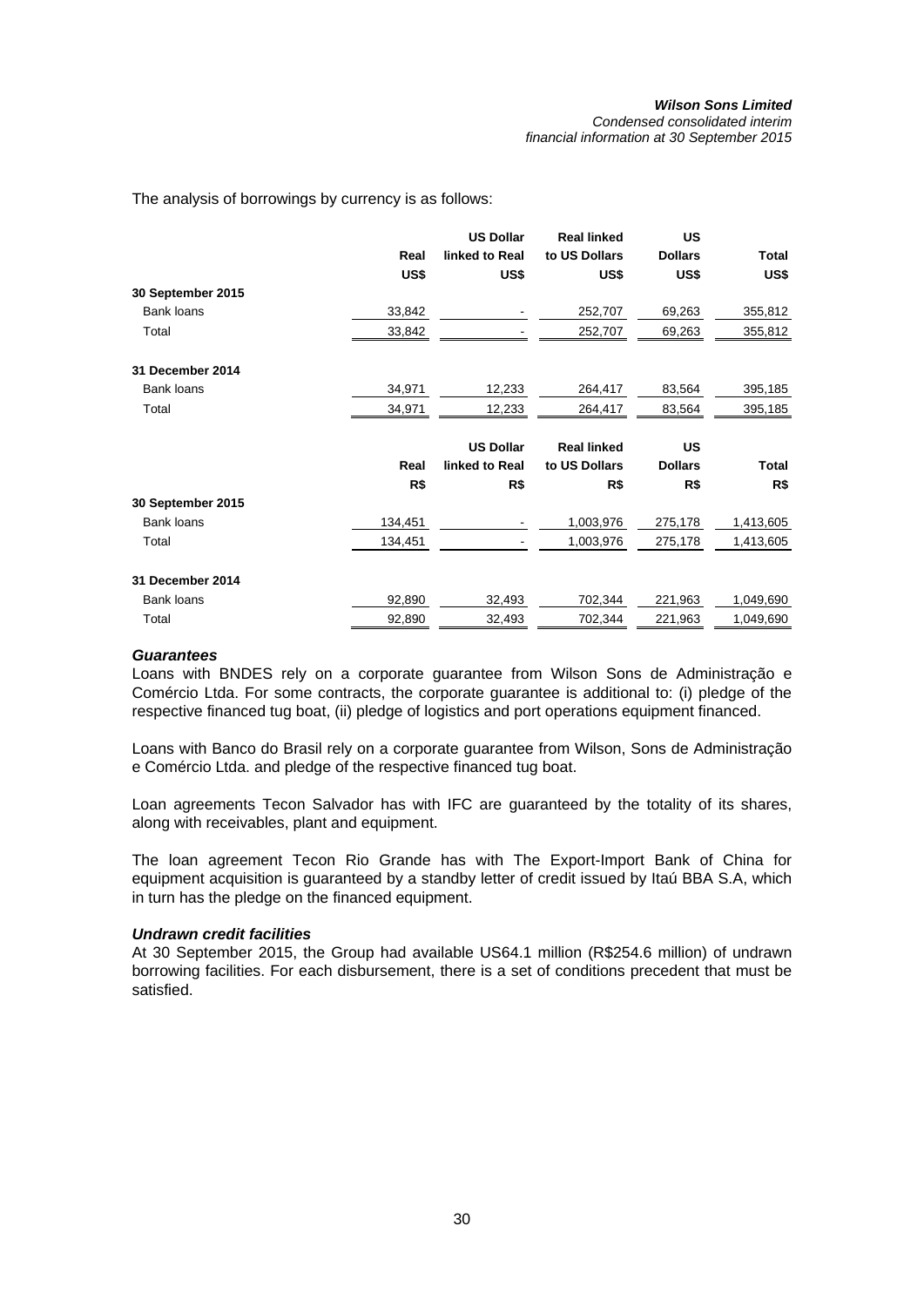## **Fair value**

Management estimates the fair value of the Group's borrowings as follows:

|                   | 30 September<br>2015<br>US\$ | 31 December<br>2014<br>US\$ |
|-------------------|------------------------------|-----------------------------|
| <b>Bank loans</b> |                              |                             |
| <b>BNDES</b>      | 221,541                      | 243,381                     |
| <b>IFC</b>        | 58,810                       | 68,837                      |
| BB                | 64,678                       | 54,985                      |
| Itaú              |                              | 12,233                      |
| Eximbank          | 7,318                        | 9,462                       |
| Finimp            | 3,465                        | 6,287                       |
| Total             | 355,812                      | 395,185                     |
|                   | 30 September<br>2015<br>R\$  | 31 December<br>2014<br>R\$  |
| <b>Bank loans</b> |                              |                             |
| <b>BNDES</b>      | 880,157                      | 646,468                     |
| IFC               | 233,647                      | 182,845                     |
| ВB                | 256,959                      | 146,051                     |
| Itaú              |                              | 32,493                      |
| Eximbank          | 29,074                       | 25,133                      |
| Finimp            | 13,768                       | 16,700                      |
| Total             | 1,413,605                    | 1,049,690                   |

# **Covenants**

The Wilson, Sons de Administração e Comércio Ltda. ("WSAC") holding company, as corporate guarantor, has to comply with financial covenants in both Wilson Sons Estaleiros and Brasco Logística Offshore loans agreements signed with BNDES.

The subsidiary Tecon Rio Grande has to comply with financial covenants in its loan agreement with BNDES, such as a minimum liquidity ratio and capital structure.

Due to the Brazilian Real devaluation in relation to US Dollar, Tecon Salvador approached IFC in the view of varying certain loan covenant ratio to provide greater flexibility in financial management.

At 30 September 2015, these subsidiaries were in compliance with all clauses in these loans contracts.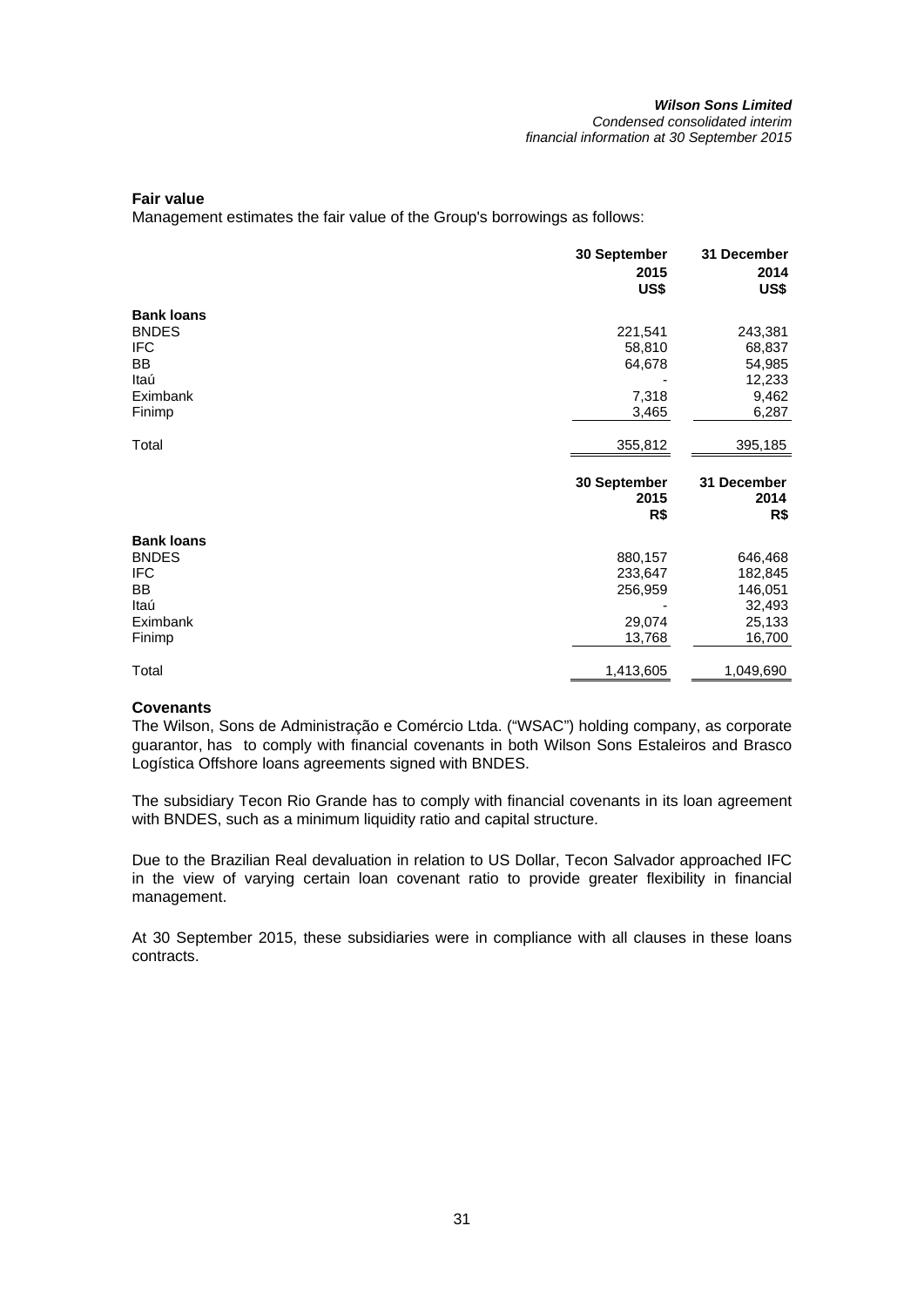#### *Wilson Sons Limited Condensed consolidated interim*

*financial information at 30 September 2015* 

# **16 Deferred taxes**

The following are the major deferred tax assets and liabilities recognized by the Group during the current and prior reporting periods:

|                                                                                                | Accelerated<br>depreciation<br>US\$ | <b>Exchange</b><br><b>Differences</b><br>on loans<br>US\$ | Timing<br>differences<br>US\$ | Non-<br>monetary<br>items<br>US\$ | Total<br>US\$                    |
|------------------------------------------------------------------------------------------------|-------------------------------------|-----------------------------------------------------------|-------------------------------|-----------------------------------|----------------------------------|
| At 1 January 2014                                                                              | (19, 193)                           | 17,007                                                    | 24,337                        | (25, 813)                         | (3,662)                          |
| (Charge)/credit to income<br>Exchange differences                                              | (717)                               | 7,959<br>(366)                                            | (426)<br>(448)                | (15, 872)                         | (9,056)<br>(814)                 |
| At 31 December 2014                                                                            | (19,910)                            | 24,600                                                    | 23,463                        | (41,685)                          | (13,532)                         |
| (Charge)/credit to income<br>Deferred tax transferred to current taxes<br>Exchange differences | 4,953<br>38                         | 27,472<br>(3,859)<br>(4,885)                              | (2, 414)<br>3,286             | (31, 204)                         | (1, 193)<br>(3, 859)<br>(1, 561) |
| At 30 September 2015                                                                           | (14,919)                            | 43,328                                                    | 24,335                        | (72,889)                          | (20,145)                         |

|                                                                                                          | Accelerated<br>depreciation<br>R\$ | <b>Exchange</b><br><b>Differences</b><br>on loans<br>R\$ | Timing<br>differences<br>R\$ | Non-<br>monetary<br>items<br>R\$ | Total<br>R\$                     |
|----------------------------------------------------------------------------------------------------------|------------------------------------|----------------------------------------------------------|------------------------------|----------------------------------|----------------------------------|
| At 1 January 2014                                                                                        | (44, 961)                          | 39,842                                                   | 57,011                       | (60, 470)                        | (8,578)                          |
| (Charge)/credit to income<br>Translation adjustment to real                                              | (987)<br>(6,937)                   | 21,302<br>4,198                                          | (904)<br>6,217               | (42,785)<br>(7, 469)             | (23, 374)<br>(3,991)             |
| At 31 December 2014                                                                                      | (52, 885)                          | 65,342                                                   | 62,324                       | (110, 724)                       | (35,943)                         |
| (Charge)/credit to income<br>Deferred tax transferred to current taxes<br>Translation adjustment to real | 16,705<br>(23,091)                 | 90,337<br>(12, 115)<br>28,573                            | (7, 122)<br>28,876           | (103, 204)<br>(63,050)           | (3,284)<br>(12, 115)<br>(28,692) |
| At 30 September 2015                                                                                     | (59,271)                           | 172,137                                                  | 84,078                       | (276, 978)                       | (80,034)                         |

Certain tax assets and liabilities have been offset on an entity-by-entity basis. After offset, deferred tax balances are disclosed in the balance sheet as follows:

|                          | 30 September<br>2015<br>US\$ | 31 December<br>2014<br>US\$ |
|--------------------------|------------------------------|-----------------------------|
| Deferred tax liabilities | (54, 359)                    | (45, 197)                   |
| Deferred tax assets      | 34,214                       | 31,665                      |
| Total                    | (20,145)                     | (13,532)                    |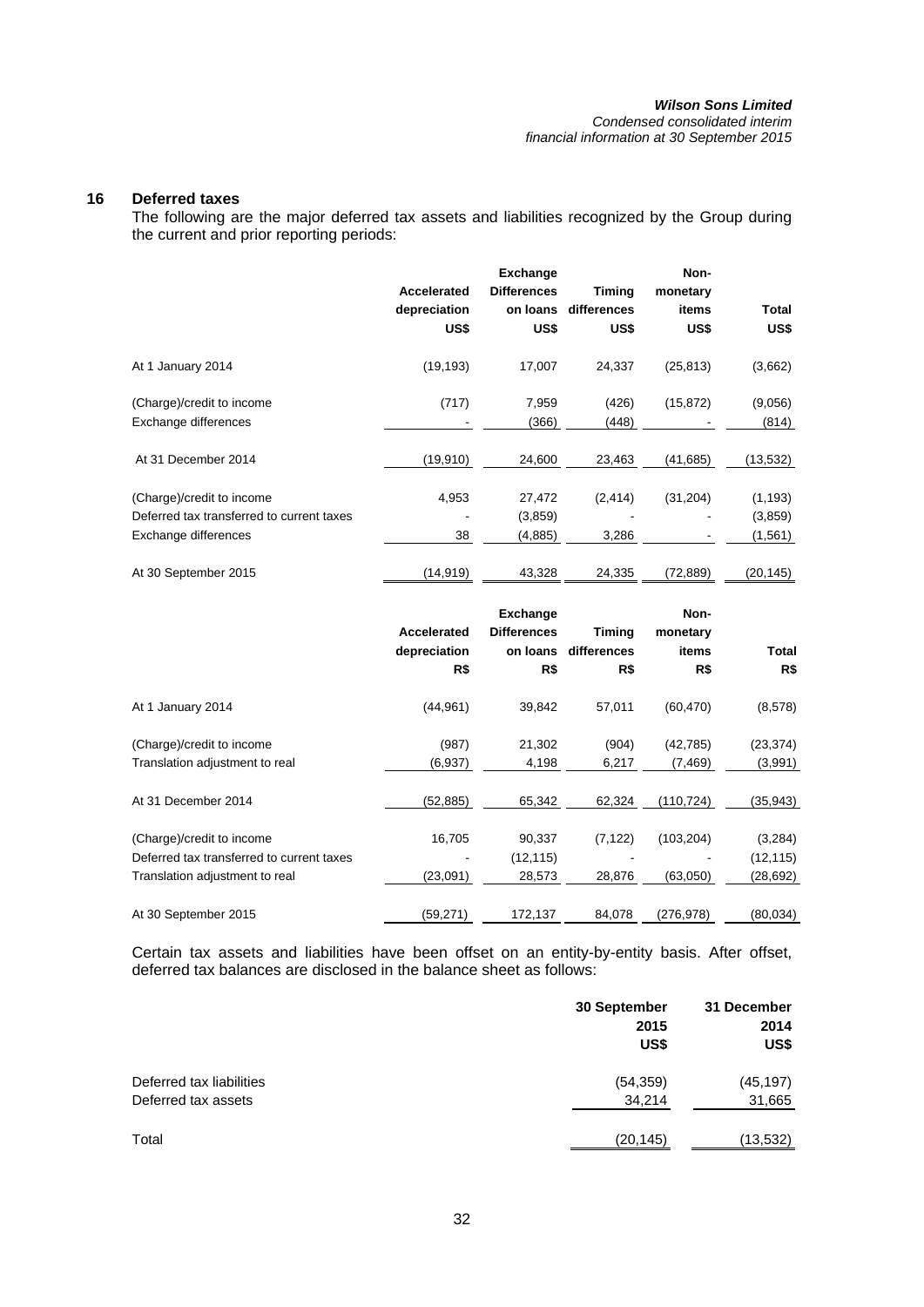#### *Wilson Sons Limited Condensed consolidated interim financial information at 30 September 2015*

|                          | 30 September<br>2015<br>R\$ | 31 December<br>2014<br>R\$ |
|--------------------------|-----------------------------|----------------------------|
| Deferred tax liabilities | (215,963)                   | (120, 052)                 |
| Deferred tax assets      | 135,929                     | 84,109                     |
| Total                    | (80,034)                    | (35,943)                   |

At the end of the reporting period, the Group has unutilized tax loss carry forwards of US\$17.1 million (R\$68.1 million) (2014: US\$25.3 million (R\$67.2 million)) available for offset against future taxable income.

Also a deferred tax asset in the amount of US\$5.8 million (R\$23.1 million) (2014: US\$7.1 million (R\$19.0 million)) has not been recognized due to the unpredictability of this portion of future flows of related taxable income.

Deferred tax assets and liabilities arise on Brazilian property, plant and equipment, inventories and prepaid expense held in US Dollar functional currency businesses. Deferred taxes are calculated on the difference between the historical US Dollar balances recorded in the Group's accounts and the Real balances used in the Group's Brazilian tax calculations.

Deferred tax liabilities arise from exchange gains on the Group's US dollar-denominated borrowings and the real-denominated loans pegged to the US dollar that are taxable when settled and not in the period in which the gains arise.

# **17 Provisions for tax, labour and civil risks**

|                                              | US\$              | R\$    |
|----------------------------------------------|-------------------|--------|
| At 1 January 2014                            | 10,262            | 24,039 |
| Addition to provision<br>Exchange difference | 5,435<br>5        | 17,669 |
| At 31 December 2014                          | 15,702            | 41,708 |
| Addition to provision<br>Exchange difference | 4,527<br>(5, 742) | 15,847 |
| At 30 September 2015                         | 14,487            | 57,555 |

The breakdown of the provision by type of claims is as follows:

|               | 30 September<br>2015<br>US\$ | 31 December<br>2014<br>US\$ |
|---------------|------------------------------|-----------------------------|
| Civil cases   | 2,312                        | 3,119                       |
| Tax cases     | 4,301                        | 3,818                       |
| Labour claims | 7,874                        | 8,765                       |
| Total         | 14,487                       | 15,702                      |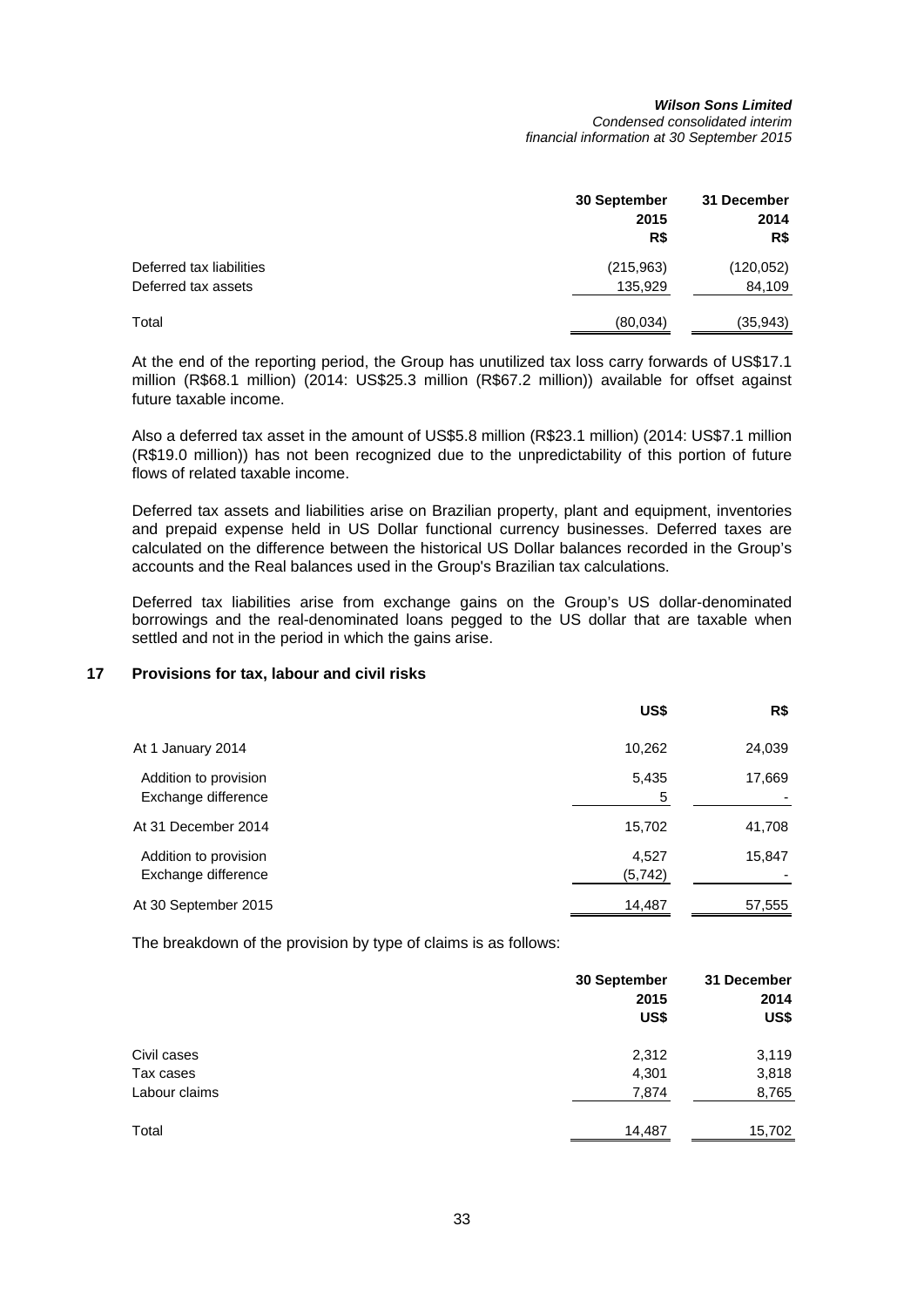#### *Wilson Sons Limited Condensed consolidated interim financial information at 30 September 2015*

|               | 30 September | 31 December |  |
|---------------|--------------|-------------|--|
|               | 2015         | 2014        |  |
|               | R\$          | R\$         |  |
| Civil cases   | 9,185        | 8,285       |  |
| Tax cases     | 17,087       | 10,141      |  |
| Labour claims | 31,283       | 23,282      |  |
| Total         | 57,555       | 41,708      |  |

In the normal course of business in Brazil, the Group remains exposed to numerous local legal claims. It is the Group's policy to vigorously contest such claims, many of which appear to have little substance in merit, and to manage such claims through its legal counsels.

In addition to the cases for which the Group booked the provision there are other tax, civil and labour disputes amounting to US\$84.7 million (R\$336.5 million) (2014: US\$112.3 million (R\$298.3 million)) with probability of loss was estimated by the legal counsels as possible.

The breakdown of possible claims is described as follows:

|               | 30 September | 31 December |
|---------------|--------------|-------------|
|               | 2015         | 2014        |
|               | US\$         | US\$        |
| Civil cases   | 4,198        | 4,292       |
| Tax cases     | 63,482       | 82,416      |
| Labour claims | 17,020       | 25,582      |
| Total         | 84,700       | 112,290     |
|               |              |             |
|               | 30 September | 31 December |
|               | 2015         | 2014        |
|               | R\$          | R\$         |
| Civil cases   | 16,680       | 11,400      |
| Tax cases     | 252,207      | 218,913     |
| Labour claims | 67,620       | 67,950      |

The main probable and possible claims against the Group are described below:

**Civil and environmental cases** - Indemnification claims involving material damages, environmental and shipping claims and other contractual disputes.

**Labour claims** - Most claims involve payment of health risks, additional overtime and other allowances.

**Tax cases** - The Group litigates against governments in respect of assessments considered inappropriate.

Procedure for classification of legal liabilities as probable, possible or remote loss by the external lawyers: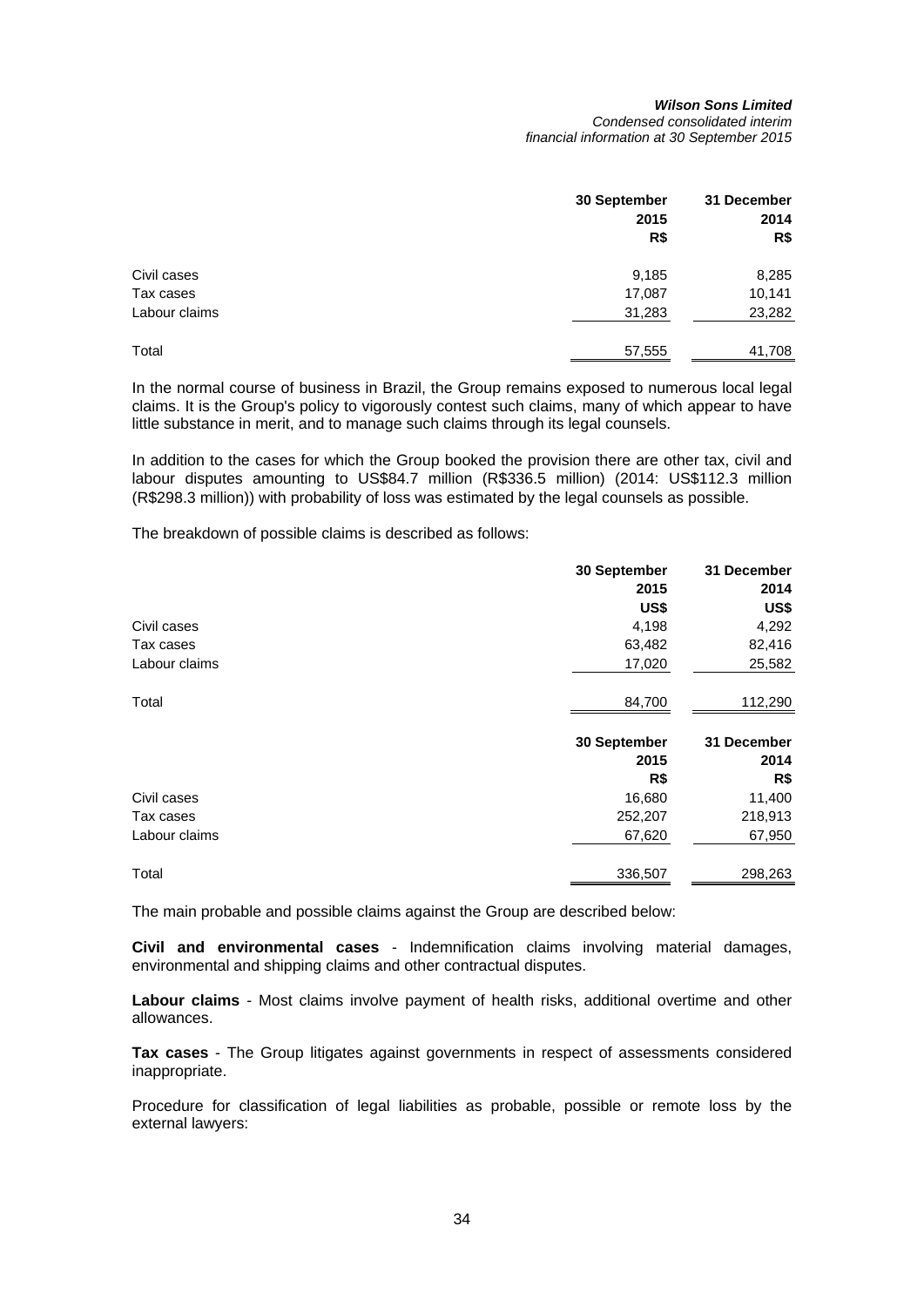Upon receipt of the notification of a new judicial lawsuit, the external lawyer generally classifies it as a possible claim, recorded the total amount involved. The Wilson Sons use the criterion of analysis the estimated value at risk and not the total order value involved in each process.

Exceptionally, if there is sufficient knowledge from the beginning that there is very high or very low risk of loss, the lawyer may classify the claim as probable loss or remote loss.

During the course of the lawsuit and considering, for instance, its first judicial decision, legal precedents, arguments of the claimant, thesis under discussion, applicable laws, documentation for the defense and other variables, the lawyer may re-classify the claim as probable loss or remote loss.

When classifying the claim as probable loss, the lawyer estimates the amount at risk for such claim.

The Group considers as relevant causes involving amounts, assets or rights over US\$1.3 million (R\$5 million).

# **18 Obligations under finance leases**

|                                        |                              |                             |                              | <b>Present value of minimum</b> |
|----------------------------------------|------------------------------|-----------------------------|------------------------------|---------------------------------|
|                                        | Minimum lease payments       |                             |                              | lease payments                  |
|                                        | 30 September<br>2015<br>US\$ | 31 December<br>2014<br>US\$ | 30 September<br>2015<br>US\$ | 31 December<br>2014<br>US\$     |
| Amounts payable under finance leases:  |                              |                             |                              |                                 |
| Within one year                        | 1,496                        | 1,859                       | 1,212                        | 1,444                           |
| From second to fifth years (including) | 2,642                        | 4,604                       | 1,707                        | 3,253                           |
|                                        | 4,138                        | 6,463                       | 2,919                        | 4,697                           |
| Less future finance charges            | (1,219)                      | (1,766)                     |                              |                                 |
| Present value of lease obligations     | 2,919                        | 4,697                       |                              |                                 |
| <b>Total current</b>                   | 1,212                        | 1,444                       |                              |                                 |
| Total non-current                      | 1,707                        | 3,253                       |                              |                                 |

|                                        |                             | Minimum lease payments     |                             | <b>Present value of minimum</b><br>lease payments |
|----------------------------------------|-----------------------------|----------------------------|-----------------------------|---------------------------------------------------|
|                                        | 30 September<br>2015<br>R\$ | 31 December<br>2014<br>R\$ | 30 September<br>2015<br>R\$ | 31 December<br>2014<br>R\$                        |
| Amounts payable under finance leases:  |                             |                            |                             |                                                   |
| Within one year                        | 5.944                       | 4,938                      | 4,815                       | 3,836                                             |
| From second to fifth years (including) | 10,497                      | 12,231                     | 6,782                       | 8,641                                             |
|                                        | 16,441                      | 17,169                     | 11,597                      | 12,477                                            |
| Less future finance charges            | (4, 844)                    | (4,692)                    |                             |                                                   |
| Present value of lease obligations     | 11,597                      | 12,477                     |                             |                                                   |
| <b>Total current</b>                   | 4,815                       | 3,836                      |                             |                                                   |
| Total non-current                      | 6,782                       | 8,641                      |                             |                                                   |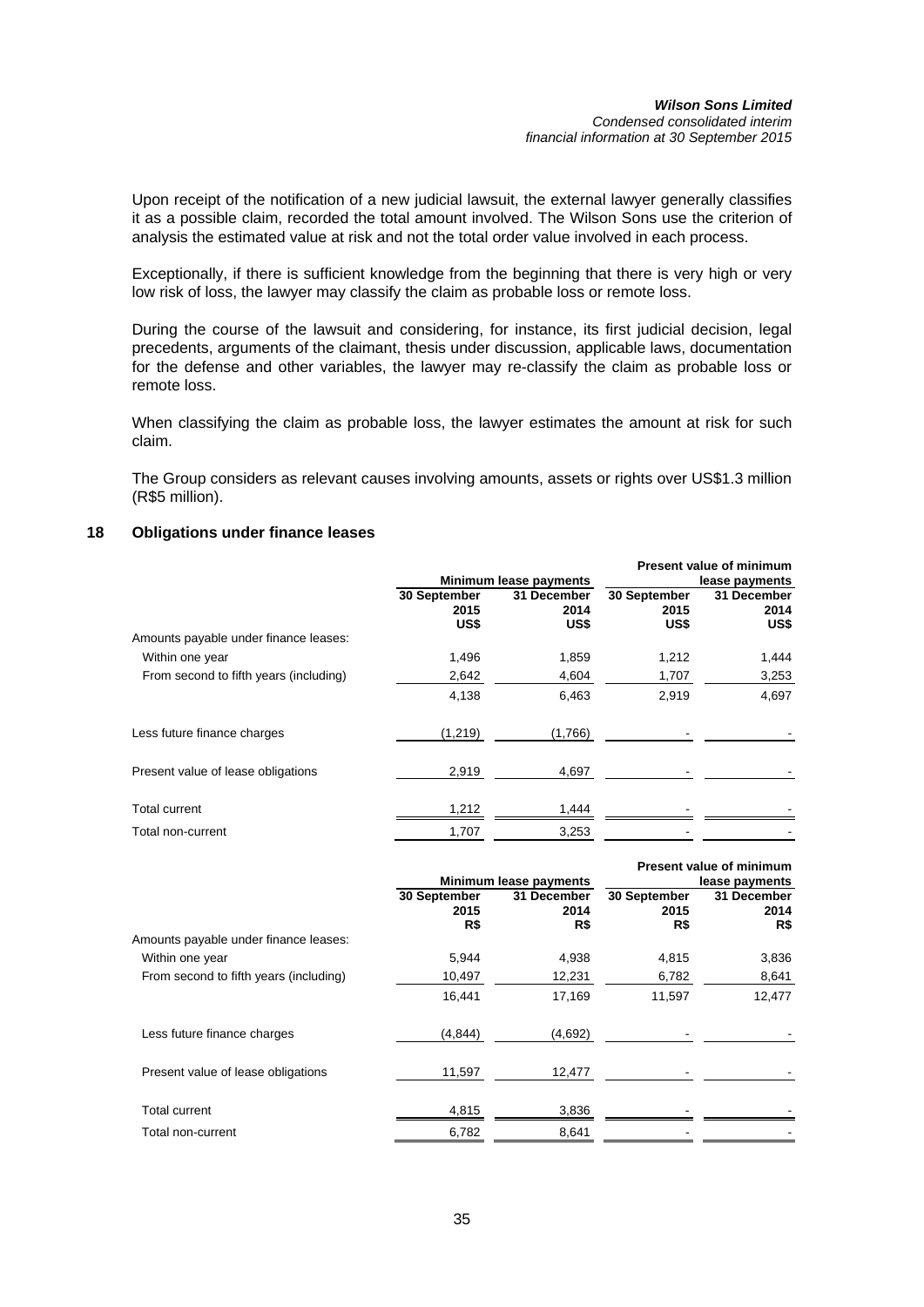It is the Group's policy to lease certain of its vehicles and equipment under finance leases. The average lease term is 60 months, of which an average of 27 months remained outstanding at the end of September 2015.

For the period ended 30 September 2015, the average effective leasing interest rate was 16.67% (2014: 13.94%). Interest rates are set at contract date.

All leases include a fixed repayment and a variable finance charge linked to the Brazilian interest rate. The interest rates ranges from 14.62% p.a. to 17.76% p.a. Leases are denominated in Reais.

There is a non significant difference between the fair value and the present value of the Group's lease obligations. The present value is calculated with its own interest rate over the future installments of each contract.

The Group's obligations under finance leases are secured by the lessors' rights to the leased assets.

# **19 Trade and other payables**

|                                                   | 30 September<br>2015<br>US\$ | 31 December<br>2014<br>US\$ |
|---------------------------------------------------|------------------------------|-----------------------------|
| Operational trade payables                        |                              |                             |
| Trade payables                                    | 37,549                       | 45,235                      |
| Advance from customers for construction contracts | 18,950                       | 6,338                       |
| Total operational trade payables                  | 56,499                       | 51,573                      |
| Other payables                                    |                              |                             |
| Taxes                                             | 7,486                        | 11,064                      |
| Advances from customers                           | 4,665                        | 6,166                       |
| Accruals and other payables                       | 7,626                        | 8,908                       |
| Total other payables                              | 19,777                       | 26,138                      |
| Total                                             | 76,276                       | 77,711                      |
|                                                   |                              |                             |
|                                                   | 30 September<br>2015<br>R\$  | 31 December<br>2014<br>R\$  |
| Operational trade payables                        |                              |                             |
| Trade payables                                    | 149,177                      | 120,153                     |
| Advance from customers for construction contracts | 75,286                       | 16,835                      |
| Total operational trade payables                  | 224,463                      | 136,988                     |
|                                                   |                              |                             |
| Other payables<br>Taxes                           |                              | 29,388                      |
| Advances from customers                           | 29,741<br>18,534             | 16,379                      |
| Accruals and other payables                       | 30,298                       | 23,661                      |
| Total other payables                              | 78,573                       | 69,428                      |

The Group has financial risk management policies in place to ensure that payables are paid within the credit timeframe.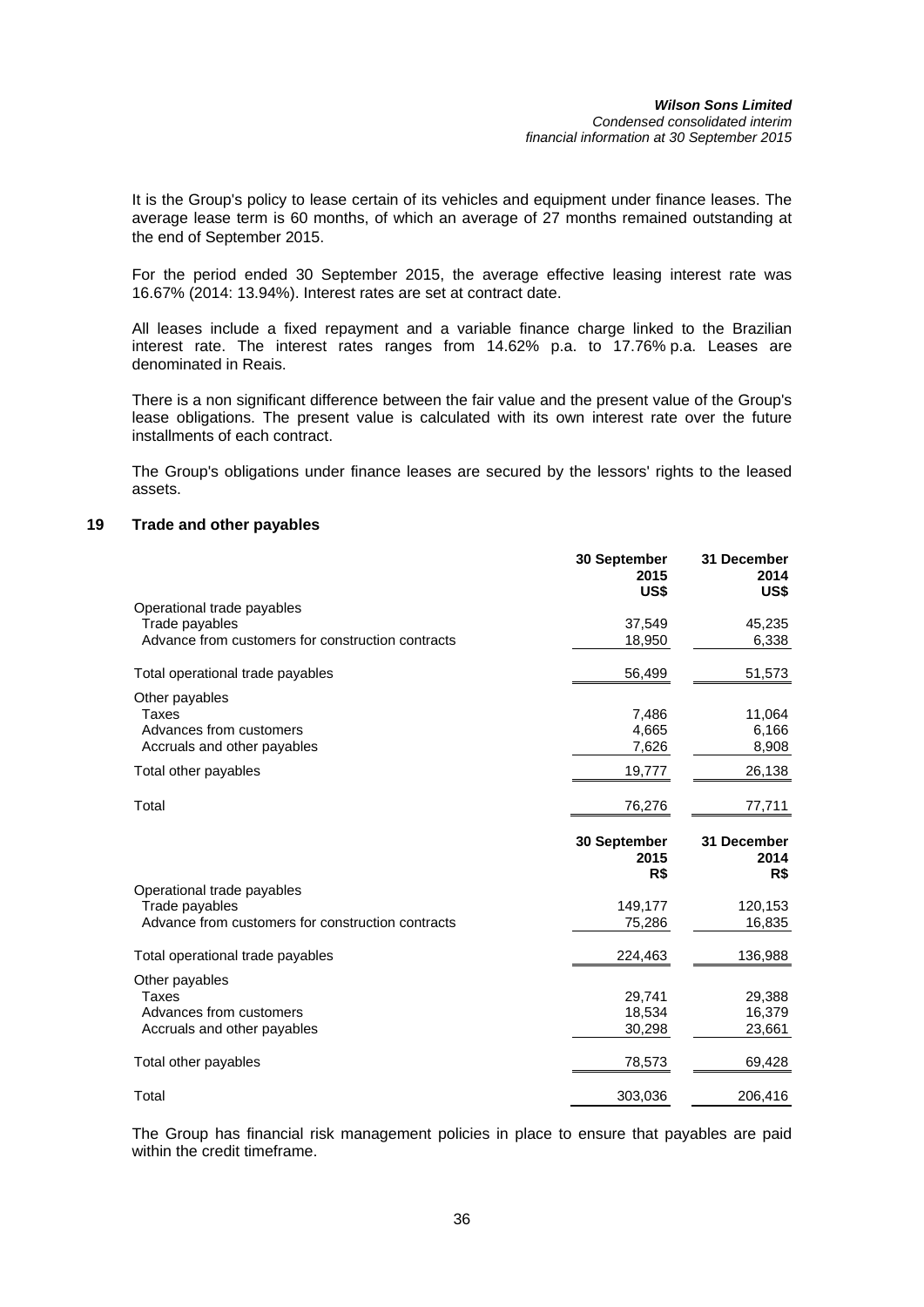Construction contracts in progress at the end of each reporting period:

|                                                                  | 30 September<br>2015<br>US\$ | 31 December<br>2014<br>US\$ |
|------------------------------------------------------------------|------------------------------|-----------------------------|
| Contract costs incurred plus recognized revenues less recognized |                              |                             |
| losses to date                                                   | 129,972                      | 123,483                     |
| Less unbilled services                                           | (148,922)                    | (129,821)                   |
| Net liability included in suppliers                              | (18,950)                     | (6,338)                     |
|                                                                  | <b>30 September</b>          | 31 December                 |
|                                                                  | 2015                         | 2014                        |
| Contract costs incurred plus recognized revenues less recognized | R\$                          | R\$                         |
| losses to date                                                   | 516,366                      | 327,996                     |
| Less unbilled services                                           | (591,652)                    | (344,831)                   |

# **20 Cash-settled share-based payments, stock option plan and post - employment benefits**

# **20.1 Cash-settled share-based payments**

The changes on the accrual for the plan are as follows:

|                                                                                                                       | US\$                | R\$                        |
|-----------------------------------------------------------------------------------------------------------------------|---------------------|----------------------------|
| Liability at 1 January 2014                                                                                           | 10,898              | 25,530                     |
| Charge for the year<br>Payment for the period<br>Foreign currency gains in respect of translation into Brazilian Real | (3,780)<br>(7, 118) | (8,836)<br>(16,881)<br>187 |
| Liability at 31 December 2014                                                                                         | -                   |                            |

On the 10 January 2014 eligible participants exercised a total of 2,338,750 options generating a payment liability of R\$14.6 million (US\$6.6 million).

On the 30 May 2014 the last 114,760 options were exercised generating a payment liability of R\$1.0 million (US\$0.5 million).

# **20.2 Stock option plan**

On 13 November 2013, the board of Wilson Sons Limited approved a Stock Option Plan, which allowed for the grant of options to eligible participants to be selected by the board. The shareholders in special general meeting approved such plan on the 8 January 2014 including increase in the authorized capital of the company through the creation of up to 4,410,927 new shares. The options provide participants with the right to acquire shares via Brazilian Depositary Receipts ("BDR") in Wilson Sons Limited at a predetermined fixed price not less than the three day average mid price for the days preceding the date of option issuance.

On 10 January, 2014 options for the acquistion of 2,914,100 BDR´s were granted under the Stock Option Plan with an exercise price of R\$ 31.23 and on 13 November, 2014 options for the acquistion of 139,000 BDR´s were granted under the Stock Option Plan with respective exercise prices of R\$ 31.23 and R\$ 33.98 as detailed below: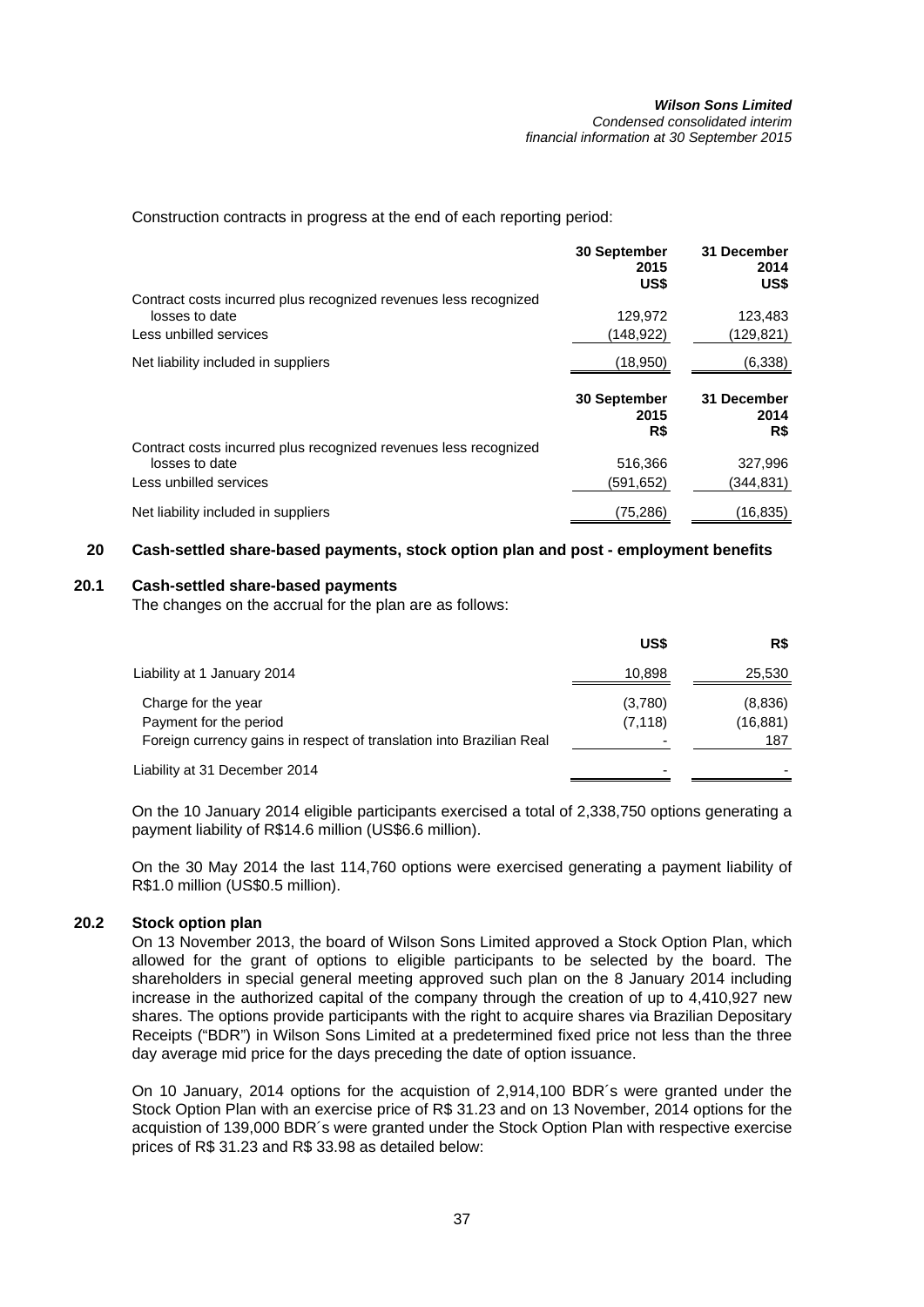#### *Wilson Sons Limited Condensed consolidated interim financial information at 30 September 2015*

| <b>Options series</b> | <b>Number</b> |            | Grant date Vesting date Expiry date |            | <b>Exercise</b><br>price<br>(R\$) |
|-----------------------|---------------|------------|-------------------------------------|------------|-----------------------------------|
| 07 ESO - 3 Year       | 931,920       | 10/1/2014  | 10/1/2017                           | 10/1/2024  | 31.23                             |
| 07 ESO - 4 Year       | 931,920       | 10/1/2014  | 10/1/2018                           | 10/1/2024  | 31.23                             |
| 07 ESO - 5 Year       | 960.160       | 10/1/2014  | 10/1/2019                           | 10/1/2024  | 31.23                             |
| 07 ESO - 3 Year       | 45.870        | 13/11/2014 | 13/11/2017                          | 13/11/2024 | 33.98                             |
| 07 ESO - 4 Year       | 45,870        | 13/11/2014 | 13/11/2018                          | 13/11/2024 | 33.98                             |
| 07 ESO - 5 Year       | 47.260        | 13/11/2014 | 13/11/2019                          | 13/11/2024 | 33.98                             |
|                       |               |            |                                     |            |                                   |

The options terminate on the expiry date or immediately on the resignation of the director or senior employee, whichever is earlier. Options lapse if not exercised within 6 months of the date that the participant ceases to be employed or hold office within the Group by reason of, amongst others: injury, disability or retirement; or dismissal without just cause. In the period between granting and 30 September 2015 a total of 104,100 options lapsed.

The following Fair Value expense of the grant, to be recorded liability in the respective accounting periods, was determined using the Binomial model based on the assumptions detailed below:

| Period | <b>Projected IFRS2 Fair</b><br>Value expense R\$ | <b>Projected IFRS2 Fair</b><br>Value expense US\$ (*) |
|--------|--------------------------------------------------|-------------------------------------------------------|
| 2014   | 7.507                                            | 3,152                                                 |
| 2015   | 7.506                                            | 3,151                                                 |
| 2016   | 7,506                                            | 3,151                                                 |
| 2017   | 4.408                                            | 1,851                                                 |
| 2018   | 2.011                                            | 844                                                   |
| Total  | 28,938                                           | 12.149                                                |

(\*) Amounts in Dollars converted at R\$2.3819/US\$1.00

**10 Janeiro 2014**

| Closing share price (in Real) | R\$30.05 |
|-------------------------------|----------|
| Expected volatility           | 28%      |
| Expected life                 | 10 years |
| Risk free rate                | 10.8%    |
| Expected dividend yield       | 1.7%     |
|                               |          |

Expected volatility was determined by calculating the historical volatility of the Group's share price. The expected life used in the model has been adjusted based on management´s best estimate for exercise restrictions and behavioural considerations.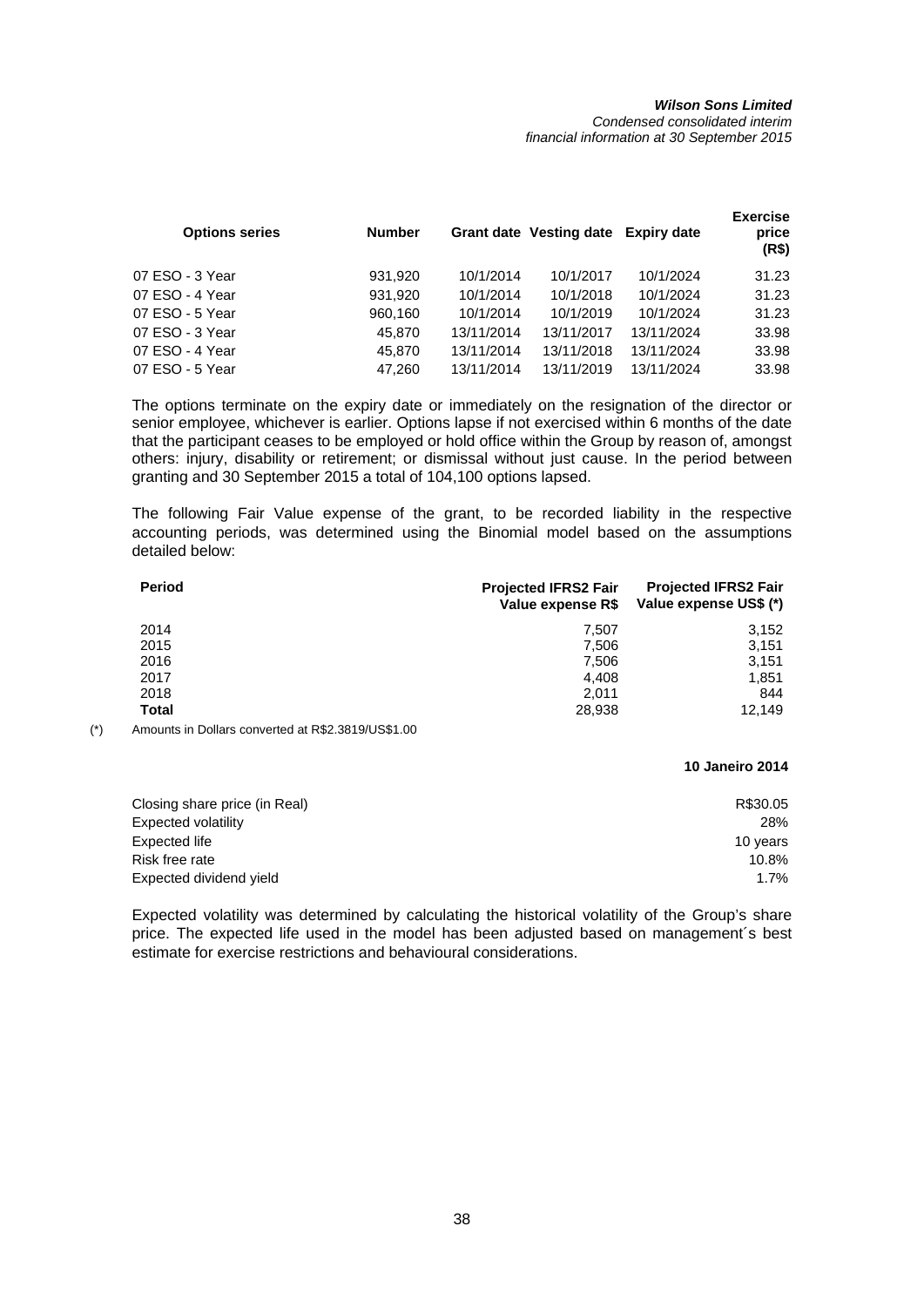#### *Wilson Sons Limited Condensed consolidated interim financial information at 30 September 2015*

# **20.3 Post-employment benefits**

The Group operates a private medical insurance scheme for its employees which require the eligible employees to pay fixed monthly contributions. In accordance with regulation of the Brazilian law, eligible employees with greater than ten years service acquire the right to remain in the plan following retirement or termination of employment, generating a post-employment commitment for the Group. Ex-employees remaining in the plan will be liable for paying the full cost of their continued scheme membership. The future actuarial liability for the Group relates to the potential increase in plan costs resulting from additional claims as a result of the expanded membership of the scheme:

|                                        | 30 September<br>2015<br>US\$ | 31 December<br>2014<br>US\$ | 30 September<br>2015<br>R\$ | 31 December<br>2014<br>R\$ |
|----------------------------------------|------------------------------|-----------------------------|-----------------------------|----------------------------|
| Present value of actuarial liabilities | 1.147                        | 1.570                       | 4,558                       | 4,171                      |
| Total                                  | 1.147                        | 1.570                       | 4.558                       | 4,171                      |

The calculation of the benefit expense for the period:

|                                 | Three-month period ended     |                              |                              | Nine-month period ended      |
|---------------------------------|------------------------------|------------------------------|------------------------------|------------------------------|
|                                 | 30 September<br>2015<br>US\$ | 30 September<br>2014<br>US\$ | 30 September<br>2015<br>US\$ | 30 September<br>2014<br>US\$ |
| Post-employment benefit expense | 37                           | 80                           | 120                          | 256                          |
| Total                           | 37                           | 80                           | 120                          | 256                          |
|                                 |                              | Three-month period ended     |                              | Nine-month period ended      |
|                                 | 30 September<br>2015         | 30 September<br>2014         | 30 September<br>2015         | 30 September<br>2014         |
|                                 | R\$                          | R\$                          | R\$                          | R\$                          |
| Post-employment benefit expense | 128                          | 201                          | 386                          | 589                          |

# *Actuarial assumptions*

The calculation of the liability generated by the post-employment commitment involves actuarial assumptions. The following are the principal actuarial assumptions at the reporting date:

*Economic and Financial Assumptions*

|                                           | 30 September  | 31 December |  |
|-------------------------------------------|---------------|-------------|--|
|                                           | 2015          | 2014        |  |
| Annual interest rate                      | 12.78%        | 12.78%      |  |
| Estimated inflation rate in the long-term | 6.00%         | 6.00%       |  |
| Aging Factor                              | 2.50% p.a.    | 2.50% p.a.  |  |
| Medical cost trend rate                   | $2.50\%$ p.a. | 2.50% p.a.  |  |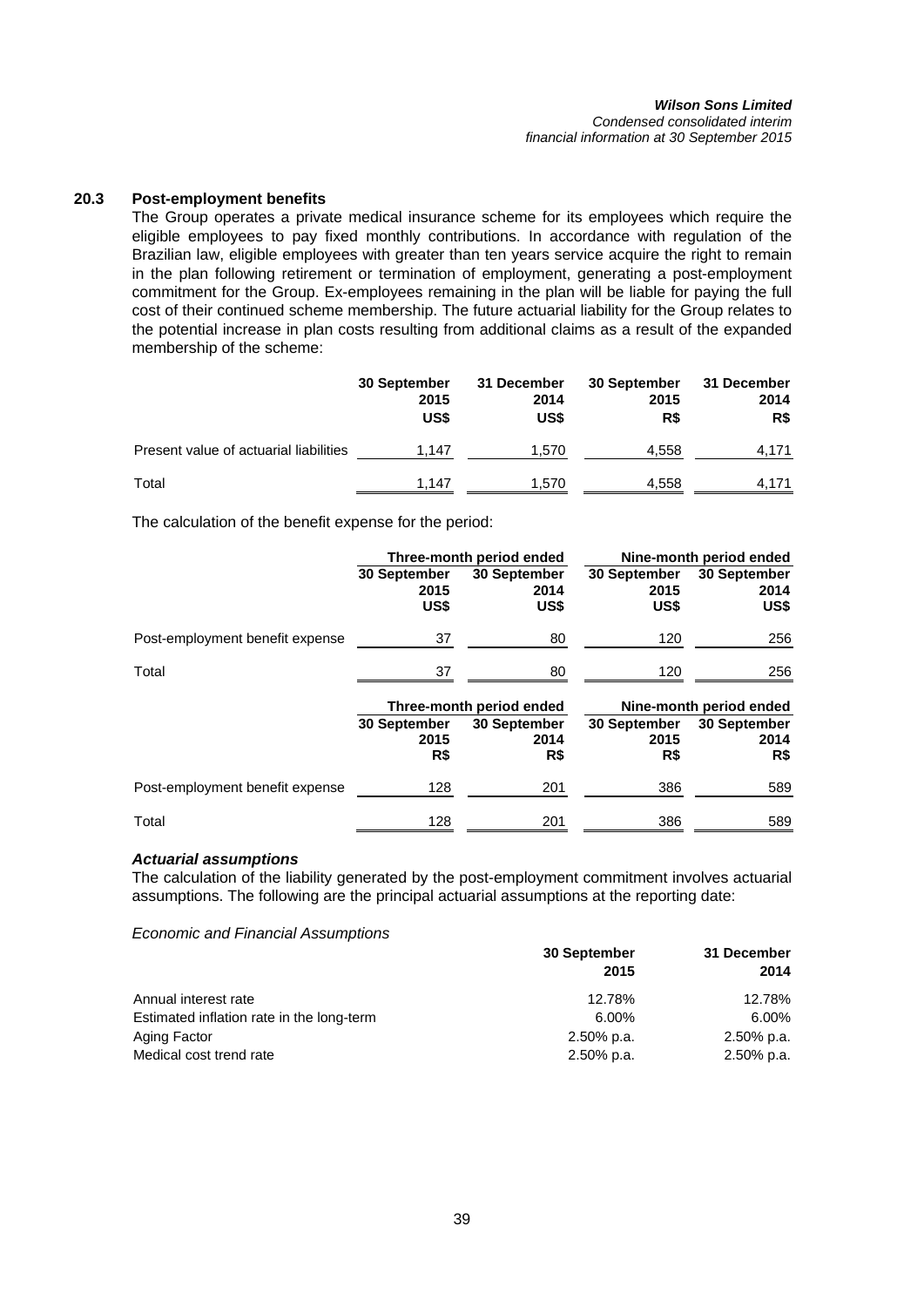*Condensed consolidated interim financial information at 30 September 2015* 

# *Biometric and Demographic Assumptions*

|                                                                               | <b>30 September</b>                | 31 December                        |
|-------------------------------------------------------------------------------|------------------------------------|------------------------------------|
|                                                                               | 2015                               | 2014                               |
| Employee turnover                                                             | 22.7%                              | 22.7%                              |
| Mortality table                                                               | AT-2000                            | AT-2000                            |
| Mortality table for disabled                                                  | IAPB-1957                          | <b>IAPB-1957</b>                   |
| Disability table                                                              | Alvaro Vindas                      | Álvaro Vindas                      |
| Retirement Age                                                                | 100% at 62                         | 100% at 62                         |
| Employees who opt to keep the health plan after<br>retirement and termination | 23%                                | 23%                                |
| Family composition before retirement                                          |                                    |                                    |
| Probability of marriage                                                       | 90% of the                         | 90% of the                         |
|                                                                               | participants<br>Men 4 years older  | participants<br>Men 4 years older  |
| Age difference for active participants                                        | than the woman                     | than the woman                     |
| Family composition after retirement                                           | Composition of the<br>family group | Composition of the<br>family group |

# *Sensitivity analysis*

The present value of future liabilities may change depending on market conditions and actuarial assumptions. Changes on a relevant actuarial assumption, keeping the other assumptions constant, would have affected the defined benefit obligation as shown below:

|                                                                                                         | <b>30 September</b><br>2015 | 31 December<br>2014 | 30 September<br>2015 | 31 December<br>2014 |  |
|---------------------------------------------------------------------------------------------------------|-----------------------------|---------------------|----------------------|---------------------|--|
|                                                                                                         | US\$                        | US\$                | R\$                  | R\$                 |  |
| $CIPBO(*)$ - discount rate $+0.5\%$                                                                     | (60)                        | (90)                | (238)                | (238)               |  |
| $CIPBO(*)$ - discount rate - $0.5\%$                                                                    | 66                          | 99                  | 263                  | 263                 |  |
| CiPBO(*) - Health Care Cost Trend Rate + 1.0%(*)                                                        | 143                         | 213                 | 567                  | 567                 |  |
| CiPBO(*) - Health Care Cost Trend Rate - 1.0%<br>(*) CiPBO means Change in projected benefit obligation | (118)                       | (176)               | (468)                | (468)               |  |

# **21 Equity**

## **Share capital**

|                                                | <b>30 September</b> | 31 December |
|------------------------------------------------|---------------------|-------------|
|                                                | 2015                | 2014        |
|                                                | US\$                | US\$        |
| 71,144,000 common shares issued and fully paid | 9,905               | 9,905       |
|                                                | 30 September        | 31 December |
|                                                | 2015                | 2014        |
|                                                | R\$                 | R\$         |
| 71,144,000 common shares issued and fully paid | 26,815              | 26,815      |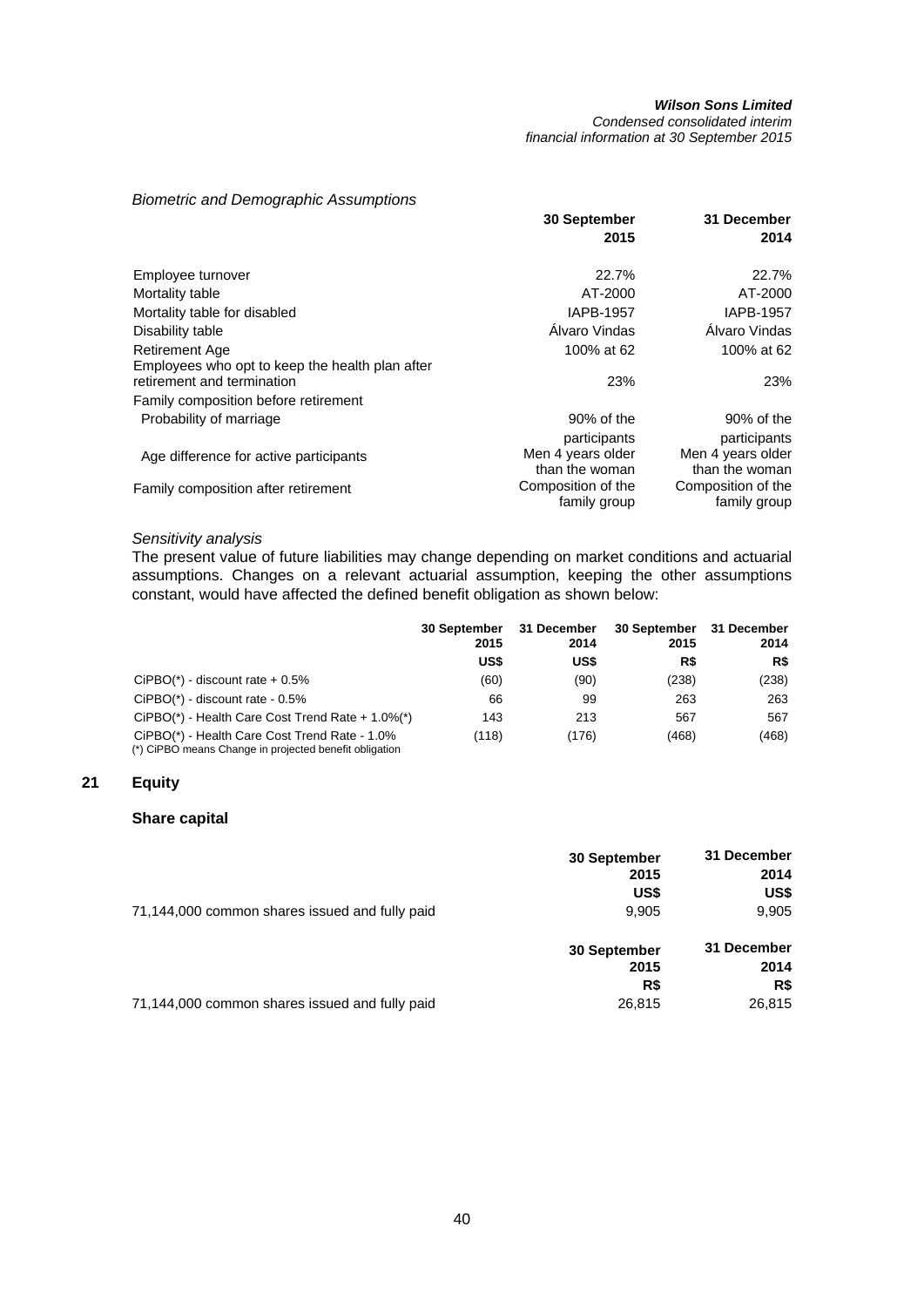# *Dividends*

At the meeting hold on 23 March 2015, the Board approved the continuation of the dividends policy defined in 2014.

The dividends policy proposes a distribution of an amount of approximately 50% of the Company's net profit, provided that:

- The dividend policy will be reevaluated annually so as to not compromise the policy for growth of the Company whether it be, through acquisition of other companies, or by reason of development of new business.
- The Board of Directors considers that the payment of such dividend would be in the interests of the Company and in compliance with the laws to which the Company is subject.

|                                                                       | 30 September | 31 December |
|-----------------------------------------------------------------------|--------------|-------------|
|                                                                       | 2015         | 2014        |
|                                                                       | US\$         | US\$        |
| Amounts recognized as distributions to equity holders in the period:  |              |             |
| Final dividend paid for the period of US\$0.408 (2014: US\$0.380) per |              |             |
| share                                                                 | 29.027       | 27,035      |

# *Earnings per share*

The calculation of the basic and diluted earnings per share is based on the following data:

|                                                                | 30 September<br>2015<br>US\$ | 30 September<br>2014<br>US\$ | 30 September<br>2015<br>R\$ | 30 September<br>2014<br>R\$ |
|----------------------------------------------------------------|------------------------------|------------------------------|-----------------------------|-----------------------------|
| Profit for the period attributable to owners of<br>the Company | 8,683                        | 29,292                       | 22,608                      | 82,557                      |
| Weighted average number of common shares                       | 71,144,000                   | 71.144.000                   | 71.144.000                  | 71,144,000                  |
| Basic earnings per share (cents per share)                     | 0.12                         | 0.41                         | 0.32                        | 1.16                        |
| Weighted average number of common shares                       | 74,093,000                   | 73,968,000                   | 74.093.000                  | 73,968,000                  |
| Diluted earnings per share (cents per share)                   | 0.12                         | 0.40                         | 0.31                        | 1.12                        |

# **Capital reserves**

The capital reserves arise principally from transfers from revenue which in prior periods were required by law to be transferred to capital reserves and other profits not available for distribution, share premium on incoming IPO issues and gains/losses on purchase and sale of non-controlling interest.

# **Profit reserve**

An amount equal to 5% of the Company's net profit for the current year is to be credited to a retained earnings account to be called "Profit Reserve" until such account equals 20% of the Company's paid up share capital. The Company does not recognize any further profit reserve, because it has already reached the limit of 20% of share capital.

# **Additional paid in capital**

The additional paid in capital arise from purchase of non-controlling interests in Brasco and sales of shares to non-controlling interests of Tecon Salvador.

# **Translation reserve**

The translation reserve arises from exchange differences on the translation of operations with a functional currency other than the US Dollar.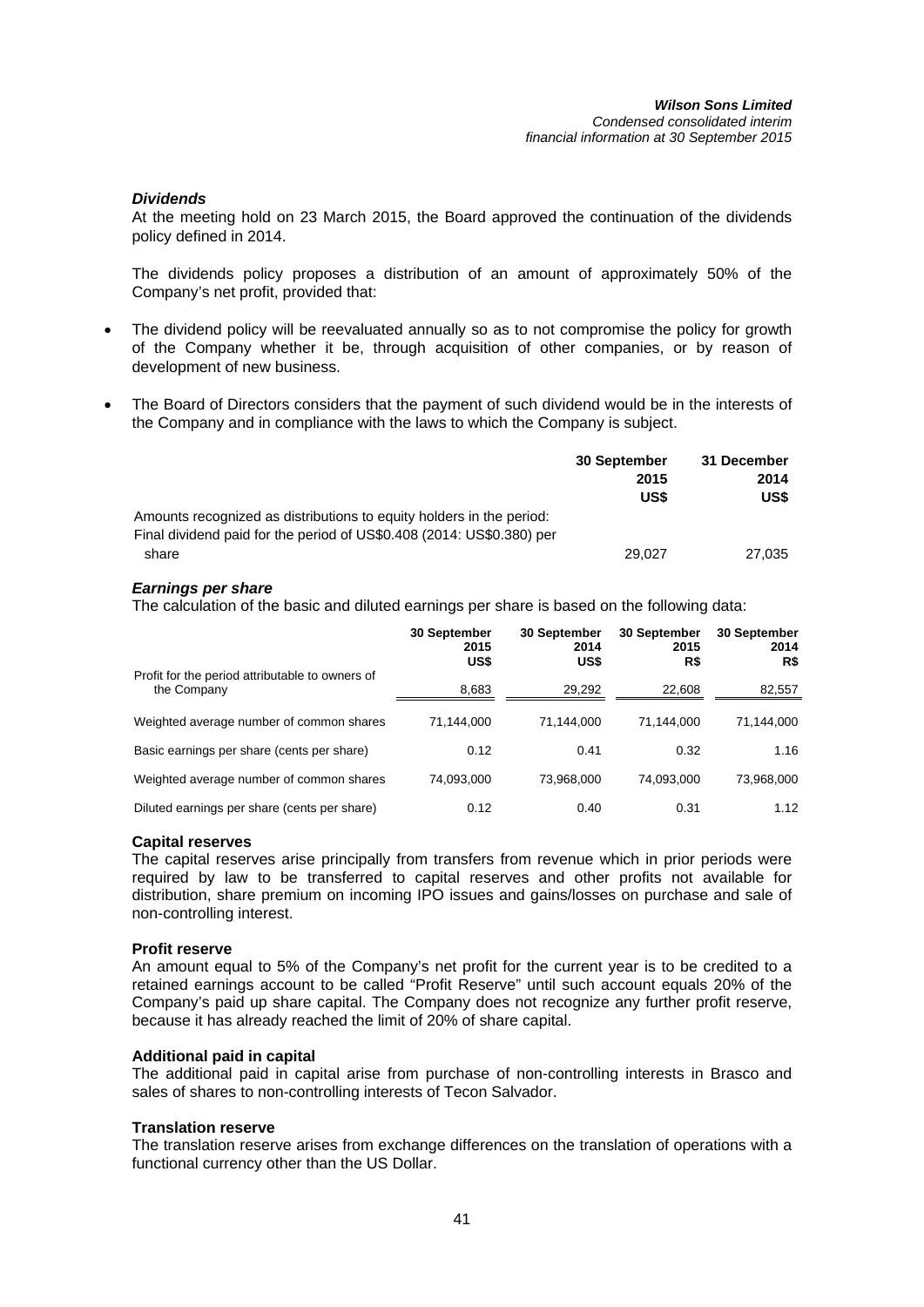#### *Wilson Sons Limited Condensed consolidated interim*

*financial information at 30 September 2015* 

# **22 Subsidiaries**

Details of the Company's subsidiaries, and other entities and operations under its control, at the end of the reporting period are as follows:

|                                                                |                        |              | Proportion            |
|----------------------------------------------------------------|------------------------|--------------|-----------------------|
|                                                                |                        |              | of ownership interest |
|                                                                | Place of incorporation | 30 September | 31 December           |
|                                                                | and operation          | 2015         | 2014                  |
| Holding company                                                |                        |              |                       |
| Wilson, Sons de Administração e Comércio Ltda.                 | <b>Brazil</b>          | 100%         | 100%                  |
| Vis Limited                                                    | Guernsey               | 100%         | 100%                  |
| WS Participações S.A.                                          | <b>Brazil</b>          | 100%         | 100%                  |
| WS Participaciones S.A.                                        | Uruguay                | 100%         | 100%                  |
| Wilson, Sons Administração de Bens Ltda                        | <b>Brazil</b>          | 100%         | 100%                  |
| Towage                                                         |                        |              |                       |
| Saveiros Camuyrano Serviços Marítimos S.A.                     | <b>Brazil</b>          | 100%         | 100%                  |
| Sobrare-Servemar Ltda.                                         | <b>Brazil</b>          | 100%         | 100%                  |
| Wilson, Sons Operações Marítimas Especiais Ltda.               | <b>Brazil</b>          | 100%         | 100%                  |
|                                                                |                        |              |                       |
| Shipyard                                                       |                        |              |                       |
| Wilson, Sons Comércio, Indústria, e Agência de Navegação Ltda. | <b>Brazil</b>          | 100%         | 100%                  |
| Wilson, Sons Estaleiro Ltda.                                   | <b>Brazil</b>          | 100%         | 100%                  |
| Ship Agency                                                    |                        |              |                       |
| Wilson, Sons Agência Marítima Ltda.                            | <b>Brazil</b>          | 100%         | 100%                  |
| Transamérica Visas Servicos de Despachos Ltda.                 | <b>Brazil</b>          | 100%         | 100%                  |
|                                                                |                        |              |                       |
| Logistics                                                      |                        |              |                       |
| Wilson, Sons Logística Ltda.                                   | <b>Brazil</b>          | 100%         | 100%                  |
| EADI Santo André Terminal de Carga Ltda.                       | <b>Brazil</b>          | 100%         | 100%                  |
| Consórcio EADI Santo André                                     | <b>Brazil</b>          | 100%         | 100%                  |
| Allink Transportes Internacionais Ltda (*)                     | <b>Brazil</b>          | 50%          | 50%                   |
| Allink Serviços e Gerenciamento de Cargas Ltda (**)            | <b>Brazil</b>          | 50%          |                       |
| Port terminal                                                  |                        |              |                       |
| Brasco Logística Offshore Ltda.                                | <b>Brazil</b>          | 100%         | 100%                  |
| Tecon Rio Grande S.A.                                          | <b>Brazil</b>          | 100%         | 100%                  |
| Tecon Salvador S.A.                                            | <b>Brazil</b>          | 92.5%        | 92.5%                 |
| Wilport Operadores Portuários Ltda.                            | <b>Brazil</b>          | 100%         | 100%                  |
| Wilson, Sons Operadores Portuários Ltda.                       | <b>Brazil</b>          | 100%         | 100%                  |
| Brazilian Intermodal Complex S.A (***)                         | <b>Brazil</b>          |              | 100%                  |
|                                                                |                        |              |                       |

(\*) Allink Transportes Internacionais Ltda considers having control of the Subsidiary, despite having 50% of shares.<br>(\*\*) Allink Transportes Internacionais Ltda controls 100% Allink Serviços e Gerenciamento de Cargas Ltda.

(\*\*) Allink Transportes Internacionais Ltda controls 100% Allink Serviços e Gerenciamento de Cargas Ltda.<br>(\*\*\*) On 1st September 2015, the Brazilian Intermodal Complex S.A. was incorporated by Brasco Logística Offshore L

The Group also holds 100% of ownership interest in a Brazilian Private Investment Fund called the Hydrus Fixed Income Private Credit Investment Fund. This fund is managed by Itaú bank and its policies and objectives are determined by the Group's treasury (Note 14).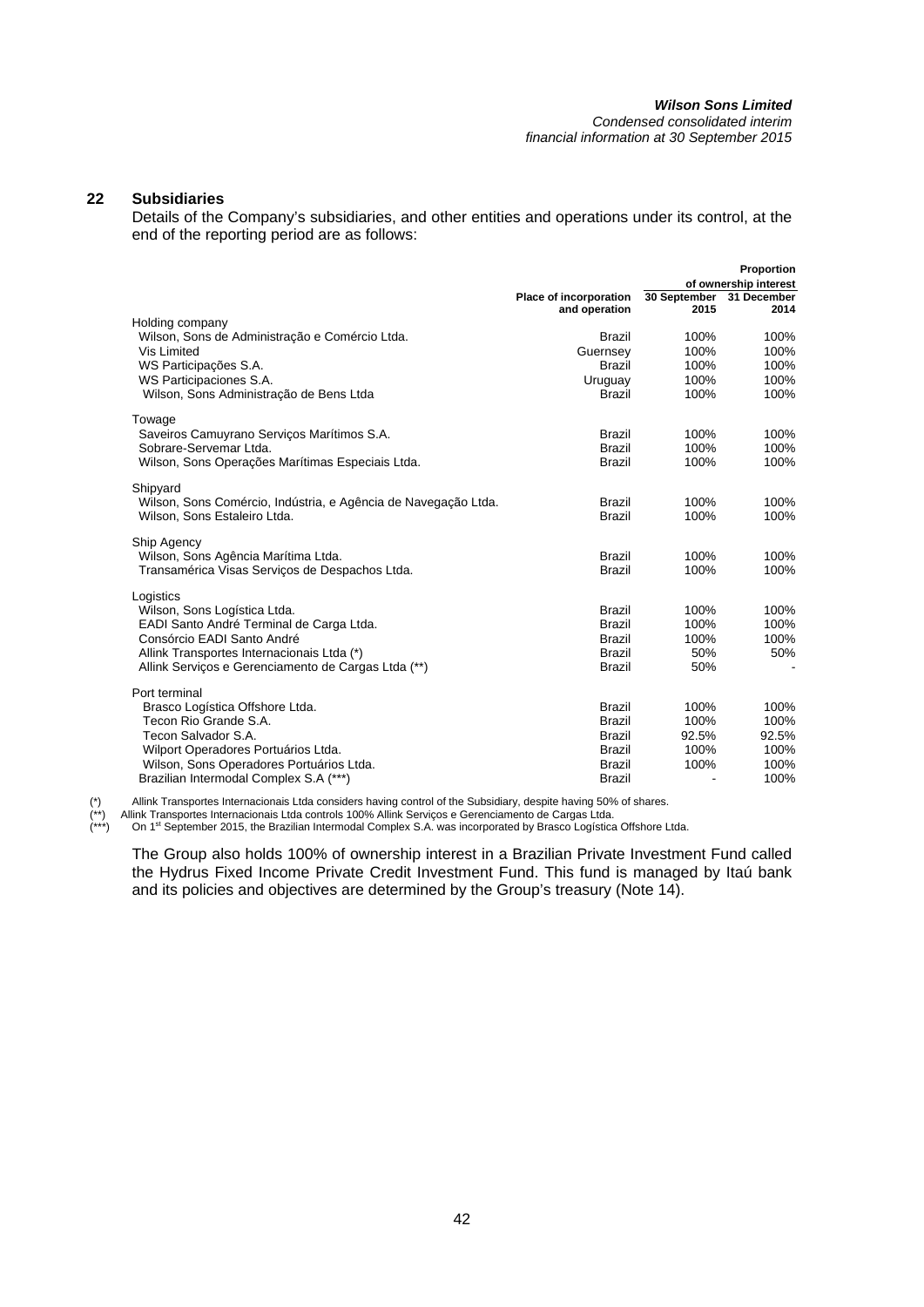# **23 Joint arrangements**

The Group holds the following significant interests in joint operations and joint ventures at the end of the reporting period:

|                                                                                                                  |                                            |                                  | <b>Proportion</b><br>of ownership interest |
|------------------------------------------------------------------------------------------------------------------|--------------------------------------------|----------------------------------|--------------------------------------------|
|                                                                                                                  | Place of<br>incorporation<br>and operation | 30 September 31 December<br>2015 | 2014                                       |
| Towage<br>Consórcio de Rebocadores Barra de Coqueiros (***)<br>Consórcio de Rebocadores Baia de São Marcos (***) | Brazil<br>Brazil                           | 50%<br>50%                       | 50%<br>50%                                 |
| Logistics<br>Porto Campinas, Logística e Intermodal Ltda (***)                                                   | Brazil                                     | 50%                              | 50%                                        |
| <b>Offshore</b><br>Wilson, Sons Ultratug Participações S.A. (*)<br>Atlantic Offshore S.A. (**)                   | Brazil<br>Panamá                           | 50%<br>50%                       | 50%<br>50%                                 |

(\*) Wilson, Sons Ultratug Participações S.A. controls Wilson, Sons Offshore S.A. and Magallanes Navegação Brasileira S.A. These latter two companies are indirect joint ventures of the Company.

(\*\*) Atlantic Offshore S.A. controls South Patagonia S.A. This company is indirect joint venture of Wilson Sons Limited.

(\*\*\*) Joint Operations.

# **23.1 Joint operations**

The following amounts are included in the Group's financial information as a result of proportionate consolidation of joint operations listed in the previous chart:

|                             | 30 September<br>2015<br>US\$ | 31 December<br>2014<br>US\$ | 30 September<br>2015<br>R\$ | 31 December<br>2014<br>R\$ |
|-----------------------------|------------------------------|-----------------------------|-----------------------------|----------------------------|
| Inventories                 | 422                          | 458                         | 1,677                       | 1,215                      |
| Trade and other receivables | 2,050                        | 2,644                       | 8,144                       | 7,023                      |
| Cash and cash equivalents   | 863                          | 939                         | 3,429                       | 2,494                      |
| Other intangible assets     | 40                           |                             | 159                         | 3                          |
| Property, plant & equipment | 2,409                        | 2,399                       | 9,571                       | 6,373                      |
|                             |                              |                             |                             |                            |
| Total assets                | 5,784                        | 6,441                       | 22,980                      | 17,108                     |
| Trade and other payables    | (5,356)                      | (6, 243)                    | (21, 279)                   | (16, 583)                  |
| Deferred tax liabilities    | (428)                        | (198)                       | (1,701)                     | (525)                      |
|                             |                              |                             |                             |                            |
| <b>Total liabilities</b>    | (5,784)                      | (6, 441)                    | (22,980)                    | (17,108)                   |
|                             |                              |                             |                             |                            |
|                             |                              | Three-month periods ended   |                             | Nine-month periods ended   |
|                             | 30 September                 | 30 September                | 30 September                | 30 September               |
|                             | 2015                         | 2014                        | 2015                        | 2014                       |
|                             | US\$                         | US\$                        | US\$                        | US\$                       |
| Income                      | 3,583                        | 3,665                       | 10,699                      | 10,303                     |
| Expenses                    | (970)                        | (1,764)                     | (3,771)                     | (6, 110)                   |
|                             |                              | Three-month periods ended   |                             | Nine-month periods ended   |

|          |              | THE CHILD THE TOUS CHUCU | <u>INIIIC-IIIUIIIII periuus eilueu</u> |              |  |
|----------|--------------|--------------------------|----------------------------------------|--------------|--|
|          | 30 September | <b>30 September</b>      | 30 September                           | 30 September |  |
|          | 2015         | 2014                     | 2015                                   | 2014         |  |
|          | R\$          | R\$                      | R\$                                    | R\$          |  |
| Income   | 12.768       | 8.491                    | 33.988                                 | 23.612       |  |
| Expenses | (3,389)      | (4,068)                  | (11.681)                               | (13,953)     |  |
|          |              |                          |                                        |              |  |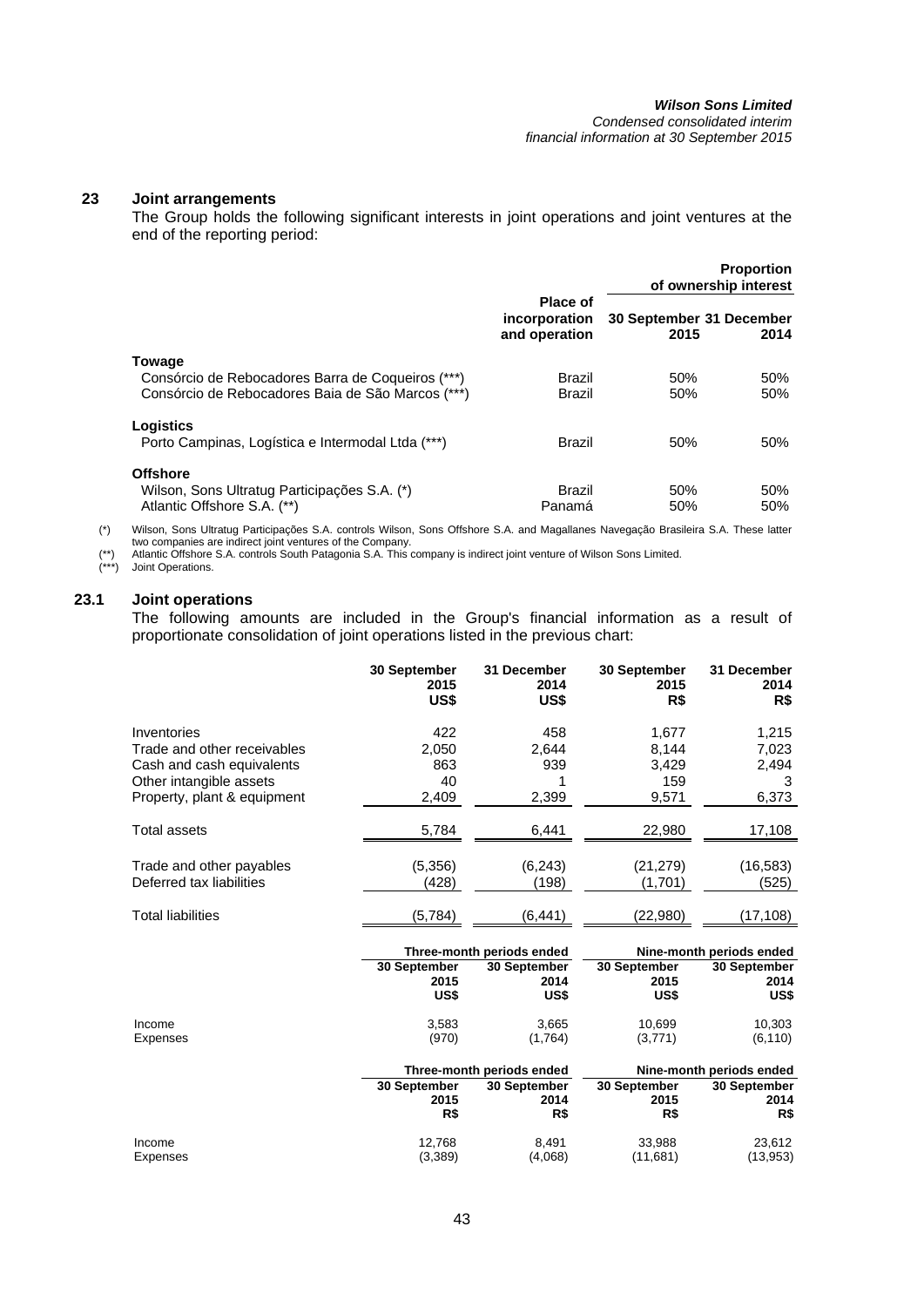*Condensed consolidated interim financial information at 30 September 2015* 

# **23.2 Joint ventures**

The following amounts are not consolidated in the Group's financial information as they are considered as joint ventures. The Group´s interests on joint ventures are equity accounted.

|                                                       | Three-month periods ended    |                              | Nine-month periods ended     |                              |  |
|-------------------------------------------------------|------------------------------|------------------------------|------------------------------|------------------------------|--|
|                                                       | 30 September<br>2015<br>US\$ | 30 September<br>2014<br>US\$ | 30 September<br>2015<br>US\$ | 30 September<br>2014<br>US\$ |  |
| Revenue                                               | 36,018                       | 41,715                       | 108,253                      | 112,963                      |  |
| Raw materials and consumable used                     | (1,070)                      | (2,205)                      | (3,602)                      | (4, 844)                     |  |
| Employee benefits expense                             | (9,348)                      | (12, 639)                    | (31, 432)                    | (36, 690)                    |  |
| Depreciation and amortization expenses                | (8,490)                      | (8,556)                      | (26, 108)                    | (25, 539)                    |  |
| Other operating expenses                              | (3,641)                      | (6, 163)                     | (11, 417)                    | (15, 412)                    |  |
| Profit on disposals of property, Plant &<br>Equipment | (32)                         |                              | (253)                        |                              |  |
| Results from operating activities                     | 13,437                       | 12,152                       | 35,441                       | 30,478                       |  |
| Finance income                                        | 3,192                        | 871                          | 6,542                        | 688                          |  |
| Finance costs                                         | (4,329)                      | (4,629)                      | (14,051)                     | (13, 870)                    |  |
| Exchange gain (loss) on translation                   | (14,499)                     | (5, 473)                     | (24, 922)                    | (1, 813)                     |  |
|                                                       |                              |                              |                              |                              |  |
| Profit/Loss before tax                                | (2,199)                      | 2,921                        | 3,010                        | 15,483                       |  |
| Income tax expense                                    | 3,198                        | (319)                        | 2,174                        | (9,657)                      |  |
| Profit for the period                                 | 999                          | 2,602                        | 5,184                        | 5,826                        |  |
| Participation                                         | 50%                          | 50%                          | 50%                          | 50%                          |  |
| Equity result                                         | 500                          | 1,301                        | 2,593                        | 2,913                        |  |

|                                                                                                                                                                                                          | Three-month periods ended                                        |                                                         | Nine-month periods ended                                             |                                                           |
|----------------------------------------------------------------------------------------------------------------------------------------------------------------------------------------------------------|------------------------------------------------------------------|---------------------------------------------------------|----------------------------------------------------------------------|-----------------------------------------------------------|
|                                                                                                                                                                                                          | 30 September<br>2015<br>R\$                                      | 30 September<br>2014<br>R\$                             | 30 September<br>2015<br>R\$                                          | 30 September<br>2014<br>R\$                               |
| Revenue<br>Raw materials and consumable used<br>Employee benefits expense<br>Depreciation and amortization expenses<br>Other operating expenses<br>Profit on disposals of property, Plant &<br>Equipment | 127,562<br>(3,708)<br>(33,015)<br>(30,092)<br>(12, 864)<br>(126) | 97,131<br>(5, 141)<br>(28,778)<br>(17,001)<br>(14, 177) | 342,380<br>(11, 181)<br>(98, 416)<br>(82, 342)<br>(35, 745)<br>(742) | 259,615<br>(11,062)<br>(83,708)<br>(50, 621)<br>(35, 273) |
| Results from operating activities                                                                                                                                                                        | 47,757                                                           | 32,034                                                  | 113,954                                                              | 78,951                                                    |
| Finance income<br>Finance costs<br>Exchange gain (loss) on translation                                                                                                                                   | 11,344<br>(15, 333)<br>(50,978)                                  | 2,022<br>(10, 585)<br>(13,378)                          | 21,117<br>(44, 226)<br>(81,816)                                      | 1,638<br>(31, 604)<br>(5,300)                             |
| Profit before tax                                                                                                                                                                                        | (7, 210)                                                         | 10,093                                                  | 9,029                                                                | 43,685                                                    |
| Income tax expense                                                                                                                                                                                       | 10,902                                                           | (5,268)                                                 | 8,063                                                                | (25, 932)                                                 |
| Profit for the period                                                                                                                                                                                    | 3,692                                                            | 4,825                                                   | 17,092                                                               | 17,753                                                    |
| Participation                                                                                                                                                                                            | 50%                                                              | 50%                                                     | 50%                                                                  | 50%                                                       |
| Equity result                                                                                                                                                                                            | 1,846                                                            | 2,412                                                   | 8,546                                                                | 8,876                                                     |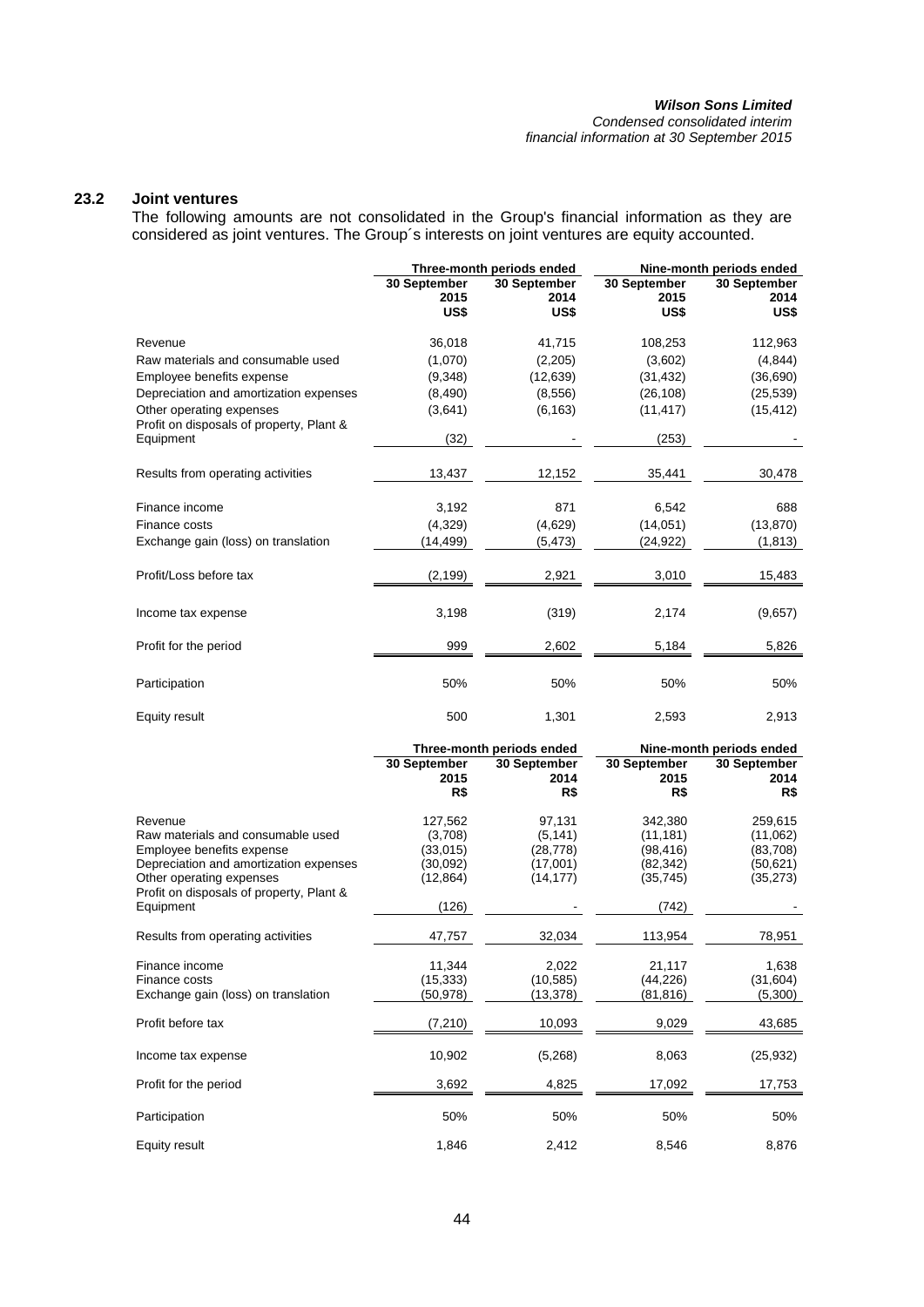*Condensed consolidated interim financial information at 30 September 2015* 

|                               | <b>30 September</b><br>2015<br>US\$ | 31 December<br>2014<br>US\$ | 30 September<br>2015<br>R\$ | 31 December<br>2014<br>R\$ |
|-------------------------------|-------------------------------------|-----------------------------|-----------------------------|----------------------------|
| Other non-current Assets      | 824                                 | 1,566                       | 3,274                       | 4,160                      |
| Property, plant and equipment | 671,725                             | 598,497                     | 2,668,696                   | 1,589,728                  |
| Long-term investment          | 2,009                               | 2,140                       | 7,982                       | 5,684                      |
| Other current assets          | 1,915                               | 1,367                       | 7,608                       | 3,631                      |
| Trade and other receivables   | 28,407                              | 35,782                      | 112,858                     | 95,045                     |
| Derivatives                   |                                     | 79                          |                             | 210                        |
| Cash and cash equivalents     | 29,541                              | 37,061                      | 117,364                     | 98,441                     |
| Total assets                  | 734,421                             | 676,492                     | 2,917,782                   | 1,796,899                  |
|                               |                                     |                             |                             |                            |
| Bank overdrafts and loans     | 539,211                             | 514,861                     | 2,142,231                   | 1,367,574                  |
| Other non-current liabilities | 19,354                              | 16,596                      | 76,892                      | 44,082                     |
| Trade and other payables      | 106,261                             | 81,596                      | 422,164                     | 216,736                    |
| Equity                        | 69,595                              | 63,439                      | 276,495                     | 168.507                    |
| <b>Total liabilities</b>      | 734.421                             | 676.492                     | 2.917.782                   | 1.796.899                  |

### *Guarantees*

Wilson Sons Offshore's loan agreements with BNDES are guaranteed by a pledge on the financed supply vessels, and in the majority of the contracts, a corporate guarantee from both Wilson Sons Adminisração e Comércio and Remolcadores Ultratug Ltda, each guarantteeing 50% of its subsidiary's debt balance with BNDES.

Magallanes Navegação Brasileira's loan agreement with Banco do Brasil is guaranteed by a pledge on the financed supply vessels. The security package also includes a standby letter of credit issued by Banco de Crédito e Inversiones - Chile for part of the debt balance, assignment of Petrobras' long-term contracts and a corporate guarantee issued by Inversiones Magallanes Ltda - Chile. A cash reserve account, accounted for under long term investments, funded with US\$2.0 million (R\$8.0 million) should be maintained until full repayment of the loan agreement.

#### *Covenants*

The joint venture Magallanes Navegação Brasileira S.A. has to comply with specific annual financial covenants. At 31 December 2014, the company was in compliance with all clauses in the loans contract.

#### *Provisions for tax, labour and civil risks*

The breakdown of the provision by type of risk is as follows:

|               | 30 September<br>2015<br>US\$ | 31 December<br>2014<br>US\$ |
|---------------|------------------------------|-----------------------------|
| Labour claims | 38                           |                             |
| Total         | 38                           |                             |
|               | 30 September<br>2015<br>R\$  | 31 December<br>2014<br>R\$  |
| Labour claims | 150                          |                             |
| Total         | 150                          |                             |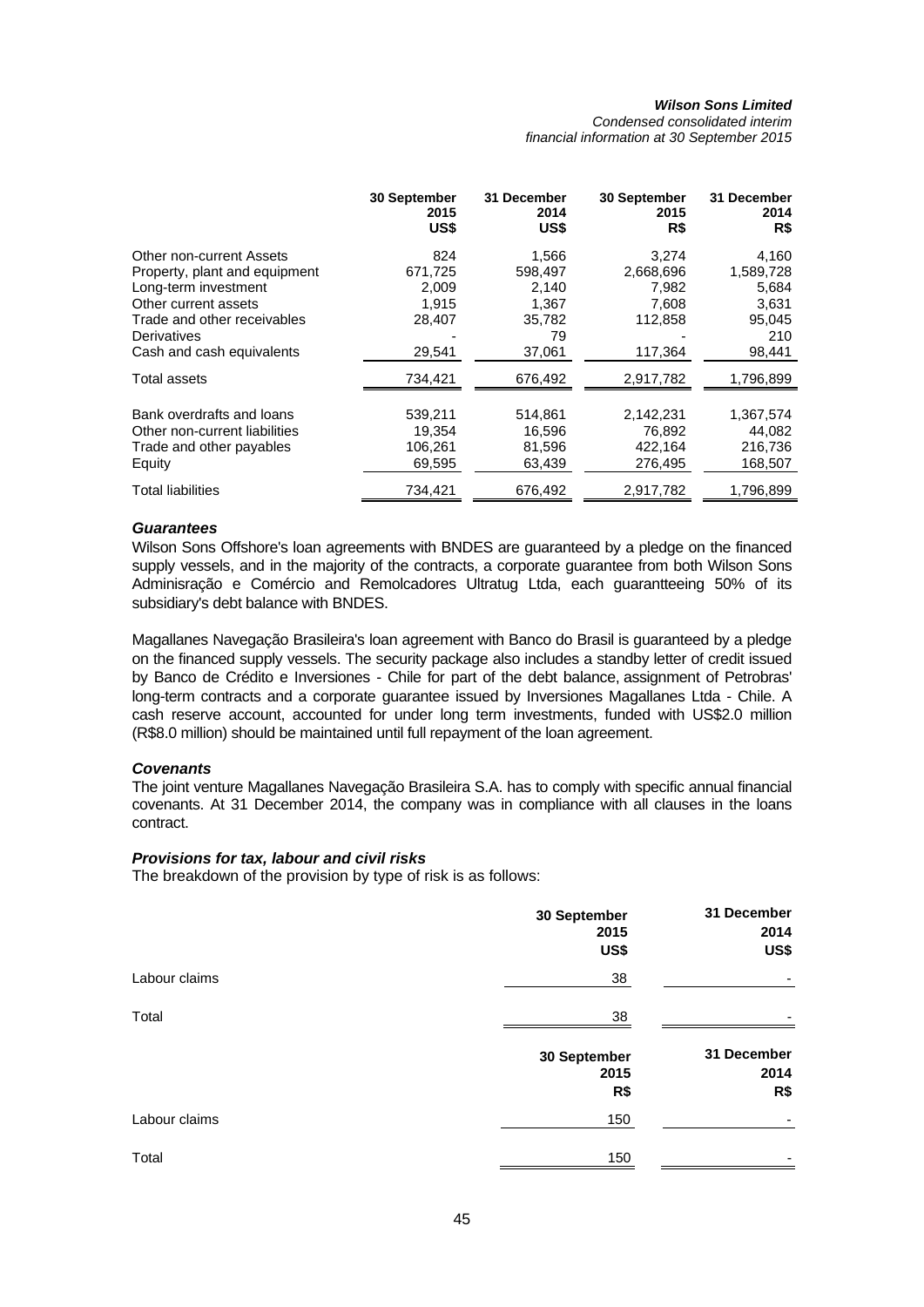In the normal course of business in Brazil, the Group remains exposed to numerous local legal claims. It is the Group's policy to vigorously contest such claims, many of which appear to have little substance in merit, and to manage such claims through its legal counsel.

In addition to the cases for which the Group booked the provision, there are other tax, civil and labour disputes amounting to US\$9.4 million (R\$37.3 million) (2014: US\$12.6 million (R\$33.4 million)), whose probability of loss was estimated by the legal counsel as possible.

The breakdown of possible losses is described as follows:

|               | 30 September<br>2015<br>US\$ | 31 December<br>2014<br>US\$ |
|---------------|------------------------------|-----------------------------|
| Civil cases   | 1                            | 2                           |
| Tax cases     | 7,274                        | 9,189                       |
| Labour claims | 2,110                        | 3,387                       |
| Total         | 9,385                        | 12,578                      |
|               | 30 September<br>2015<br>R\$  | 31 December<br>2014<br>R\$  |
| Civil cases   | 5                            | 5                           |
| Tax cases     | 28,899                       | 24,407                      |
| Labour claims |                              |                             |
|               | 8,382                        | 8,998                       |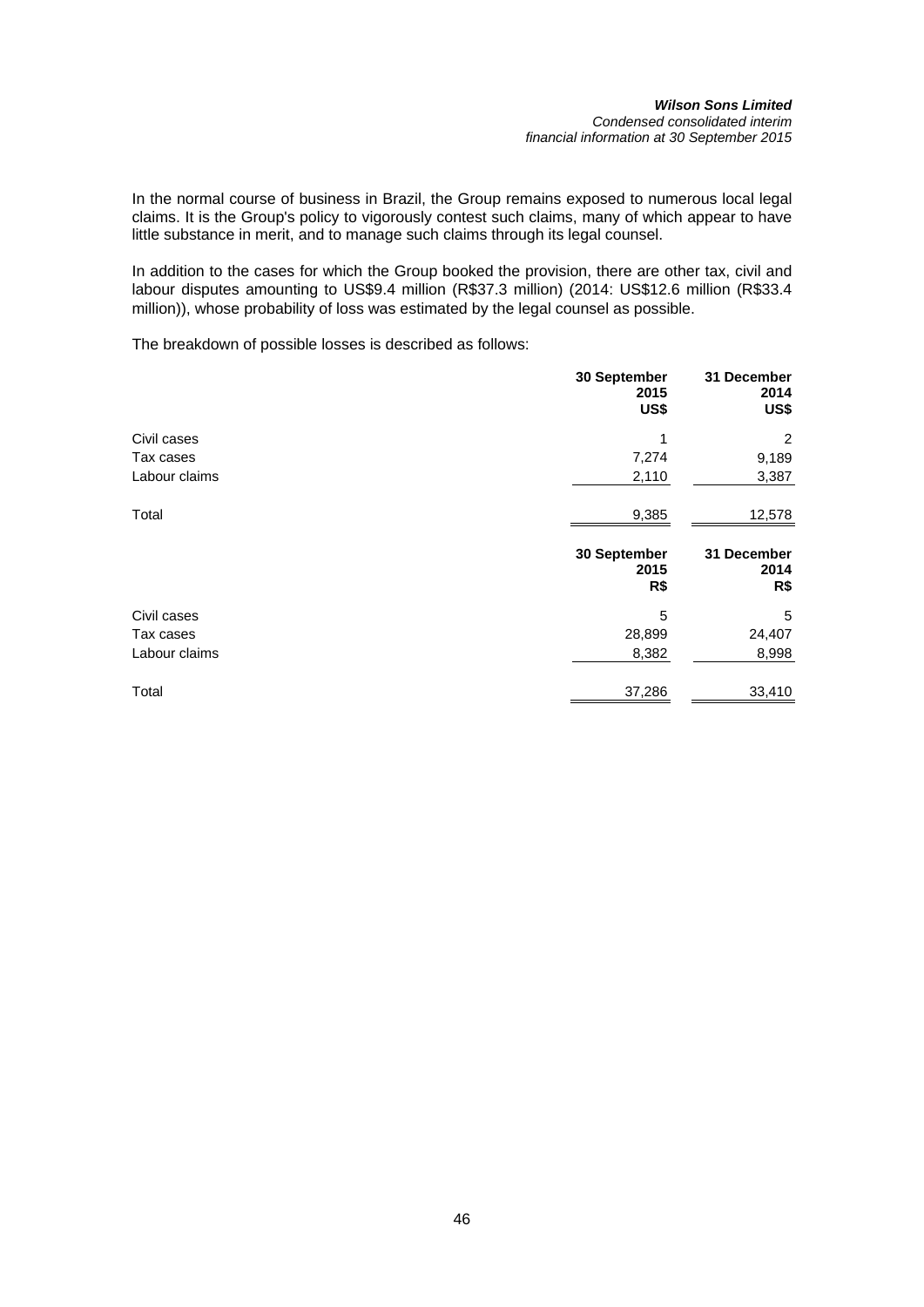#### *Wilson Sons Limited Condensed consolidated interim financial information at 30 September 2015*

#### **23.3 Investments in joint ventures**

The investments valued by using the equity accounting method are shown as follows:

|                                                                    | 30 September 2015 |                      |                           |                  |                                                |                                                                               |                                          |                                  |                                    |
|--------------------------------------------------------------------|-------------------|----------------------|---------------------------|------------------|------------------------------------------------|-------------------------------------------------------------------------------|------------------------------------------|----------------------------------|------------------------------------|
|                                                                    | <b>Currency</b>   | Number of<br>shares  | Ownership<br>interest - % | Share capital    | Investee's adjusted<br>shareholders'<br>equity | <b>Elimination of</b><br>profit on<br><b>Construction</b><br><b>Contracts</b> | Investee's<br>adjusted<br>profit or loss | <b>Equity in</b><br>subsidiaries | <b>Book value</b><br>of investment |
| Wilson, Sons Ultratug Participações S.A.<br>Atlantic Offshore S.A. | US\$<br>US\$      | 45,816,550<br>10,000 | 50.00<br>50.00            | 25,131<br>8,010  | 57,291<br>12,304                               | (38, 701)                                                                     | 2,256<br>2,928                           | 1,129<br>1,464                   | 9,296<br>6,152                     |
| Total                                                              |                   |                      |                           |                  | 69,595                                         | (38, 701)                                                                     | 5,184                                    | 2,593                            | 15,448                             |
| Wilson, Sons Ultratug Participações S.A.<br>Atlantic Offshore S.A. | R\$<br>R\$        | 45,816,550<br>10,000 | 50.00<br>50.00            | 45,817<br>18,345 | 227,612<br>48,883                              | (153, 755)                                                                    | 7,808<br>9,284                           | 3,904<br>4,642                   | 36,930<br>24,443                   |
| Total                                                              |                   |                      |                           |                  | 276,495                                        | (153, 755)                                                                    | 17,092                                   | 8,546                            | 61,373                             |
|                                                                    |                   |                      |                           |                  | 31 December 2014                               |                                                                               |                                          |                                  |                                    |

|                                                                    | Currency     | Number of<br>shares  | Ownership<br>interest - % | Share capital    | Investee's adjusted<br>shareholders'<br>equity | <b>Elimination of</b><br>profit on<br><b>Construction</b><br><b>Contracts</b> | Investee's<br>adjusted<br>profit or loss | <b>Equity in</b><br>subsidiaries | Book value<br>of investment |
|--------------------------------------------------------------------|--------------|----------------------|---------------------------|------------------|------------------------------------------------|-------------------------------------------------------------------------------|------------------------------------------|----------------------------------|-----------------------------|
| Wilson, Sons Ultratug Participações S.A.<br>Atlantic Offshore S.A. | US\$<br>US\$ | 45,816,550<br>10,000 | 50.00<br>50.00            | 25,131<br>8,010  | 54,063<br>9,376                                | (40, 441)                                                                     | 10,991<br>3,187                          | 5.496<br>1,594                   | 6,811<br>4,689              |
| Total                                                              |              |                      |                           |                  | 63,439                                         | (40, 441)                                                                     | 14.178                                   | 7,090                            | 11,500                      |
| Wilson, Sons Ultratug Participações S.A.<br>Atlantic Offshore S.A. | R\$<br>R\$   | 45.816.550<br>10,000 | 50.00<br>50.00            | 45.817<br>18,345 | 143.602<br>24,905                              | (107, 419)                                                                    | 38.709<br>7,684                          | 19,356<br>3,842                  | 18,093<br>12,453            |
| Total                                                              |              |                      |                           |                  | 168,507                                        | (107,419)                                                                     | 46,393                                   | 23,198                           | 30,546                      |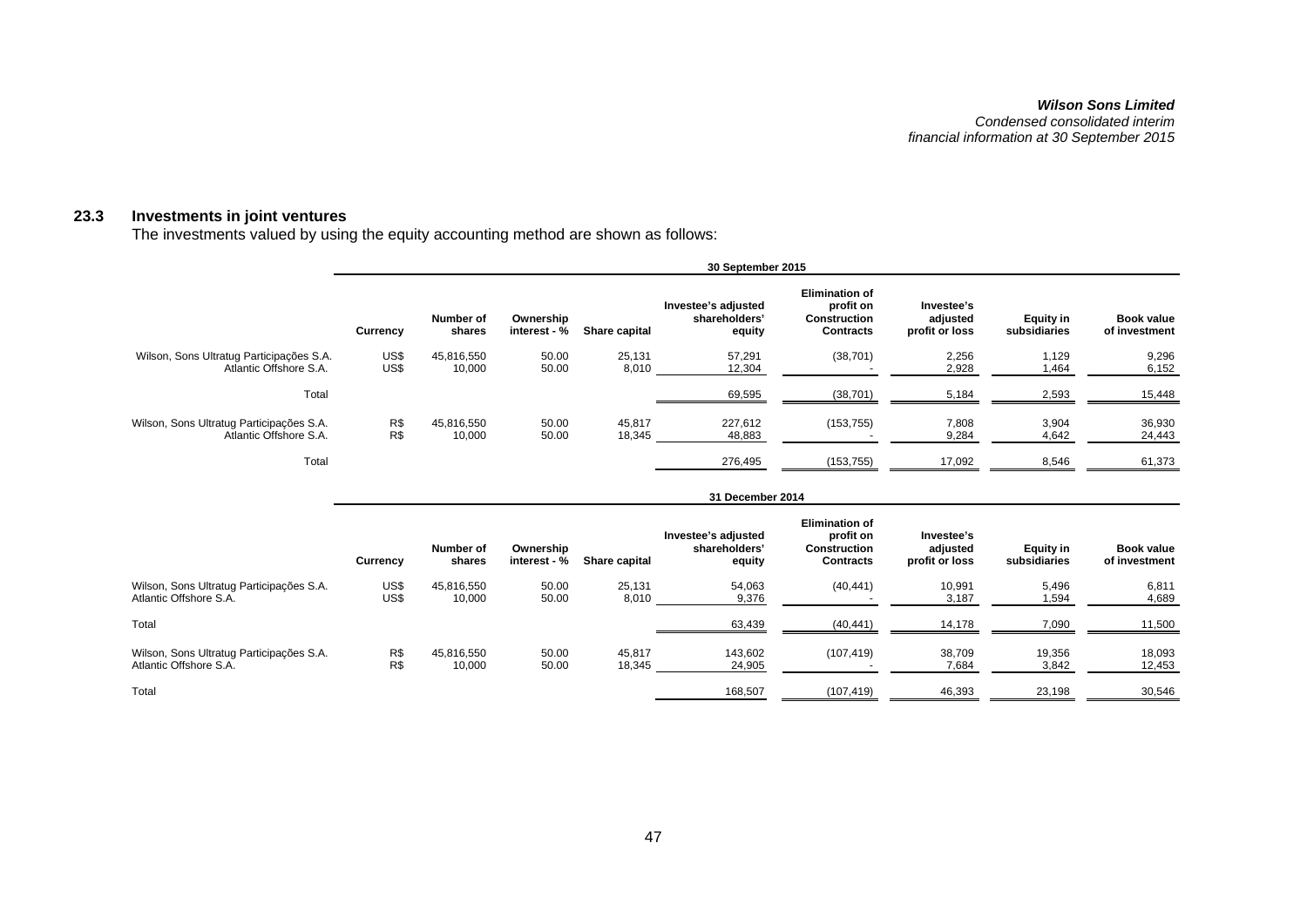The reconciliation of the investment in joint ventures balance, including the impact of profit recognized by joint ventures:

|                                                                              |        | <b>Investment</b> |
|------------------------------------------------------------------------------|--------|-------------------|
|                                                                              | US\$   | R\$               |
| At 1 January 2014                                                            | 2,577  | 6,036             |
| Share of result of joint ventures                                            | 7,090  | 23,198            |
| Elimination on Construction Contracts                                        | 2,319  | (907)             |
| Derivatives                                                                  | (486)  | (1, 192)          |
| Foreign currency gains/(loss) in respect of translation into Brazilian Reais |        | 3,411             |
| At 31 December 2014                                                          | 11,500 | 30,546            |
| Share of result of joint ventures                                            | 2,593  | 8,546             |
| <b>Elimination on Construction Contracts</b>                                 | 869    | 2,678             |
| Derivatives                                                                  | 486    | 1,192             |
| Foreign currency gains/(loss) in respect of translation into Brazilian Reais |        | 18,411            |
| At 30 September 2015                                                         | 15,448 | 61,373            |

# **24 Operating lease arrangements and other obligations**

#### **The Group as lessee**

|                                                                                    | <b>30 September</b><br>2015 | 31 December<br>2014 | 30 September<br>2015 | 31 December<br>2014 |
|------------------------------------------------------------------------------------|-----------------------------|---------------------|----------------------|---------------------|
|                                                                                    | US\$                        | US\$                | R\$                  | R\$                 |
| Minimum lease payments under operating<br>leases recognized in income for the year | 5.113                       | 8.917               | 20.315               | 23.686              |

On 30 September 2015, the minimum amount due by the Group for future lease payments under cancellable operating leases was US\$7.2 million (R\$28.7 million) (2014: US\$12.0 million (R\$31.8 million)).

Lease commitments for land and buildings with a term of over 5 years are recognized as an expense on a straight-line basis over the lease term. These operating lease arrangements are mainly concluded between Tecon Rio Grande and the Rio Grande port authority, and between Tecon Salvador and the Salvador port authority. The Tecon Rio Grande minimum period extends to 2022 and the Tecon Salvador minimum period extends to 2025. Both have an option to renew the concession for a maximum period of 25 years.

The Tecon Rio Grande guaranteed payments consist of two elements: a fixed rental, and fee per 1,000 containers moved based on minimum forecast volumes.

Tecon Salvador guaranteed payments consist of three elements: a fixed rental, a fee per container handled based on minimum forecast volumes and a fee per ton of non-containerized cargo handled based on minimum forecast volumes.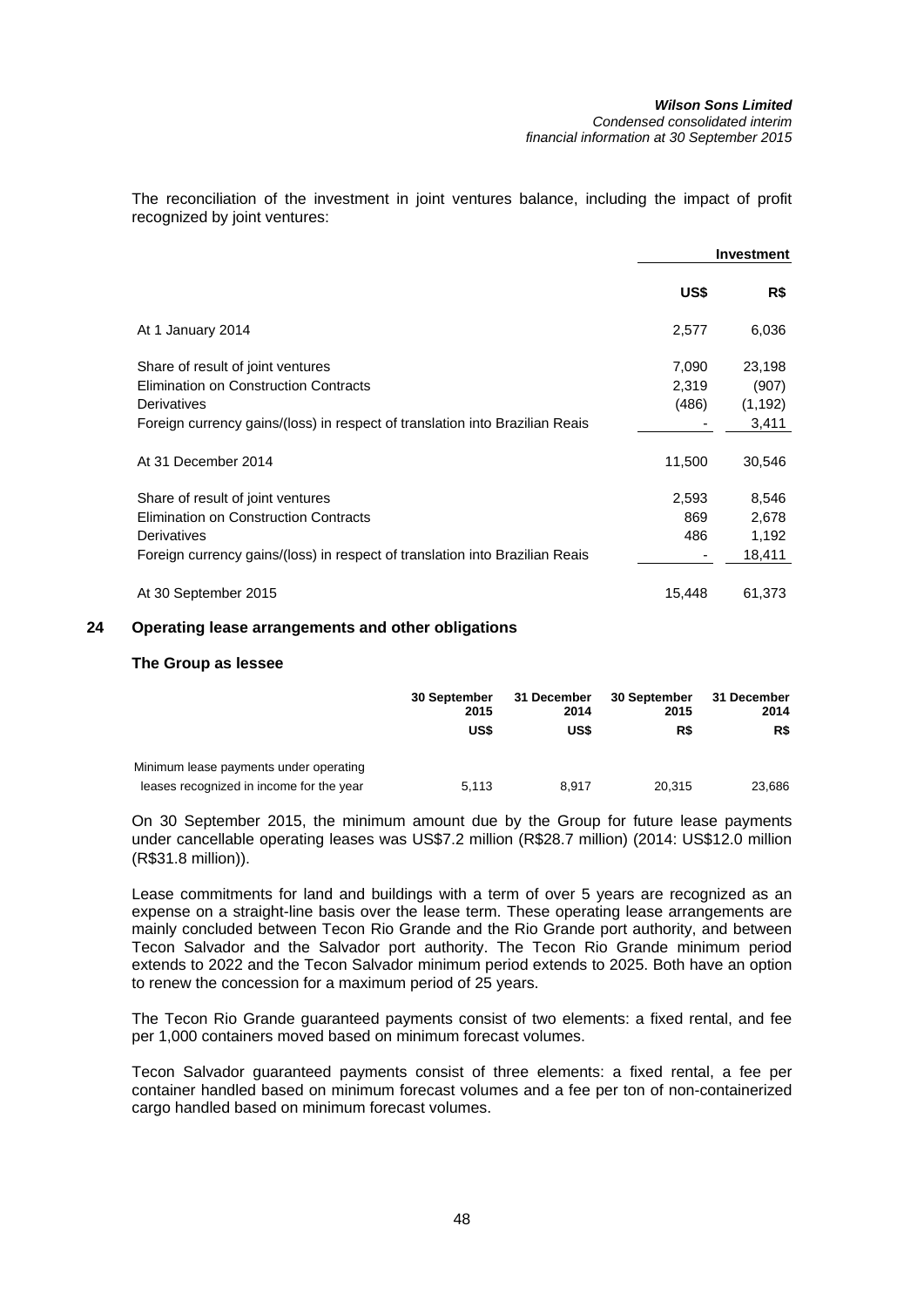At the end of the reporting period, the Group had outstanding commitments for future minimum lease payments under non-cancellable operating leases, which fall due as follows:

|                                       | <b>30 September</b><br>2015<br>US\$ | 31 December<br>2014<br>US\$ | 30 September<br>2015<br>R\$ | 31 December<br>2014<br>R\$ |
|---------------------------------------|-------------------------------------|-----------------------------|-----------------------------|----------------------------|
| Within one year                       | 16.377                              | 23,268                      | 65.064                      | 61,804                     |
| In the second to fifth year inclusive | 51,968                              | 78,072                      | 206,464                     | 207,375                    |
| Greater than five years               | 49,909                              | 82,614                      | 198,283                     | 219,439                    |
| Total                                 | 118,254                             | 183,954                     | 469,811                     | 488,618                    |

# **25 Financial instruments and risk assessment**

# **a. Capital risk management**

The Group manages its capital to ensure that its entities will be able to continue as going concerns, while maximizing the return to stakeholders through the optimization of the debt and equity balance. The Group's capital structure consists of debt (which includes the borrowing disclosed in Note 15), cash and cash equivalents and short-term investments disclosed in Note 14, and equity attributable to owners of the parent comprising issued capital, reserves, and retained earnings as disclosed in Note 21.

# **b. Categories of financial instruments**

|                                                              |                              | Fair value                  | <b>Book value</b>            |                             |  |
|--------------------------------------------------------------|------------------------------|-----------------------------|------------------------------|-----------------------------|--|
|                                                              | 30 September<br>2015<br>US\$ | 31 December<br>2014<br>US\$ | 30 September<br>2015<br>US\$ | 31 December<br>2014<br>US\$ |  |
| Financial instruments classified as loans and<br>receivables |                              |                             |                              |                             |  |
| Cash and cash equivalents                                    | 95,649                       | 85,533                      | 95,649                       | 85,533                      |  |
| <b>Short Term Investments</b>                                | 15,620                       | 24,000                      | 15,620                       | 24,000                      |  |
| Operational trade receivables<br>Other receivables           | 42,543<br>68,674             | 49,178<br>98,154            | 42,543<br>68,674             | 49,178<br>98,154            |  |
|                                                              | 222,486                      | 256,865                     | 222,486                      | 256,865                     |  |
| Financial instruments classified as amortized cost           |                              |                             |                              |                             |  |
| Bank loans                                                   | 355,812                      | 395,185                     | 355,812                      | 395,185                     |  |
| Operational trade payables                                   | 56,499                       | 51,573                      | 56,499                       | 51,573                      |  |
| Other payables                                               | 19,777                       | 26,138                      | 19,777                       | 26,138                      |  |
| Total Financial instruments - amortized cost                 | 432,088                      | 472,896                     | 432,088                      | 472,896                     |  |
| Financial instruments classified as cash flow hedge          |                              |                             |                              |                             |  |
| Derivatives                                                  | 2,891                        | 1,999                       | 2,891                        | 1,999                       |  |
|                                                              | 434,979                      | 474.895                     | 434,979                      | 474,895                     |  |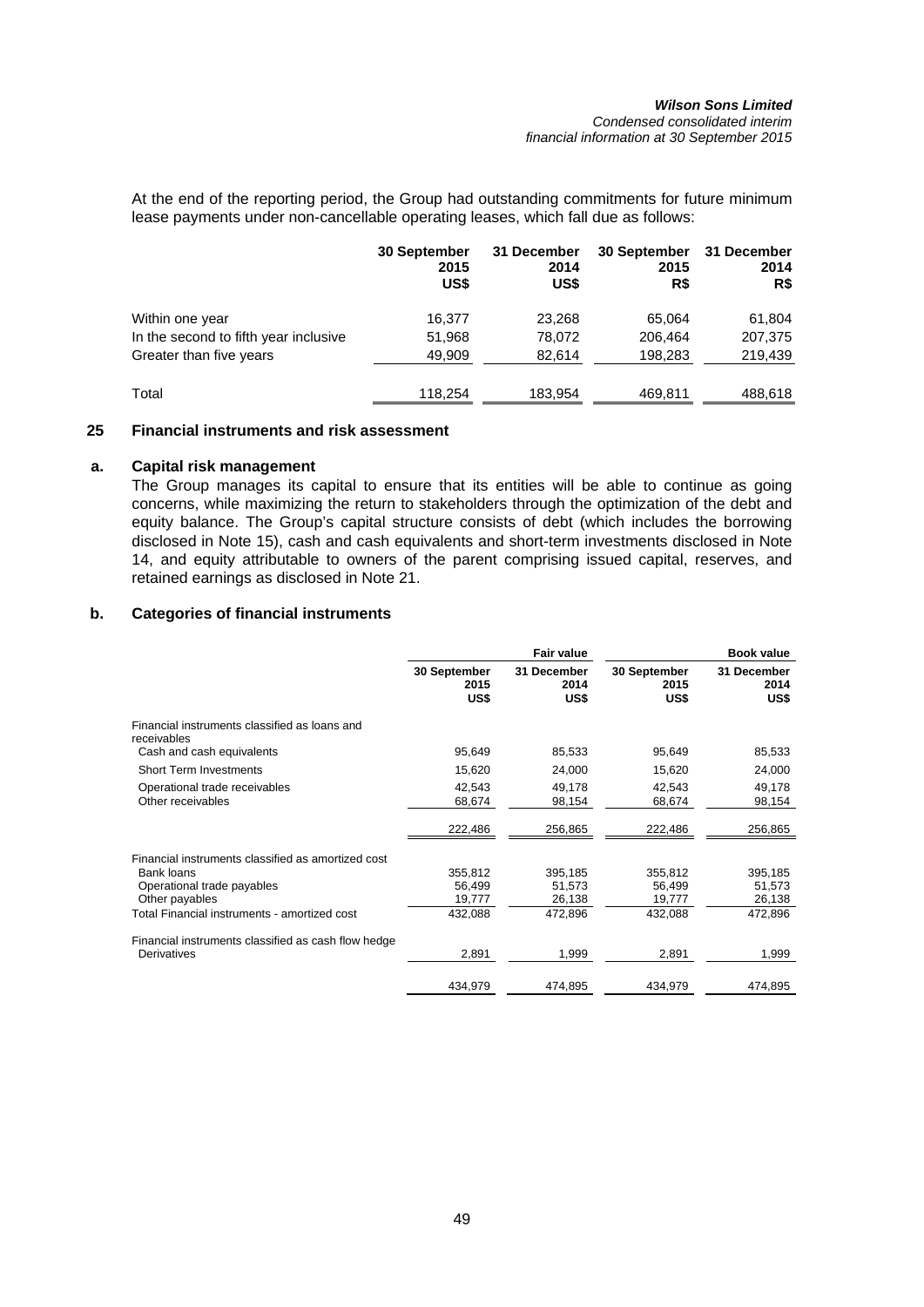*Condensed consolidated interim financial information at 30 September 2015* 

|                                                              |                             | Fair value                 |                             | <b>Book value</b>          |
|--------------------------------------------------------------|-----------------------------|----------------------------|-----------------------------|----------------------------|
|                                                              | 30 September<br>2015<br>R\$ | 31 December<br>2014<br>R\$ | 30 September<br>2015<br>R\$ | 31 December<br>2014<br>R\$ |
| Financial instruments classified as loans and<br>receivables |                             |                            |                             |                            |
| Cash and cash equivalents                                    | 380,002                     | 227,193                    | 380,002                     | 227,193                    |
| <b>Short Term Investments</b>                                | 62,058                      | 63.749                     | 62,058                      | 63,749                     |
| Operational trade receivables                                | 169,020                     | 130,627                    | 169,020                     | 130,627                    |
| Other receivables                                            | 272,835                     | 260,716                    | 272,835                     | 260.716                    |
|                                                              | 883,915                     | 682,285                    | 883,915                     | 682,285                    |
| Financial instruments classified as amortized cost           |                             |                            |                             |                            |
| Bank loans                                                   | 1,413,605                   | 1,049,690                  | 1,413,605                   | 1,049,690                  |
| Operational trade payables                                   | 224,463                     | 136,988                    | 224,463                     | 136,988                    |
| Other payables                                               | 78,573                      | 69,428                     | 78,573                      | 69,428                     |
| Total Financial instruments - amortized cost                 | 1,716,641                   | 1,256,106                  | 1,716,641                   | 1,256,106                  |
| Financial instruments classified as cash flow hedge          |                             |                            |                             |                            |
| Derivatives                                                  | 11,485                      | 5,309                      | 11,485                      | 5,309                      |
|                                                              | 1,728,126                   | 1,261,415                  | 1,728,126                   | 1,261,415                  |

# **c. Financial risk management objectives**

The Group's Structured Finance Department monitors and manages financial risks related to the operations. A financial risk committee has been established and meets regularly to assess financial risks and decide mitigation based on guidelines stated in the group's financial risk policy.

These risks include market risk, credit risk and liquidity risk. The primary objective is to keep a minimum exposure to those risks by using financial instruments and by assessing and controlling the credit and liquidity risks. The Group may use derivatives and other financial instruments for hedging purposes only.

#### **d. Foreign currency risk management**

The operating cash flows are exposed to currency fluctuations because they are denominated partially in Brazilian Real. These proportions vary according to the characteristics of each business.

Cash flows from investments in fixed assets are denominated partly in Brazilian Real. These investments are subject to currency fluctuations between the moment when the prices of those goods or services are settled and the actual payment date. The resources and their application are monitored with purpose of matching the currency cash flows and due dates.

The Group has contracted partly Brazilian Real-denominated debt, and the cash and cash equivalents balances are also Brazilian Real-denominated.

In general terms, for operating cash flows, the Group seeks to neutralize the currency risk by matching assets (receivables) and liabilities (payments). Furthermore, the Group seeks to generate an operating cash surplus in the same currency in which the debt service of each business is denominated.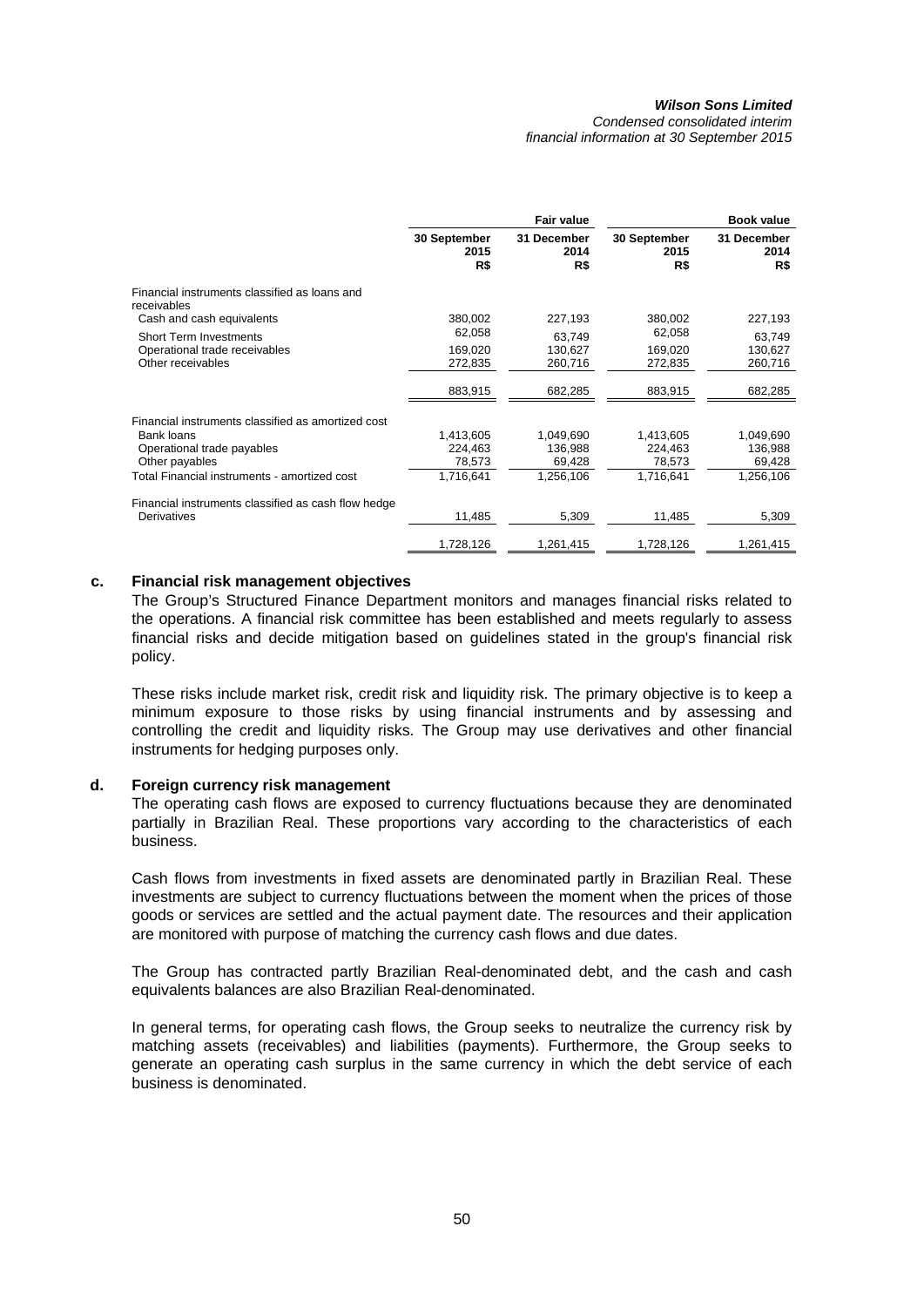The carrying amounts of the Group's foreign currency denominated monetary assets and monetary liabilities at the reporting dates are as follows:

|                               |                                     | <b>Assets</b>               |                                          | Liabilities                |
|-------------------------------|-------------------------------------|-----------------------------|------------------------------------------|----------------------------|
|                               | <b>30 September</b><br>2015<br>US\$ | 31 December<br>2014<br>US\$ | 30 September 31 December<br>2015<br>US\$ | 2014<br>US\$               |
| Amounts denominated in dollar | 400,943                             | 239,578                     | 360,985                                  | 140,120                    |
|                               |                                     | <b>Assets</b>               |                                          | <b>Liabilities</b>         |
|                               | 30 September<br>2015<br>R\$         | 31 December<br>2014<br>R\$  | 30 September<br>2015<br>R\$              | 31 December<br>2014<br>R\$ |
| Amounts denominated in Real   | 1,592,906                           | 636,367                     | 1,434,157                                | 372,187                    |

# *Foreign currency sensitivity analysis*

The sensitivity analysis presented in the following sections, which refer to the position on 30 September 2015, estimates the impacts of the Brazilian Real devaluation against the US Dollar. A baseline scenario is determined based both on the carrying value of the operations, and the "PTAX" rate as of 30 September 2015. Then, three additional, exchange rate scenarios are contemplated: the likely scenario (Probable) and two possible scenarios of deterioration of 25% (Possible) and 50% (Remote) in the exchange rate. The Group uses the Brazilian Central Bank's "Focus" report to determine the probable scenario.

**30 September 2015**

|                                         |             |                                               |                                             |                             |                                      | Exchange rates (i)             |
|-----------------------------------------|-------------|-----------------------------------------------|---------------------------------------------|-----------------------------|--------------------------------------|--------------------------------|
| Probable scenario<br>R\$4.00 / US\$1.00 |             | Possible scenario (25%)<br>R\$5.00 / US\$1.00 | Remote scenario (50%)<br>R\$6.00 / US\$1.00 |                             |                                      |                                |
| <b>Operation</b>                        | <b>Risk</b> | <b>Amount</b><br>US\$                         | <b>Result</b>                               | Probable<br>scenario        | <b>Possible</b><br>scenario<br>(25%) | Remote<br>scenario<br>(50%)    |
| <b>Total assets</b>                     | R\$         | 400,943                                       | <b>Exchange Effects</b>                     | (2,716)                     | (82, 362)                            | (135, 458)                     |
| <b>Total liabilities</b>                | R\$         | 360,985                                       | <b>Exchange Effects</b>                     | 2,446                       | 74,153                               | 121,959                        |
|                                         |             |                                               |                                             | (270)                       | (8, 209)                             | (13, 499)                      |
| <b>Operation</b>                        | <b>Risk</b> | <b>Amount</b><br>R\$                          | <b>Result</b>                               | <b>Probable</b><br>scenario | <b>Possible</b><br>scenario<br>(25%) | Remote<br>scenario<br>$(50\%)$ |
| <b>Total assets</b>                     | R\$         | 1,592,906                                     | Exchange Effects                            | (10, 790)                   | (327, 216)                           | (538, 161)                     |
| <b>Total liabilities</b>                | R\$         | 1,434,157                                     | <b>Exchange Effects</b>                     | 9,718                       | 294,602                              | 484,531                        |
|                                         |             |                                               |                                             | (1,072)                     | (32, 614)                            | (53,630)                       |

(i) Information source: Focus BACEN, report from 16 October 2015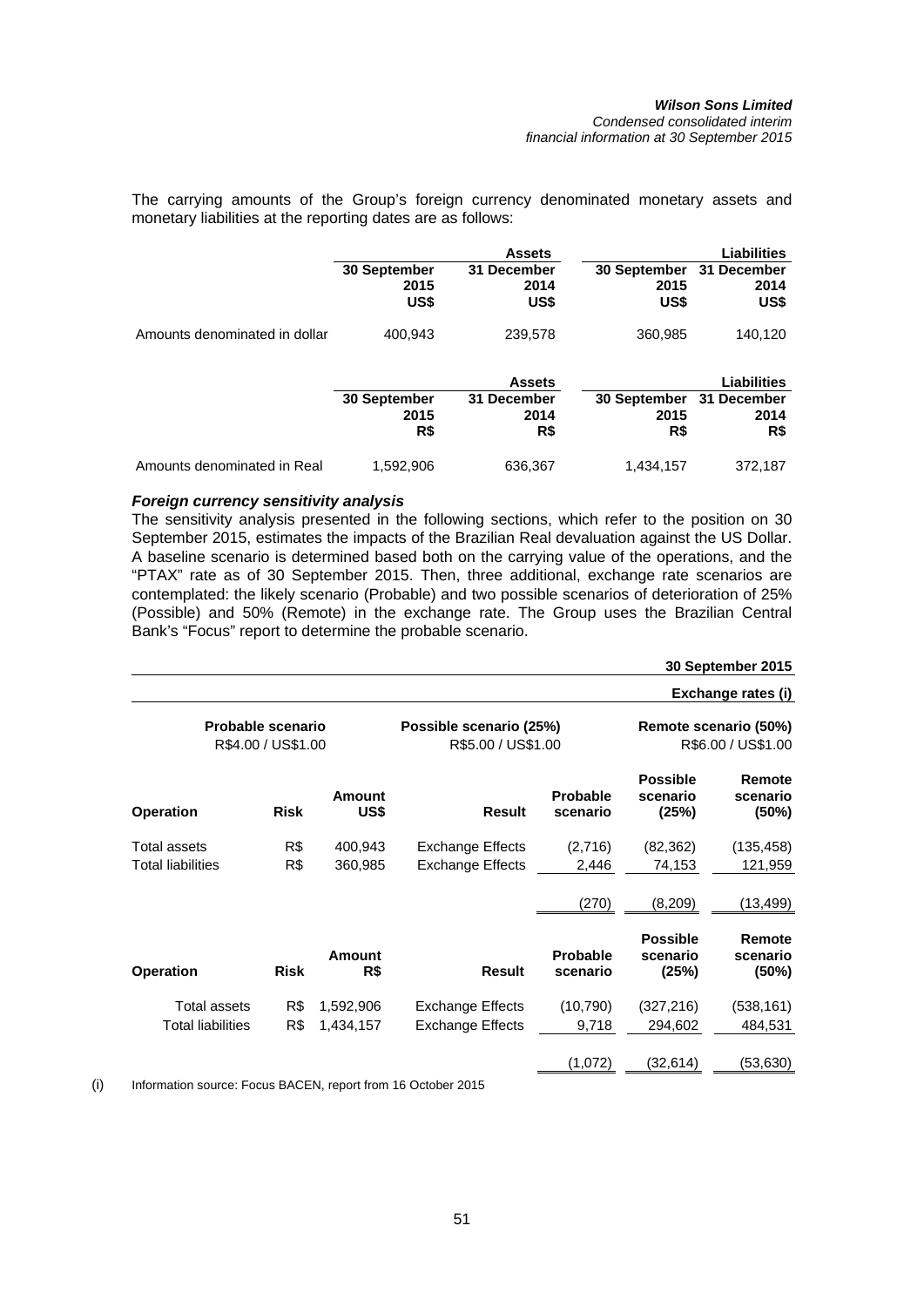*Condensed consolidated interim financial information at 30 September 2015* 

# **31 December 2014**

#### **Exchange rates (i)**

| Probable scenario<br>R\$2.80 / US\$1.00 |             |                       | Possible scenario (25%)<br>R\$3.50 / US\$1.00 | Remote scenario (50%)<br>R\$4.20 / US\$1.00 |                                      |                             |
|-----------------------------------------|-------------|-----------------------|-----------------------------------------------|---------------------------------------------|--------------------------------------|-----------------------------|
| <b>Operation</b>                        | <b>Risk</b> | <b>Amount</b><br>US\$ | <b>Result</b>                                 | <b>Probable</b><br>scenario                 | <b>Possible</b><br>scenario<br>(25%) | Remote<br>scenario<br>(50%) |
| Total assets                            | R\$         | 239,578               | <b>Exchange Effects</b>                       | (12, 304)                                   | (57, 758)                            | (88,062)                    |
| <b>Total liabilities</b>                | R\$         | 140,120               | <b>Exchange Effects</b>                       | 7,196                                       | 33,781                               | 51,504                      |
|                                         |             |                       |                                               | (5, 108)                                    | (23, 977)                            | (36,558)                    |
| <b>Operation</b>                        | <b>Risk</b> | <b>Amount</b><br>R\$  | <b>Result</b>                                 | <b>Probable</b><br>scenario                 | <b>Possible</b><br>scenario<br>(25%) | Remote<br>scenario<br>(50%) |
| Total assets                            | R\$         | 636,367               | <b>Exchange Effects</b>                       | (32,682)                                    | (153, 420)                           | (233,912)                   |
| <b>Total liabilities</b>                | R\$         | 372,187               | <b>Exchange Effects</b>                       | 19,115                                      | 89,728                               | 136,807                     |
|                                         |             |                       |                                               | (13, 567)                                   | (63,692)                             | (97,105)                    |

(i) Information source: Focus BACEN, report from 23 January 2015

In the Group companies with functional currency other than US dollars, there are also items that are impacted by the exchange rate and, consequently, affect the comprehensive income, but in essence, are non-monetary items. These non-monetary items are not portrayed in the tables above.

#### **e. Interest rate risk management**

The Group holds most of its debts linked to fixed rates. Most of the Group's fixed rates loans are with the FMM.

Other loans exposed to floating rates are as follows:

- TJLP (Brazilian Long Term Interest Rate) for Brazilian Real-denominated funding through FINAME credit line to Port Operations and Logistics operations;
- DI (Brazilian Interbank Interest Rate) for Brazilian Real-denominated funding in Logistics operations; and
- 6-month Libor (London Interbank Offered Rate) for US Dollar-denominated funding for Port Operations (Eximbank).

The Brazilian Real-denominated investments yield interest rates corresponding to the DI daily fluctuation for privately-issued securities and/or "Selic-Over" government-issued bonds. The US Dollar-denominated investments are part in time deposits, with short-term maturities.

# *Interest rate sensitivity analysis*

The Group does not account for any financial asset or liability interest rate at fair value through profit or loss. Therefore, a change in interest rates at the reporting date would not change the result. The Group uses two important information sources to estimate the probable scenario, BM&F (*Bolsa de Mercadorias e Futuros*) and Bloomberg.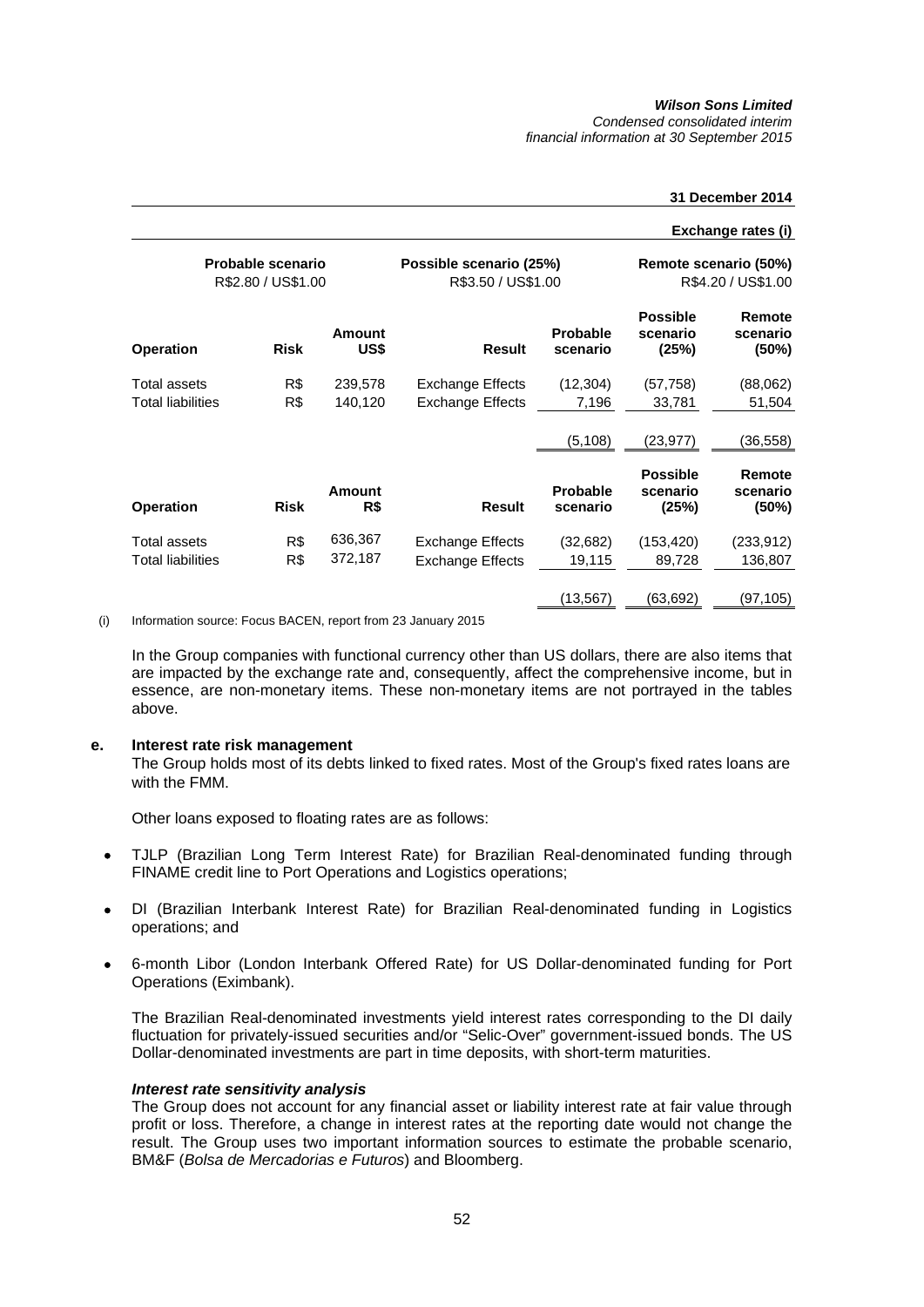#### *Wilson Sons Limited Condensed consolidated interim financial information at 30 September 2015*

**30 September 2015**

The following analysis concerns a possible fluctuation of revenue or expenses linked to the transactions and scenarios shown, without considering their fair value.

|                                                                                          |                             |                                  |                                  |                                             |                                             | Libor(i) and CDI(ii)                        |
|------------------------------------------------------------------------------------------|-----------------------------|----------------------------------|----------------------------------|---------------------------------------------|---------------------------------------------|---------------------------------------------|
| <b>Transaction</b>                                                                       |                             |                                  |                                  | <b>Probable</b><br>scenario                 | <b>Possible</b><br>scenario<br>25%          | Remote<br>scenario<br>50%                   |
| Loans - Libor<br>Loans - CDI<br>Loans - TJLP<br>Investments - Libor<br>Investments - CDI |                             |                                  |                                  | 1.04%<br>15.45%<br>6.50%<br>1.13%<br>15.45% | 1.30%<br>19.31%<br>8.13%<br>1.39%<br>19.31% | 1.56%<br>23.18%<br>9.75%<br>1.65%<br>23.18% |
| Transaction                                                                              | Risk                        | <b>Amount</b><br>US\$            | <b>Result</b>                    | <b>Probable</b><br>scenario                 | <b>Possible</b><br>scenario<br>(25%)        | Remote<br>scenario<br>(50%)                 |
| Loans - Libor<br>Loans - CDI<br>Loans - TJLP                                             | Libor<br>CDI<br><b>TJLP</b> | 69,263<br>24,147                 | Interest<br>Interest<br>Interest | (182)                                       | (273)<br>(253)                              | (363)<br>(503)                              |
| Loans - Fixed<br>Total Loans                                                             | None                        | 262,402<br>355,812               | None                             | (182)                                       | (526)                                       | (866)                                       |
| Investments<br>Investments<br><b>Total Investments</b>                                   | Libor<br><b>CDI</b>         | 32,445<br>76,830<br>109,275      | Income<br>Income                 | 2,152<br>2,152                              | 54<br>5,411<br>5,465                        | 107<br>8,671<br>8,778                       |
|                                                                                          |                             |                                  | Net Income                       | 1,970                                       | 4,939                                       | 7,912                                       |
| Transaction                                                                              | <b>Risk</b>                 | <b>Amount</b><br>R\$             | Result                           | <b>Probable</b><br>scenario                 | <b>Possible</b><br>scenario<br>(25%)        | Remote<br>scenario<br>(50%)                 |
| Loans - Libor<br>Loans - CDI                                                             | Libor<br><b>CDI</b>         | 275,178                          | Interest<br>Interest             | (725)                                       | (1,083)                                     | (1, 442)                                    |
| Loans - TJLP<br>Loans - Fixed<br>Total Loans                                             | <b>TJLP</b><br>None         | 95,934<br>1,042,493<br>1,413,605 | Interest<br>None                 | (725)                                       | (1,006)<br>(2,089)                          | (1,999)<br>(3, 441)                         |
| Investments<br>Investments<br><b>Total Investments</b>                                   | Libor<br>CDI                | 128,901<br>305,239<br>434,140    | Income<br>Income                 | 8,549<br>8,549                              | 213<br>21,499<br>21,712                     | 426<br>34,449<br>34,875                     |
|                                                                                          |                             |                                  | Net Income                       | 7,824                                       | 19,623                                      | 31,434                                      |

(i) Information source: Bloomberg

(ii) Information source: BM&F (Bolsa de Mercadorias e Futuros)

The net effect was obtained by assuming a 12 month period starting 30 September 2015 in which interest rates vary and all other variables are held constant. The scenarios express the difference between the scenario rate and actual rate.

The interest rate risk mix is 30.26% of Libor and 69.74% of CDI.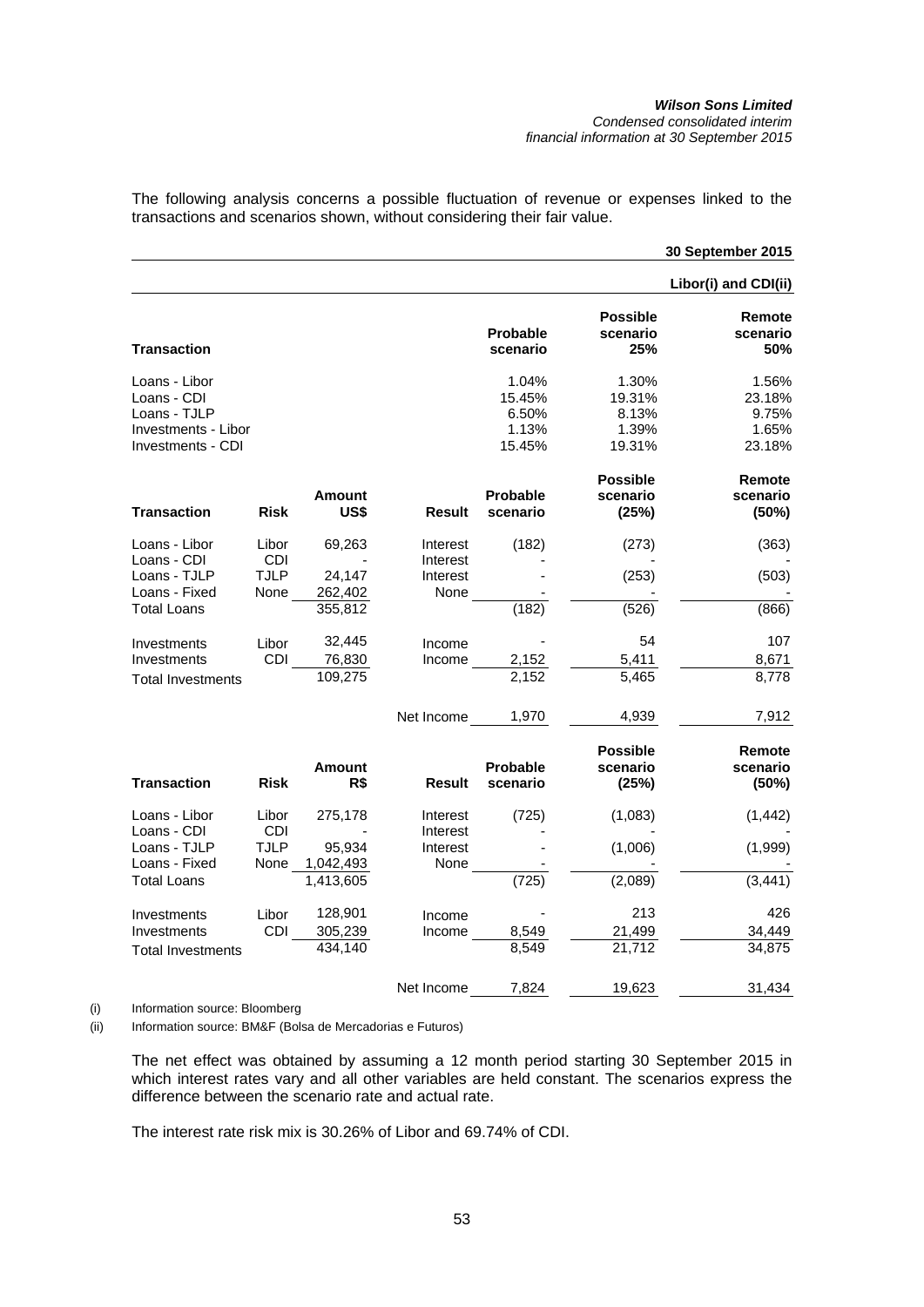*Condensed consolidated interim financial information at 30 September 2015* 

# **31 December 2014**

|                                                                                          |                                            |                                        |                                          |                                             |                                             | Libor(i) and CDI(ii)                        |
|------------------------------------------------------------------------------------------|--------------------------------------------|----------------------------------------|------------------------------------------|---------------------------------------------|---------------------------------------------|---------------------------------------------|
| <b>Transaction</b>                                                                       |                                            |                                        |                                          | Probable<br>scenario                        | <b>Possible</b><br>scenario<br>25%          | Remote<br>scenario<br>50%                   |
| Loans - Libor<br>Loans - CDI<br>Loans - TJLP<br>Investments - Libor<br>Investments - CDI |                                            |                                        |                                          | 0.62%<br>12.40%<br>5.50%<br>0.62%<br>12.40% | 0.78%<br>15.50%<br>6.88%<br>0.78%<br>15.50% | 0.93%<br>18.60%<br>8.25%<br>0.93%<br>18.60% |
| <b>Transaction</b>                                                                       | <b>Risk</b>                                | <b>Amount</b><br>US\$                  | <b>Result</b>                            | <b>Probable</b><br>scenario                 | <b>Possible</b><br>scenario<br>(25%)        | Remote<br>scenario<br>(50%)                 |
| Loans - Libor<br>Loans - CDI<br>Loans - TJLP<br>Loans - Fixed                            | Libor<br>CDI<br><b>TJLP</b><br>None        | 83,564<br>12,233<br>30,858<br>268,530  | Interest<br>Interest<br>Interest<br>None | (177)<br>(58)                               | (272)<br>(170)<br>(278)                     | (366)<br>(280)<br>(553)                     |
| <b>Total Loans</b><br>Investments                                                        | Libor                                      | 395,185<br>39,206                      | Income                                   | (235)<br>44                                 | (720)<br>106                                | (1, 199)<br>168                             |
| Investments<br><b>Total Investments</b>                                                  | CDI                                        | 65,777<br>104,983                      | Income                                   | 829<br>873                                  | 2,823<br>2,929                              | 4,816<br>4,984                              |
|                                                                                          |                                            |                                        | Net Income                               | 638                                         | 2,209                                       | 3,785                                       |
| <b>Transaction</b>                                                                       | <b>Risk</b>                                | Amount<br>R\$                          | <b>Result</b>                            | <b>Probable</b><br>scenario                 | <b>Possible</b><br>scenario<br>(25%)        | Remote<br>scenario<br>(50%)                 |
| Loans - Libor<br>Loans - CDI<br>Loans - TJLP<br>Loans - Fixed                            | Libor<br><b>CDI</b><br><b>TJLP</b><br>None | 221,963<br>32,493<br>81,965<br>713,269 | Interest<br>Interest<br>Interest<br>None | (471)<br>(154)                              | (722)<br>(451)<br>(739)                     | (973)<br>(743)<br>(1, 469)                  |
| Total Loans                                                                              |                                            | 1,049,690                              |                                          | (625)                                       | (1, 912)                                    | (3, 185)                                    |
| Investments<br>Investments                                                               | Libor<br><b>CDI</b>                        | 104,139<br>174,717                     | Income<br>Income                         | 116<br>2,203                                | 281<br>7,498                                | 447<br>12,792                               |
| <b>Total Investments</b>                                                                 |                                            | 278,856                                |                                          | 2,319                                       | 7,779                                       | 13,239                                      |
|                                                                                          |                                            |                                        | Net Income                               | 1,694                                       | 5,867                                       | 10,054                                      |

(i) Information source: Bloomberg<br>(ii) Information source: BM&F (Bols

Information source: BM&F (Bolsa de Mercadorias e Futuros)

The net effect was obtained by assuming a 12 month period starting 31 December 2014 in which interest rates vary and all other variables are held constant. The scenarios express the difference between the scenario rate and actual rate.

The interest rate risk mix is 37.24% of Libor and 62.66% of CDI.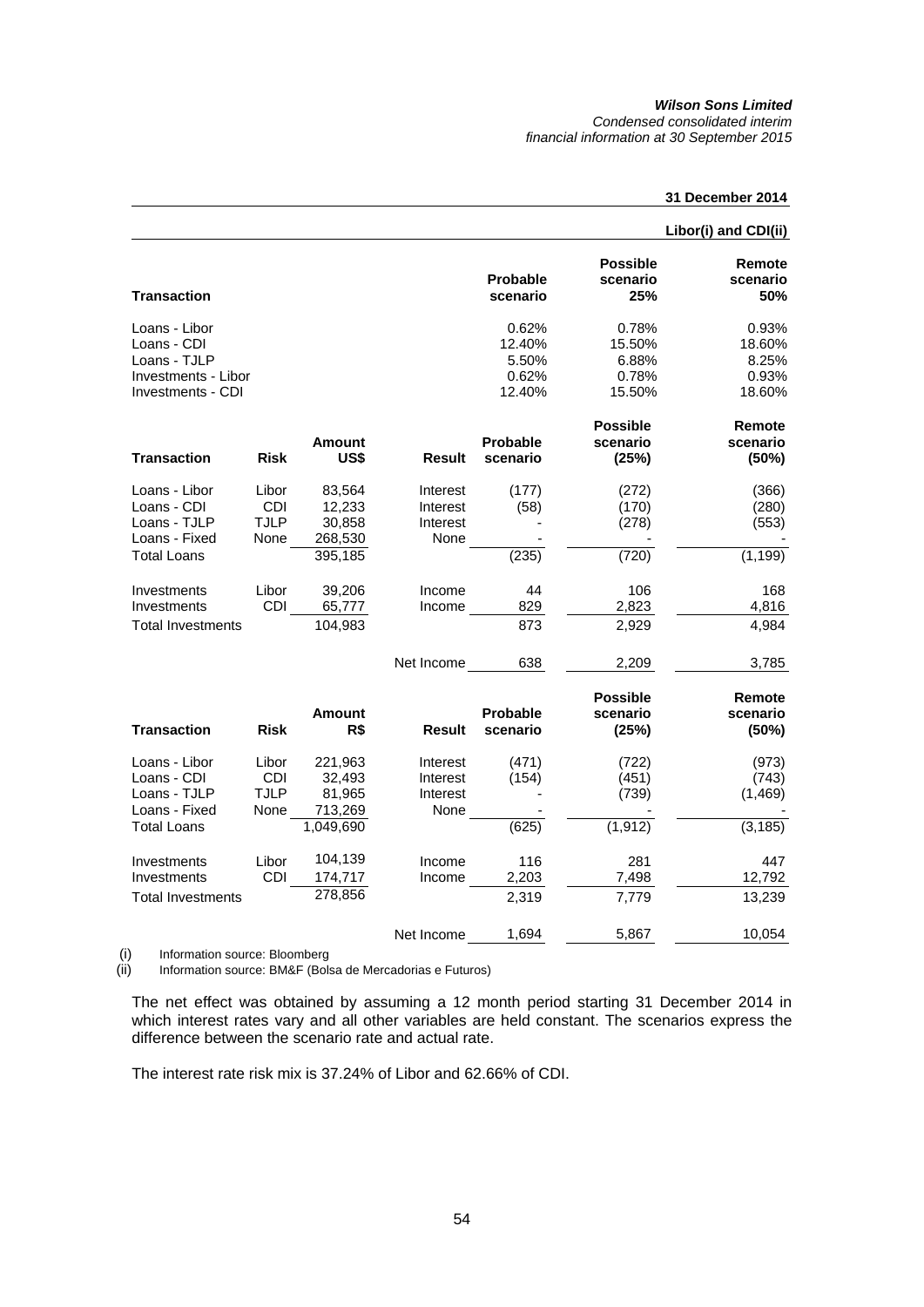#### *Wilson Sons Limited Condensed consolidated interim financial information at 30 September 2015*

## *Derivative financial instruments*

The Group may enter into derivatives contracts to manage risks arising from interest rate fluctuations. All such transactions are carried out within the guidelines set by the Risk Management Committee. Generally the Group seeks to apply hedge accounting in order to manage volatility in profit or loss.

The Group uses cash flow hedges to limit its exposure that may result from the variation of floating interest rates. On 16 September 2013, its subsidiary, Tecon Salvador, entered into an interest rate swap agreement with an initial notional amount of \$74.4 million to hedge a portion of its outstanding floating-rate debt with IFC. On 30 September 2015 the notional amount was \$58.4 million, equivalent to the outstanding debt amount on that date. This swap converts floating interest rate based on the London Interbank Offered Rate, or LIBOR, into fixed-rate interest and expires in March 2020.The derivatives were entered into with Santander Brasil as counterparty, whose credit rating was AAA, as of 30 September 2015, according to Standard& Poor's Brazilian local rating scale.

Tecon Salvador is required to pay the counterparty a stream of fixed interest payments at rates fixed from 0.553% to 4.250%, according to the schedule agreement, and in turn, receives variable interest payments based on 6-month LIBOR. The net receipts or payments from the swap are recorded as financial expense.

|                                                                                                      | US\$<br><b>Outflows</b>                                  | R\$<br><b>Outflows</b>           |
|------------------------------------------------------------------------------------------------------|----------------------------------------------------------|----------------------------------|
| Within one year<br>In the second year<br>In the third to fifth years (including)<br>After five years | (1,097)<br>(608)<br>(1, 186)<br>$\overline{\phantom{0}}$ | (4, 357)<br>(2, 416)<br>(4, 712) |
|                                                                                                      | (2,891)                                                  | (11, 485)                        |
| Fair value                                                                                           | (2,891)                                                  | (11, 485)                        |

#### **Fair Value**

The fair value of the swap was estimated based on the yield curve as of 30 September 2015, and represents its carrying value. As of 30 September 2015, the interest rate swap balance in other non-current liabilities was US\$2.9 million; and the balance in accumulated other comprehensive income on the consolidated balance sheets was US\$2.9 million. The net change in fair value of the interest rate swap recorded as other comprehensive income for the year ended 30 September 2015 was an after-tax loss of US\$2.9 million.

| 30 September 2015         | <b>Notional</b><br><b>Amount US\$</b> | <b>Maturity</b> | US\$<br><b>Fair Value</b> | R\$<br><b>Fair Value</b> |
|---------------------------|---------------------------------------|-----------------|---------------------------|--------------------------|
| <b>Financial Assets</b>   |                                       |                 |                           |                          |
| <b>Interest Rate Swap</b> | 58,400                                | Mar/2020        | (2,891)                   | (11,485)                 |
| Total                     |                                       |                 | (2,891)                   | (11,485)                 |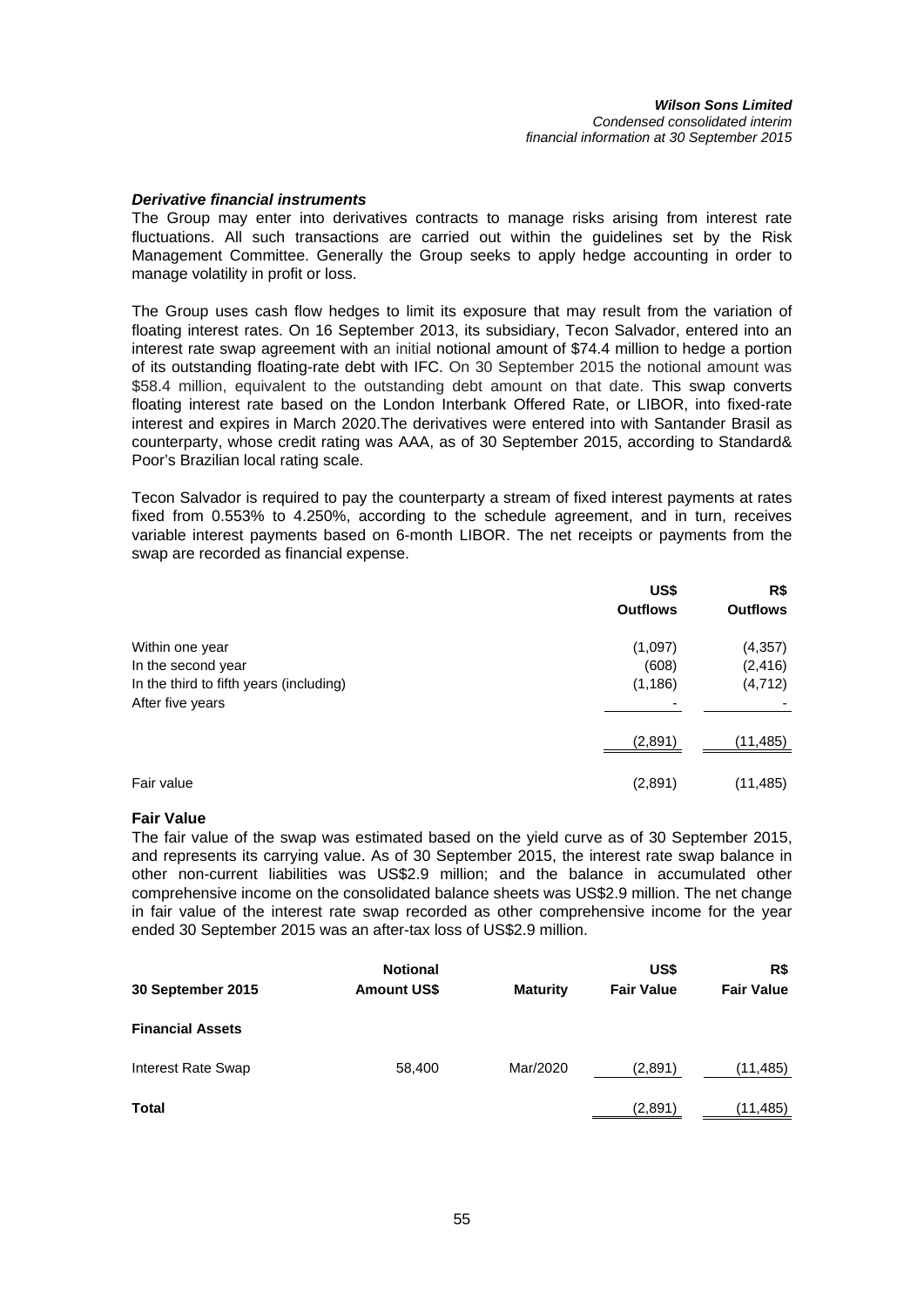# *Derivative Sensitivity Analysis*

This analysis is based on 6-month Libor interest rate variances that the Group considered to be reasonably possible at the end of the reporting period. The analysis assumes that all other variables, in particular foreign exchange rates, remain constant and ignores any impact of forecast sales and purchases. Three scenarios were simulated: the likely scenario (Probable) and two possible scenarios of reduction of 25% (Possible) and 50% (Remote) in the interest rate. Even if the Group has to pay adjustments in future fixings, the swap contract fixes the total interest amount that the Group will pay is equal as the rate agreed. In this case in both scenarios the risk associated on 30 September 2015 is US\$2.9 million (R\$11.5 million).

# *Cash Flow Hedge*

The Group applies hedge accounting for transactions in order to manage the volatility in earnings. The swap is designated and qualifies as a cash flow hedge. As such, the swap is accounted for as an asset or a liability in the accompanying consolidated balance sheets at fair value. The effective portion of changes in fair value of the derivative is recognized in other comprehensive income and presented as an asset revaluation reserve in equity. Any ineffective portion of changes in fair value of the derivative is recognized immediately in the profit or loss.

If the hedging instrument no longer meets the criteria for hedge accounting operations, expires or is sold, terminated or exercised, or the designation is revoked, the hedge accounting is discontinued prospectively when there is no further expectation for the forecasted transaction, and then the amount stated in the equity is reclassified to the profit or loss.

On the initial designation of the derivative as a hedging instrument, the Group formally documents the relationship between the hedging instrument and the hedged transaction, including the risk management objective and strategy on the implementation of the hedge and the hedged risk, together with the methods that will be used to evaluate the effectiveness of the hedging relationship. The Group is utilizing the dollar offset method to assess the effectiveness of the swap, analyzing whether the hedging instruments are highly effective in offsetting changes in fair values or cash flows of the respective hedged items attributable to the hedged risk, and if the actual results for each coverage are within the range from 80 - 125 percent.

Under this methodology, the swap was deemed to be highly effective for the period ended 30 September 2015. There was no hedge ineffectiveness recognized in profit or loss for the year ended 30 September 2015.

# **f. Liquidity risk management**

The Group manages liquidity risk by maintaining adequate cash reserves, banking facilities and reserve borrowing facilities, continuously monitoring forecast and actual cash flows, and matching the maturity profiles of financial assets and liabilities.

Liquidity risk is the risk that the Group will encounter difficulty in fulfilling obligations associated with its financial liabilities that are settled with cash payments or other financial asset. The Group's approach in managing liquidity is to ensure that the Group always has sufficient liquidity to fulfil the obligations that expire, under normal and stress conditions, without causing unacceptable losses or risk damage to the reputation of the Group.

Normally, the Group ensures it has sufficient cash reserves to meet the expected operational expenses, including financial obligations. This practice excludes the potential impact of extreme circumstances that cannot be reasonably foreseen, such as natural disasters.

The following tables detail the Group's remaining contractual maturity for its non-derivative financial liabilities. The tables have been drawn up based on the undiscounted cash flows of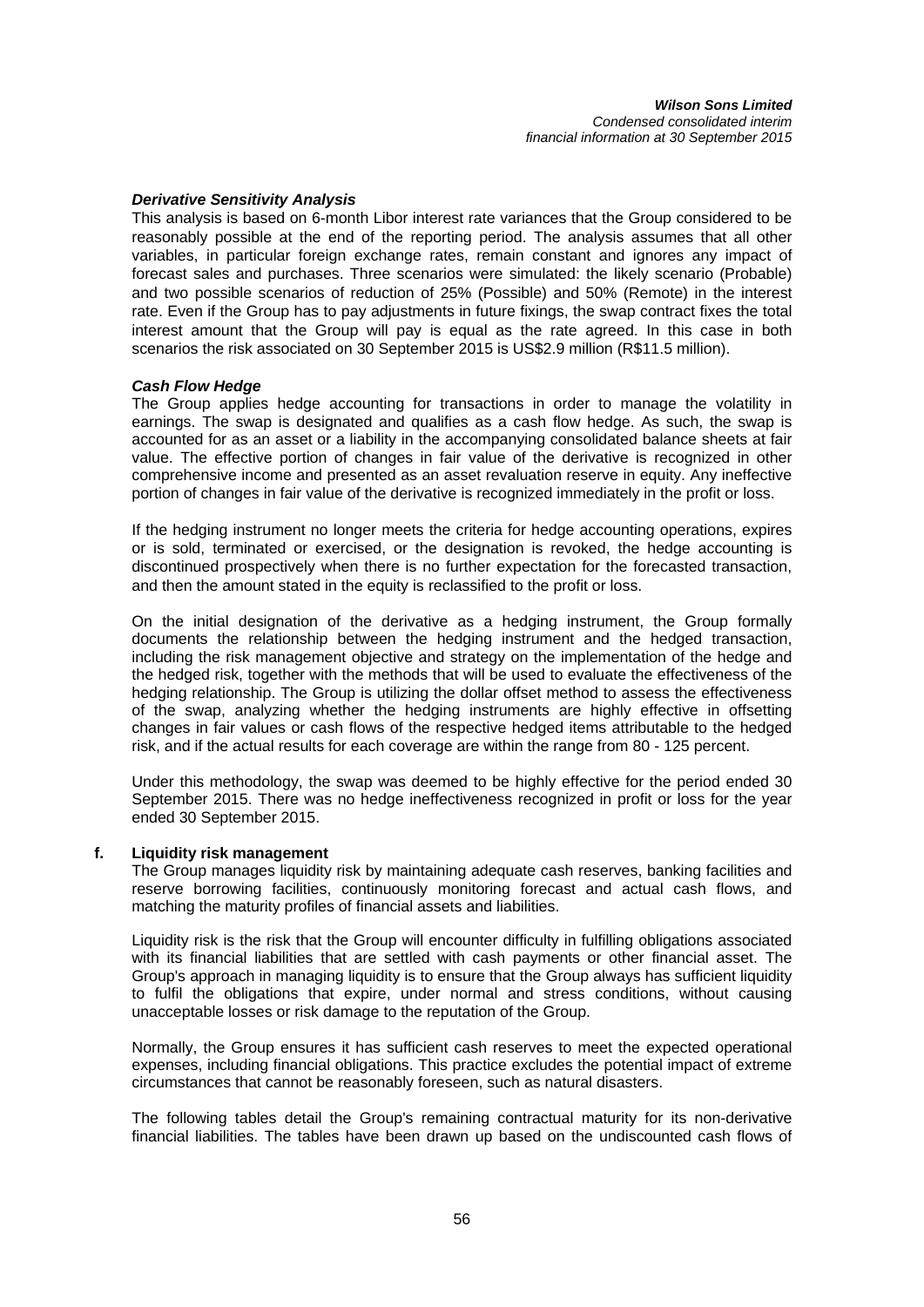### *Wilson Sons Limited Condensed consolidated interim financial information at 30 September 2015*

financial liabilities based on the earliest date on which the Group can be required to pay. The table includes both interest and principal cash flows.

| 30 September 2015                                                     | Weighted<br>average effective<br>interest rate<br>% | Less than<br>12 months<br>US\$ | 1-5 years<br>US\$  | More than<br>5 years<br>US\$ | Total<br>US\$        |
|-----------------------------------------------------------------------|-----------------------------------------------------|--------------------------------|--------------------|------------------------------|----------------------|
| Variable interest rate instruments<br>Fixed interest rate instruments | 3.53%<br>2.94%                                      | 16,270<br>23,752               | 68,055<br>83,943   | 9.085<br>154,707             | 93,410<br>262,402    |
|                                                                       |                                                     | 40,022                         | 151,998            | 163,792                      | 355,812              |
| 30 September 2015                                                     | Weighted<br>average effective<br>interest rate<br>% | Less than<br>12 months<br>R\$  | 1-5 years<br>R\$   | More than<br>5 years<br>R\$  | Total<br>R\$         |
| Variable interest rate instruments<br>Fixed interest rate instruments | 3.53%<br>2.94%                                      | 64,639<br>94,364               | 270,377<br>333,497 | 36,093<br>614,635            | 371,109<br>1,042,496 |
|                                                                       |                                                     | 159,003                        | 603,874            | 650,728                      | 1,413,605            |
|                                                                       | Weighted                                            |                                |                    |                              |                      |
|                                                                       | average effective                                   | Less than                      |                    | More than                    |                      |
|                                                                       | interest rate                                       | 12 months                      | 1-5 years          | 5 years                      | <b>Total</b>         |
| 31 December 2014                                                      | %                                                   | US\$                           | US\$               | US\$                         | US\$                 |
| Variable interest rate instruments                                    | 2.93%                                               | 28,592                         | 79,200             | 18,863                       | 126,655              |
| Fixed interest rate instruments                                       | 2.98%                                               | 22,603                         | 81,114             | 164,813                      | 268,530              |
|                                                                       |                                                     | 51,195                         | 160,314            | 183,676                      | 395,185              |
|                                                                       | Weighted<br>average effective                       | Less than                      |                    | More than                    |                      |
|                                                                       | interest rate                                       | 12 months                      | 1-5 years          | 5 years                      | <b>Total</b>         |
| 31 December 2014                                                      | $\%$                                                | R\$                            | R\$                | R\$                          | R\$                  |
| Variable interest rate instruments                                    | 2.93%                                               | 75,946                         | 210,371            | 50,104                       | 336,421              |
| Fixed interest rate instruments                                       | 2.98%                                               | 60,038                         | 215,455            | 437,776                      | 713,269              |
|                                                                       |                                                     | 135,984                        | 425,826            | 487,880                      | 1,049,690            |

# **g. Credit risk**

The Group's credit risk can be attributed mainly to balances such as cash and cash equivalents and trade receivables. Trade and other receivables disclosed in the balance sheet are shown net of the allowance for doubtful debts.

The allowance is booked whenever a loss is identified, which based on past experience is an indication of impaired cash flows.

The Group invests temporary cash surpluses in government and private bonds, according to regulations approved by management, which follow the Group policy on credit risk concentration. Credit risk on investments in non-government backed bonds is mitigated by investing only in assets issued by leading financial institutions.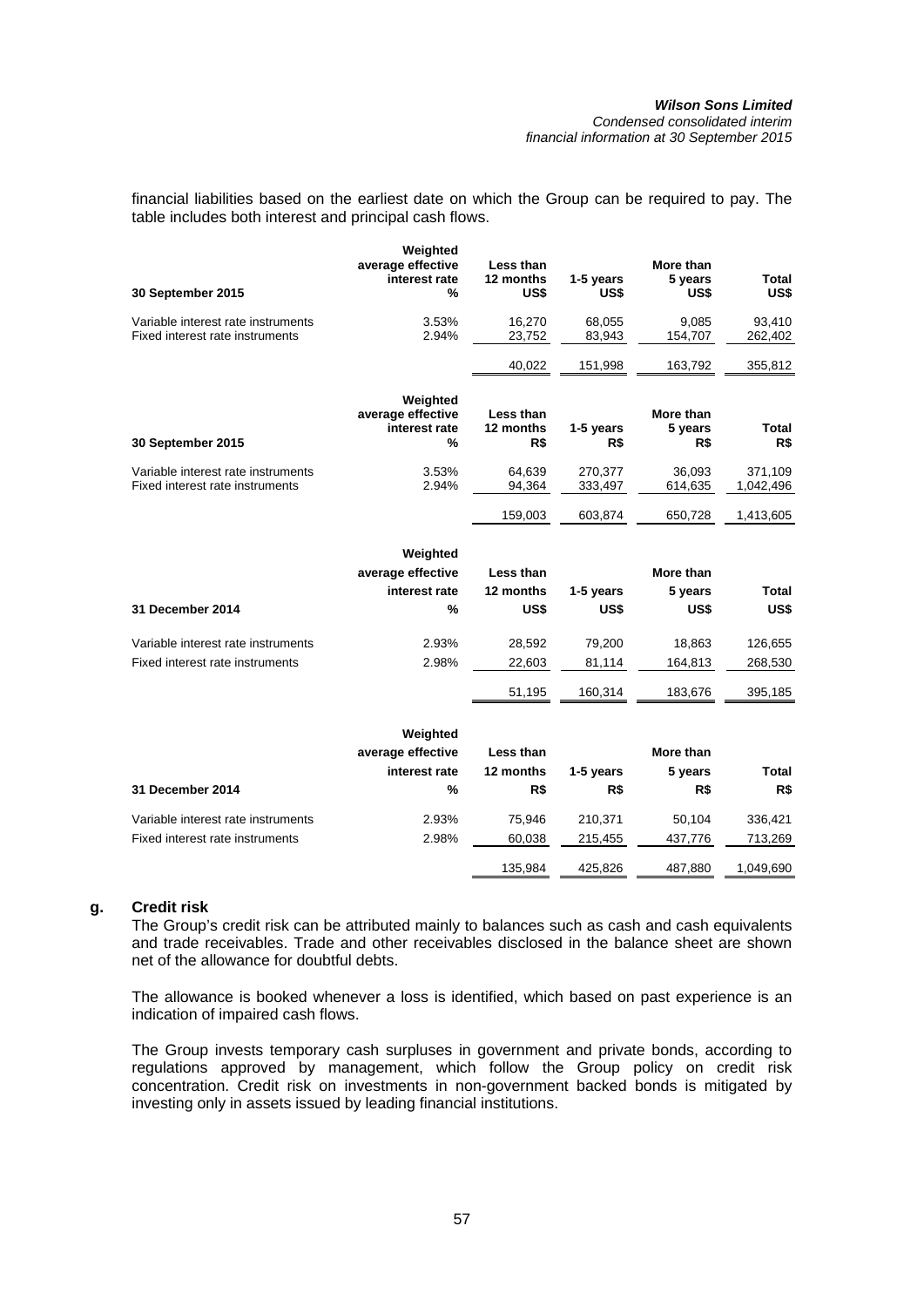The Group's sales policy follows the criteria for credit sales set by management, which seeks to mitigate any loss due to customer default.

|                               |             |                      | US\$                |                      | R\$                 |
|-------------------------------|-------------|----------------------|---------------------|----------------------|---------------------|
|                               | <b>Note</b> | 30 September<br>2015 | 31 December<br>2014 | 30 September<br>2015 | 31 December<br>2014 |
| Cash and cash equivalents     | 14          | 95.649               | 85,533              | 380,002              | 227,193             |
| Short-term investments        | 14          | 15.620               | 24,000              | 62,058               | 63,749              |
| Operational trade receivables | 13          | 42.543               | 49,178              | 169,020              | 130,627             |
| Other receivables             | 13          | 68,674               | 98,154              | 272,835              | 260,716             |
| <b>Exposed to credit risk</b> |             | 222.486              | 256.865             | 883,915              | 682,285             |

# **h. Fair value of financial instruments**

The Group's financial instruments are recorded in balance sheet accounts at 30 September 2015 and 31 December 2014 at amounts similar to the fair value at those dates. These instruments are managed though operating strategies aimed to obtain liquidity, profitability and security. The control policy consists of ongoing monitoring of rates agreed versus those in force in the market, and confirmation of whether its short-term financial investments are being properly marked to market by the institutions dealing with its funds.

The determination of estimated realizable values of Company's financial assets and liabilities relies on information available in the market and relevant assessment methodologies. Nevertheless, considerable judgment is required when interpreting market data to derive the most adequate estimated realization value.

IFRS 7 establishes a fair value hierarchy that prioritizes the inputs to valuation techniques used to measure fair value. The hierarchy gives the highest priority to unadjusted quoted prices in active markets for identical assets or liabilities (Level 1 measurements) and the lowest priority to measurements involving significant unobservable inputs (Level 3 measurements). The three levels of the fair value hierarchy are follows:

- Level 1: quoted prices (unadjusted) in active markets for identical assets or liabilities.
- Level 2: inputs other than quoted prices included within Level 1 that are observable for the asset or liability, either directly (i.e. as prices) or indirectly (i.e. derived from prices).
- Level 3: inputs for the asset or liability that are not based on observable market data (unobservable inputs).

There were no amounts related to levels 1 and 3 at 30 September 2015 and 31 December 2014. The table below analyses financial instruments carried at fair value.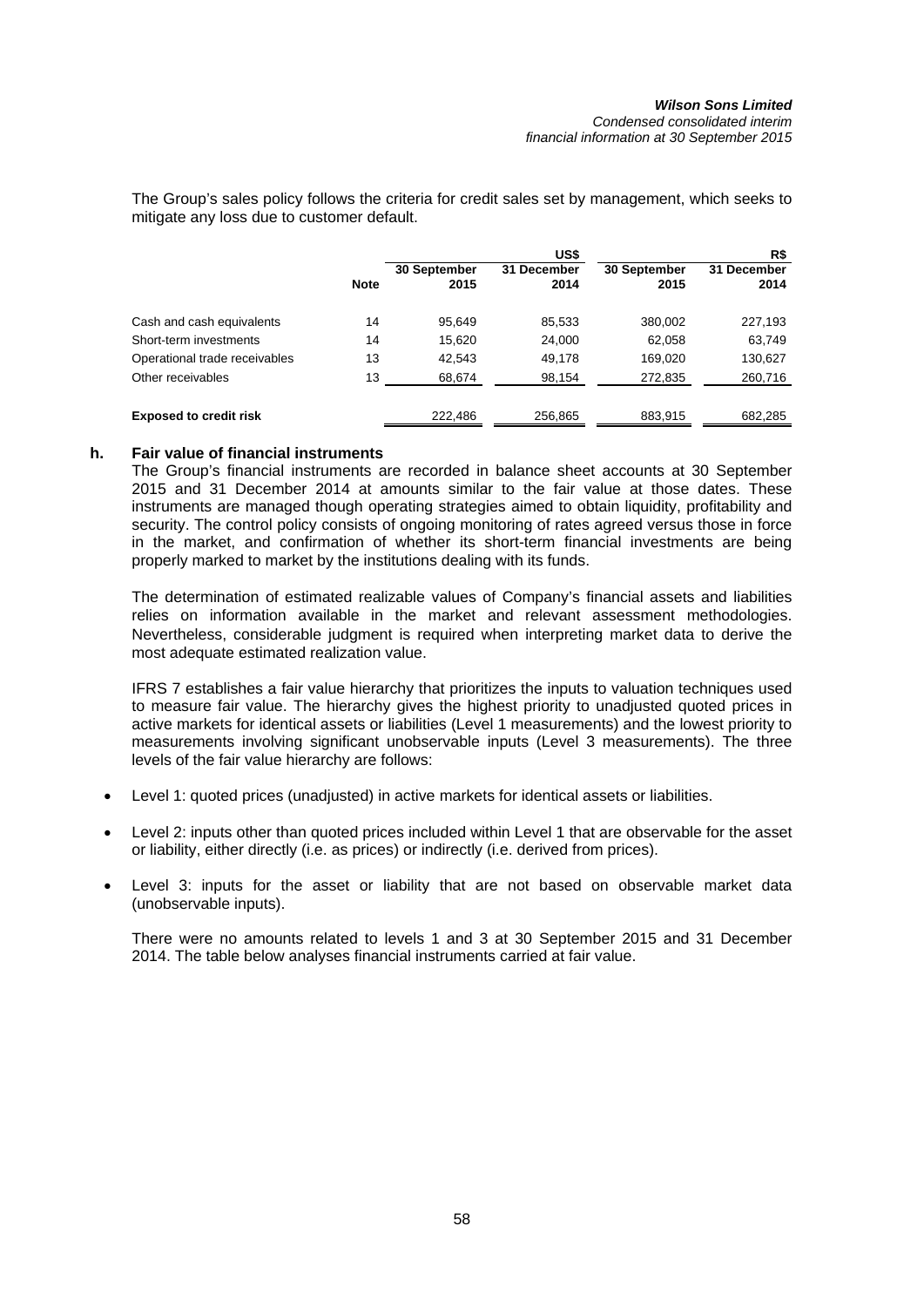#### *Wilson Sons Limited Condensed consolidated interim financial information at 30 September 2015*

| Level 2<br>Level 2<br>US\$<br>R\$<br>30 September 2015<br>Short-term investments<br>15,620<br>62,058<br>95,649<br>Cash and cash equivalents<br>380,002<br>Derivatives<br>(2,891)<br>(11, 485)<br>Post-employment benefits<br>(1, 147)<br>(4,558)<br><b>Bank Loans</b><br>(355,812)<br>(1,413,605)<br>(248, 581)<br>(987,588)<br>31 December 2014<br>Short-term investments<br>24,000<br>63,749<br>85,533<br>97,946<br>Cash and cash equivalents<br>Derivatives<br>(1,999)<br>(5,309) |                          | <b>Financial instruments hierarchy</b> |          |  |
|--------------------------------------------------------------------------------------------------------------------------------------------------------------------------------------------------------------------------------------------------------------------------------------------------------------------------------------------------------------------------------------------------------------------------------------------------------------------------------------|--------------------------|----------------------------------------|----------|--|
|                                                                                                                                                                                                                                                                                                                                                                                                                                                                                      |                          |                                        |          |  |
|                                                                                                                                                                                                                                                                                                                                                                                                                                                                                      |                          |                                        |          |  |
|                                                                                                                                                                                                                                                                                                                                                                                                                                                                                      |                          |                                        |          |  |
|                                                                                                                                                                                                                                                                                                                                                                                                                                                                                      |                          |                                        |          |  |
|                                                                                                                                                                                                                                                                                                                                                                                                                                                                                      |                          |                                        |          |  |
|                                                                                                                                                                                                                                                                                                                                                                                                                                                                                      |                          |                                        |          |  |
|                                                                                                                                                                                                                                                                                                                                                                                                                                                                                      |                          |                                        |          |  |
|                                                                                                                                                                                                                                                                                                                                                                                                                                                                                      |                          |                                        |          |  |
|                                                                                                                                                                                                                                                                                                                                                                                                                                                                                      |                          |                                        |          |  |
|                                                                                                                                                                                                                                                                                                                                                                                                                                                                                      |                          |                                        |          |  |
|                                                                                                                                                                                                                                                                                                                                                                                                                                                                                      |                          |                                        |          |  |
|                                                                                                                                                                                                                                                                                                                                                                                                                                                                                      |                          |                                        |          |  |
|                                                                                                                                                                                                                                                                                                                                                                                                                                                                                      |                          |                                        |          |  |
|                                                                                                                                                                                                                                                                                                                                                                                                                                                                                      |                          |                                        |          |  |
|                                                                                                                                                                                                                                                                                                                                                                                                                                                                                      |                          |                                        |          |  |
|                                                                                                                                                                                                                                                                                                                                                                                                                                                                                      | Post-employment benefits | (1,570)                                | (4, 171) |  |
| <b>Bank Loans</b><br>(1,049,690)<br>(395,185)                                                                                                                                                                                                                                                                                                                                                                                                                                        |                          |                                        |          |  |
|                                                                                                                                                                                                                                                                                                                                                                                                                                                                                      |                          |                                        |          |  |
| (289, 221)<br>(768,228)                                                                                                                                                                                                                                                                                                                                                                                                                                                              |                          |                                        |          |  |

# **i. Criteria, assumptions and limitations used when computing market values**

# *Cash and cash equivalents*

The market values of the bank current account balances are consistent with book balances.

# *Investments*

The carrying amounts of short-term investments approximate their fair value.

# *Operational trade and other receivables/payables*

According to the Group's management the book balances of trade and other receivables and payables approximate fair values.

# *Bank and loans*

Fair value of loan arrangements were calculated at their present value determined by future cash flows and at interest rates applicable to instruments of similar nature, terms and risks or at market quotations of these securities. Fair value measurements recognized in the consolidated interim financial information are grouped into levels based on the degree to which the fair value is observable.

The fair values of BNDES, BB, IFC, Finimp, and Eximbank financing arrangements are similar to their carrying amounts since there are no similar instruments, with comparable maturity dates and interest rates.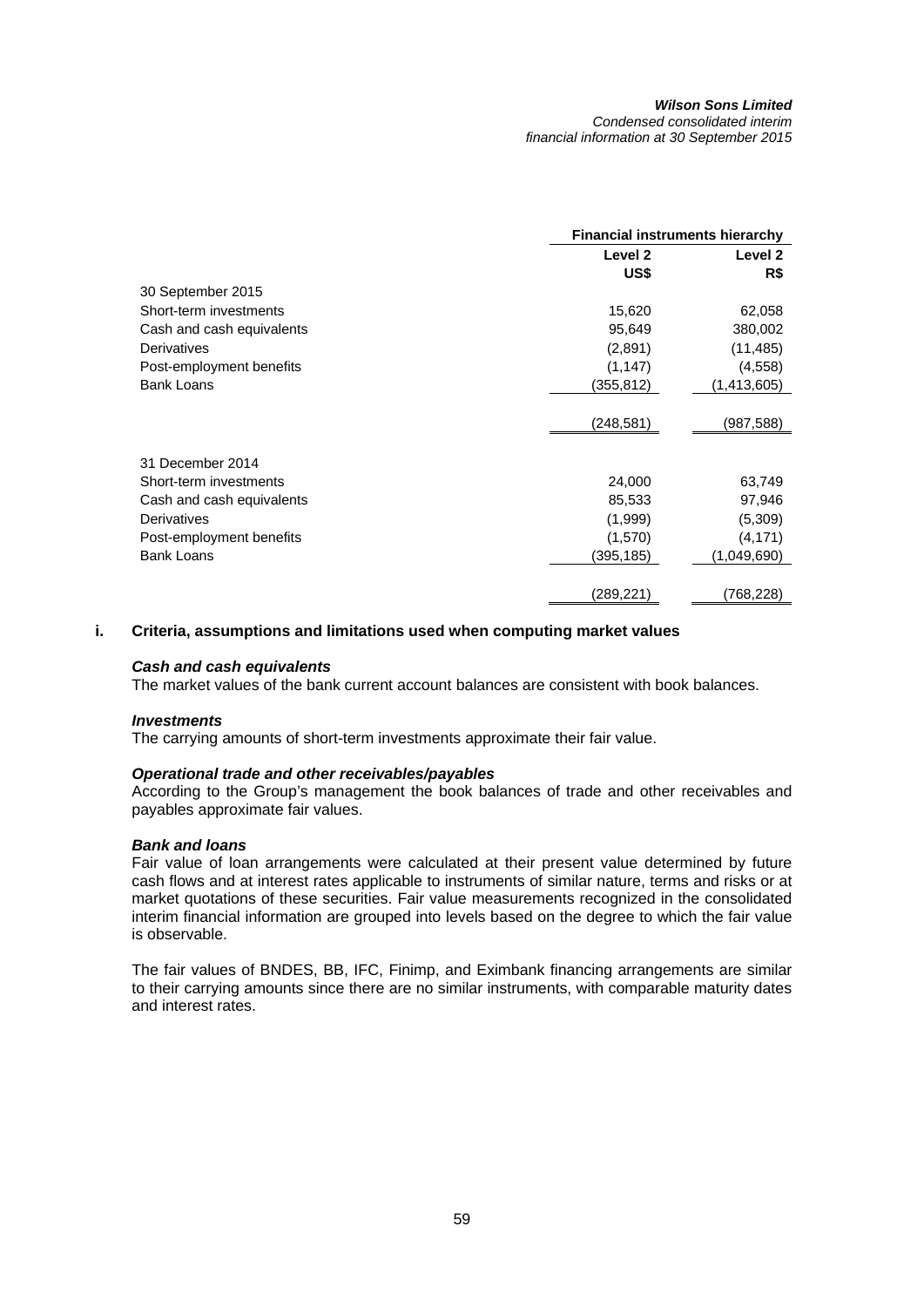*Condensed consolidated interim financial information at 30 September 2015* 

# **26 Related-party transactions**

Transactions between the Company and its related party subsidiaries have been eliminated on consolidation and are not disclosed in this note. Transactions between the group and its associates, joint ventures, other investments, and other related parties are disclosed below.

|                                                | <b>Current</b><br>assets<br>(liabilities)<br>US\$ | <b>Revenues</b><br>US\$ | <b>Expenses</b><br>US\$ |
|------------------------------------------------|---------------------------------------------------|-------------------------|-------------------------|
| Joint ventures:                                |                                                   |                         |                         |
| 1. Allink Transportes Internacionais Ltda.     | 2                                                 | 27                      |                         |
| 2. Consórcio de Rebocadores Barra de Coqueiros | 128                                               | 149                     |                         |
| 3. Consórcio de Rebocadores Baía de São Marcos | 1,857                                             | 4                       |                         |
| 4. Wilson Sons Ultratug and subsidiaries       | 1,210                                             | 13,988                  |                         |
| 5. Intermarítima                               | 2,789                                             | 318                     |                         |
| Other:                                         |                                                   |                         |                         |
| 6. Gouvêa Vieira Advogados                     |                                                   |                         | 58                      |
| 7. CMMR Intermediação Comercial Ltda.          |                                                   |                         | 145                     |
| Nine-month period ended 30 September 2015      | 5,986                                             | 14,486                  | 203                     |
| Three-month period ended 30 September 2015     | 8,804                                             | 5,829                   | 53                      |
| At 31 December 2014                            | 31,539                                            | 6,193                   | 385                     |
| Nine-month period ended 30 September 2014      | 31,389                                            | 958                     | 299                     |
| Three-month period ended 30 September 2014     |                                                   | (227)                   | (1,626)                 |
|                                                | <b>Current</b>                                    |                         |                         |
|                                                | assets                                            |                         |                         |
|                                                | (liabilities)                                     | <b>Revenues</b>         | <b>Expenses</b>         |
|                                                | R\$                                               | R\$                     | R\$                     |
| Joint ventures:                                |                                                   |                         |                         |
| 1. Allink Transportes Internacionais Ltda.     | 8                                                 | 85                      |                         |

| 1. Allink Transportes Internacionais Ltda.     | 8      | 85     |         |
|------------------------------------------------|--------|--------|---------|
| 2. Consórcio de Rebocadores Barra de Coqueiros | 509    | 445    |         |
| 3. Consórcio de Rebocadores Baía de São Marcos | 7,378  | 12     |         |
| 4. Wilson Sons Ultratug and subsidiaries       | 4,807  | 45.914 |         |
| 5. Intermarítima                               | 11,079 | 1,242  |         |
| Other:                                         |        |        |         |
| 6. Gouvêa Vieira Advogados                     |        |        | 174     |
| 7. CMMR Intermediação Comercial Ltda.          |        |        | 454     |
| Nine-month period ended 30 September 2015      | 23,781 | 47,698 | 628     |
| Three-month period ended 30 September 2015     | 32,524 | 34,078 | 187     |
| At 31 December 2014                            | 83,772 | 15,417 | 906     |
| Nine-month period ended 30 September 2014      | 76,933 | 2,151  | 687     |
| Three-month period ended 30 September 2014     |        | (593)  | (3,575) |

1. Allink Transportes Internacionais Ltda, is 50% owned by the Group and rents terminal warehousing from the Group.<br>2-3. The transactions with the joint ventures are disclosed as a result of proportionate amounts not elimi 2-3. The transactions with the joint ventures are disclosed as a result of proportionate amounts not eliminated on consolidation.

4. Intergroup loan with Wilson Sons Ultratug (interest - 0.3% per month with no maturity) and trade payables from Wilson, Sons Offshore and Magallanes to Wilson Sons Eslateiros relate to proportionate amounts of vessel construction not eliminated on consolidation.

5. Intermarítima has 7.5% participation in Tecon Salvaldor and contracts terminal services on an arms length basis. Intermarítima has outstanding loans paying interest at CDI advanced from Wilson Sons Limited, secured by Intermarítimas participation in Tecon Salvador.

6. Mr. J.F. Gouvêa Vieira is a partner with the law firm Gouvêa Vieira Advogados. Fees were paid to Gouvêa Vieira Advogados for legal services.

7. Mr. C.M. Marote is a shareholder and director of CMMR Intermediação Comercial Ltda. Fees were paid to CMMR Intermediação Comercial Ltda. for consultancy services to the Wilson, Sons towage segment.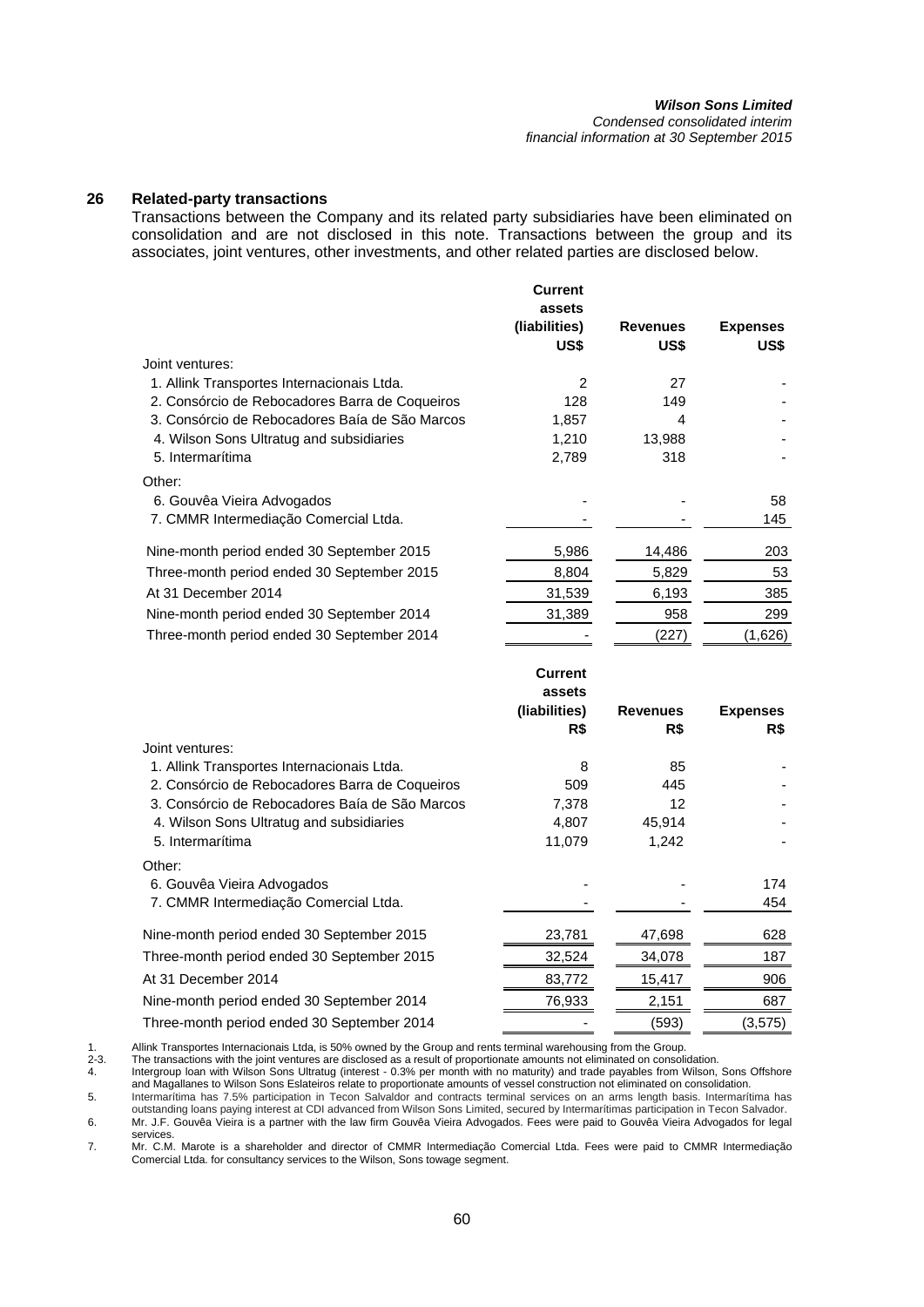The Company has adopted the policy of netting the assets and liabilities of the group related party transactions.

# **27 Notes to the consolidated statement of cash flows**

|                                                          | 30 September<br>2015<br>US\$ | 30 September<br>2014<br>US\$ | 30 September<br>2015<br>R\$ | 30 September<br>2014<br>R\$ |
|----------------------------------------------------------|------------------------------|------------------------------|-----------------------------|-----------------------------|
| Profit before tax                                        | 40,116                       | 59,930                       | 122,633                     | 154,938                     |
| Less: Finance Income                                     | (9,869)                      | (6, 562)                     | (31, 552)                   | (14, 953)                   |
| Add: Exchange loss on translation                        | 17,075                       | 7,716                        | 56,405                      | 15,899                      |
| Less: Share of result of joint ventures                  | (2,593)                      | (2,913)                      | (8, 546)                    | (8, 876)                    |
| Add: Finance costs                                       | 43,535                       | 14,386                       | 142,553                     | 33,919                      |
| Operating profit from operations                         | 88,264                       | 72,557                       | 281,493                     | 180,927                     |
| Adjustments for:                                         |                              |                              |                             |                             |
| Depreciation and amortization expenses                   | 40,337                       | 48,144                       | 125,245                     | 93,997                      |
| (Gain) Loss on disposal of property, plant and equipment | 111                          | 70                           | 384                         | (640)                       |
| Cash-settled share-based payment                         |                              | (7, 118)                     |                             | (16, 881)                   |
| Reversal for cash-settled share-based payment            | 2,484                        | (1,508)                      | 7,865                       | (3,589)                     |
| Increase (decrease) in provisions                        | (1,529)                      | 235                          | (4, 845)                    | 1,875                       |
| Operating cash flows before movements in working capital | 129,667                      | 112,380                      | 410,142                     | 255,689                     |
| (Increase) decrease in inventories                       | (619)                        | 2,144                        | (1,961)                     | 4,908                       |
| (Increase) decrease in trade and other receivables       | 28,023                       | 8,257                        | 88,803                      | 17,863                      |
| (Decrease) in trade and other payables                   | (2,581)                      | (37, 685)                    | (8, 177)                    | (86, 281)                   |
| (Decrease) increase in other non-current assets          | 2,631                        | (1, 375)                     | 8,336                       | (3, 148)                    |
| Cash generated by operations                             | 157,121                      | 83,721                       | 497,143                     | 189,031                     |
| Income taxes paid                                        | (14, 774)                    | (11,202)                     | (45, 469)                   | (25, 651)                   |
| Interest paid - borrowings                               | (10, 975)                    | (9,516)                      | (35, 314)                   | (21, 894)                   |
| Interest paid - leasing                                  | (263)                        | (371)                        | (844)                       | (850)                       |
| Interest paid - others                                   | (74)                         | (2,374)                      | (223)                       | (5,348)                     |
| Net cash from operating activities                       | 131,035                      | 60,258                       | 415,293                     | 135,288                     |

# **Non-cash transactions**

During the current period, the Group entered into the following non-cash investing and financing activities which are not reflected in the consolidated statement of cash flows:

|                                              | 30 September<br>2015<br>US\$ | <b>30 September</b><br>2014<br>US\$ | 30 September<br>2015<br>R\$ | <b>30 September</b><br>2014<br>R\$ |
|----------------------------------------------|------------------------------|-------------------------------------|-----------------------------|------------------------------------|
| <b>Additions to fixed assets</b>             |                              |                                     |                             |                                    |
| Equipment acquisition through finance leases | 402                          | 529                                 | 1.159                       | 1.198                              |
| Capitalized interest                         | 814                          | 857                                 | 2,687                       | 1.950                              |
| <b>Taxes settlement</b>                      |                              |                                     |                             |                                    |
| Income tax compensation                      | (2,570)                      | 6.468                               | (8, 144)                    | 14.813                             |